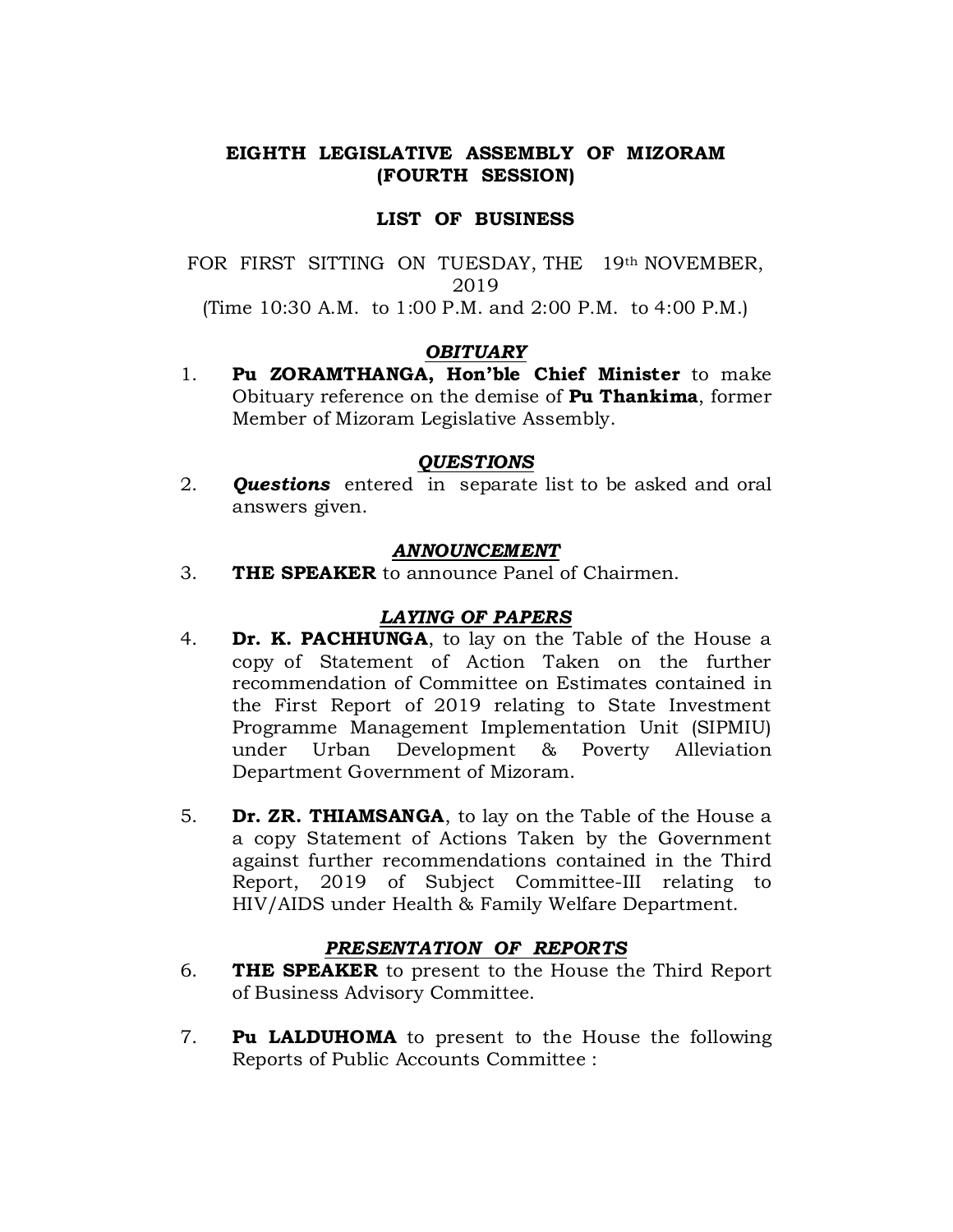- i) First Report on the Report of Comptroller  $\&$  Auditor General of India for the year 2011-12, 2012-13, 2013-14, 2014-15 and 2015-16 relating to Taxation Department.
- ii) Second Report on the Report of Comptroller & Auditor General of India for the year 2014-15 and 2015-16 relating to Food, Civil Supplies and Consumer Affairs Department.
- iii) Third Report on the Report of Comptroller  $&$  Auditor General of India for the year 2014-15 relating to Health & Family Welfare Department.
- 8. **Dr. ZR. THIAMSANGA** to present to the House the Fourth Report on Actions Taken by the Government on the Recommendations contained in the Second Report of Subject Committee-III of the Eighth Legislative Assembly of Mizoram relating to National Mission on Oilseeds & Oil Palm under Agriculture Department.
- 9. Pu RAMTHANMAWIA to present to the House the following Reports of Committee on Government Assurances:
	- i) First Report November 2019 on Action Taken by the Government against the Recommendation of the Committee on Government Assurances contained in its Eighth Report of Seventh Legislative Assembly relating to Public Health Engineering Department.
	- ii) Second Report relating to Government Assurances given by Ministers in the Fourteenth & Fifteenth Sessions of the Seventh Legislative Assembly of Mizoram.

## **OFFICIAL RESOLUTION**

10. Dr. K. BEICHHUA, Minister to move an Official Resolution in the following form :-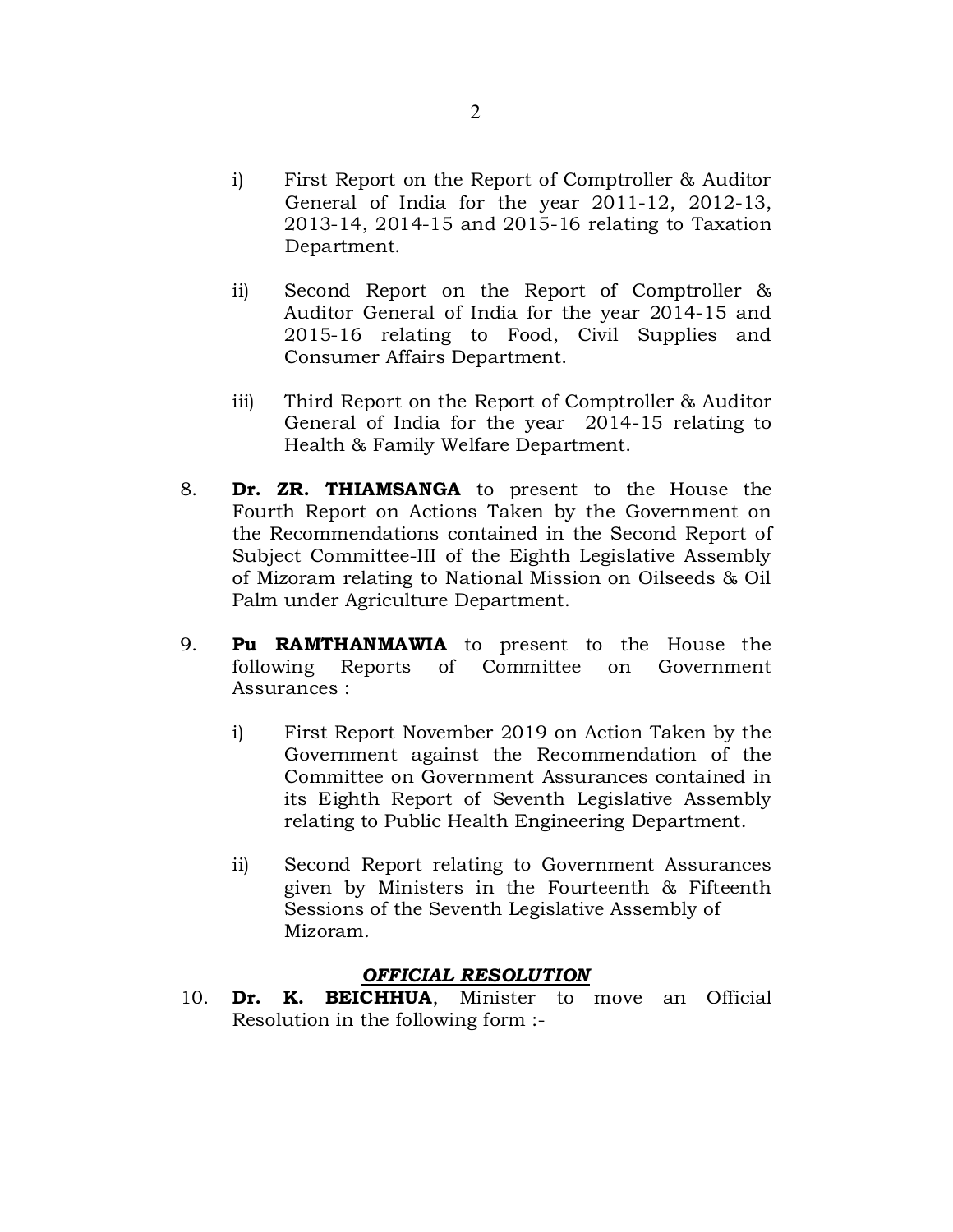WHEREAS Article 371 G of the Constitution provides, inter alia, that  $-$ 

"Notwithstanding anything in this Constitution, -

(a) no Act of Parliament in respect of  $-$ 

- $(i)$  Religious of social practices of the Mizos,
- (ii) Mizo customary law and procedure,
- iii) Administration of civil and criminal justice involving decisions according to Mizo customary law,

#### $(iv)$  Ownership and transfer of land,

Shall apply to the State of Mizoram unless the Legislative Assembly of the State of Mizoram by a resolution so decides,"

AND WHEREAS the Scheduled Tribe & Other Traditional Forest Dwellers (Recognition of Forest Rights) Act, 2006 is an Act of Parliament which extends to the whole of India except the State of Jammu & Kashmir. However, since the Act falls under clause (a) of article 371G of the Constitution, in order for the Act to be applicable in the State of Mizoram, resolution of the Legislative Assembly of Mizoram is necessary. Consequently, the Act was made applicable in the State of Mizoram by an official resolution passed by the Legislative Assembly of Mizoram in its session on  $29.10.2009$  as required by clause (a) of Article 371 G of the Constitution and subsequent notification vide No. A.14014/35//09-SWD dt. 03.03.2010 was issued in this regard and the Act became applicable with effect from 31.12.2009.

AND WHEREAS THE Scheduled Tribe & Other Traditional Forest Dwellers (Recognition of Forest Rights) Act, 2006 was translated into Mizo language in 5000 copies during 2011-2012 and disseminated to all Gram Sabhas (Village Councils) and other stakeholder as part of awareness of the Act. However, claims for rights have never been received. Two facilitators were engaged on contractual basis since  $2011-2012$  for sensitization and awareness of the Act. However, the engagement was terminated from 2016-2017 due to NIL receipt of claims and stoppage of funds by the Government of India since 2014-2015. In spite of many consultation/sensitization/Awareness Programmes conducted at the state level, District and Block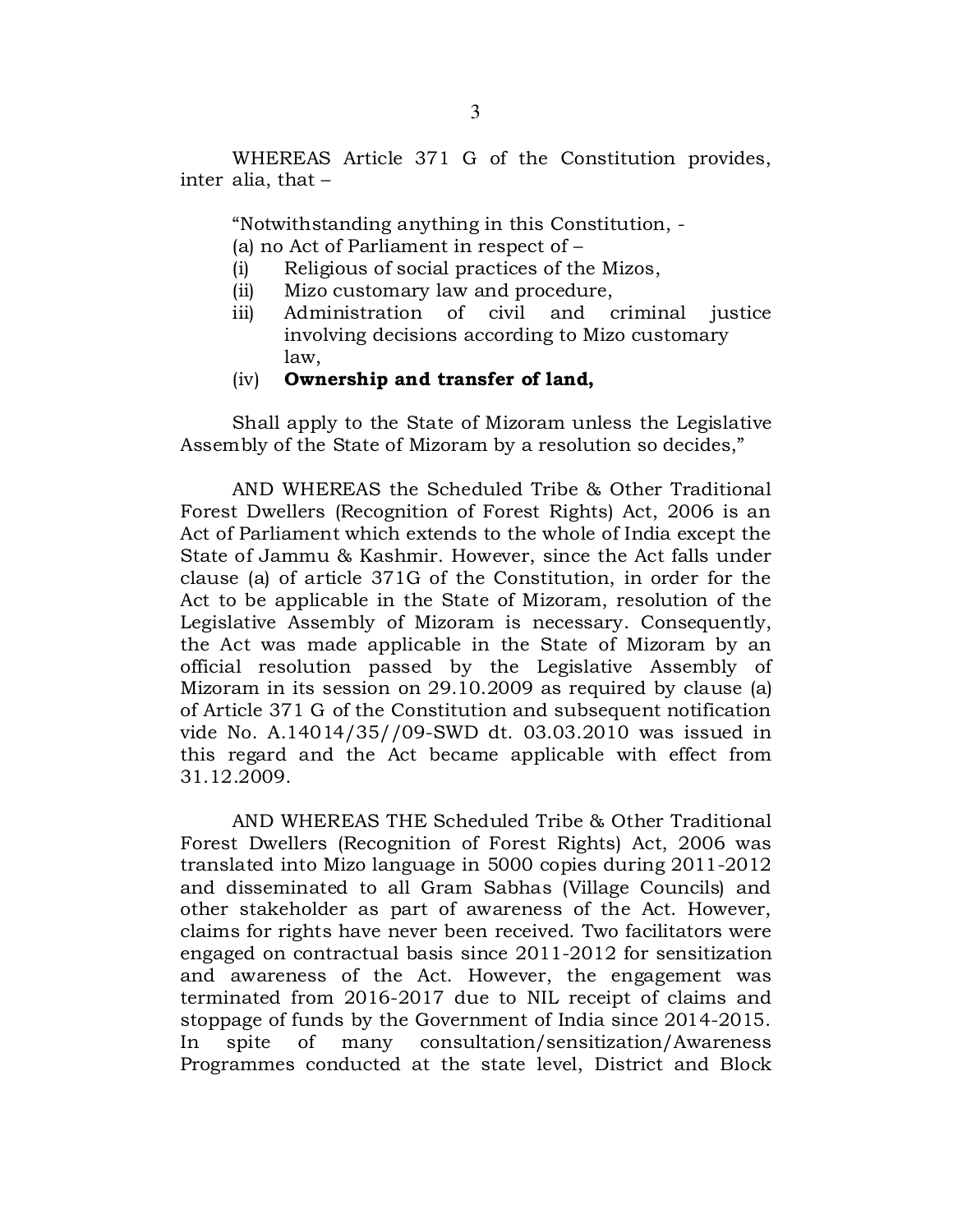level to stakeholders and community leaders, no claims have been received.

AND WHEREAS it is therefore very clear that the Act has little or no relevance/applicability to the context of Mizoram. Further, the Ministry of Tribal Affairs in its Project Appraisal Committee (PAC) meeting held on dt. 8.4.2015 has declined proposal amounting to  $\overline{\xi}$  10 lakh implementation of Forest Right Act in Mizoram and remarked that the matter in Mizoram is settled. Consequently, funds for implementation of Forest Right Act had been stopped since Financial year 2014-2015.

 AND WHEREAS THE Scheduled Tribes and Other traditional Forest Dwellers (Recognition of Forest Rights) Act, 2006 was made applicable in the State of Mizoram by virtue of the resolution of the Legislative Assembly of the State of Mizoram, the only way to revoke its applicability in respect of the State of Mizoram is again by way of resolution of the Legislative Assembly of the State of Mizoram.

NOW, THEREFORE, THIS House resolves ------

 That the Official resolution passed by the Mizoram Legislative Assembly on 29th October 2009 relating to the application of the Scheduled Tribes and Other Traditional Forest Dwellers (Recognition of Forest Right Act), 2006 stands revoked".

11. Dr. R. LALTHANGLIANA, Minister to beg leave of the Houseto introduce "The Mizoram Anatomy  $(Amendment)$  Bill, 2019".

#### ALSO

# to introduce the Bill to move that the Bill be taken into consideration AND to move that the Bill be passed.

….

#### S.R. ZOKHUMA

Commissioner&Secretary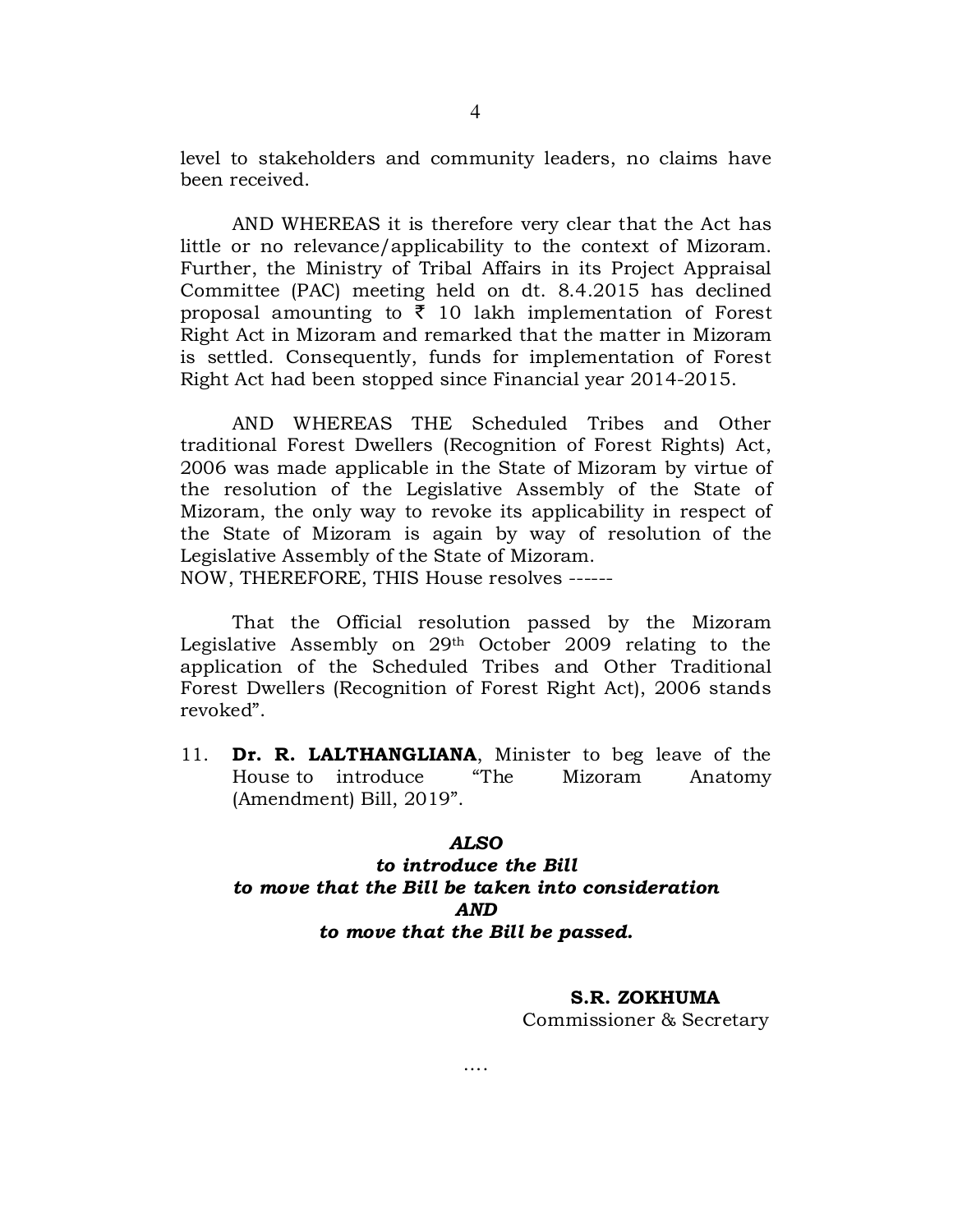SPEAKER : "Chapona chuan inhauhna mai a tichhuak a, thunun that mi hnenah erawh chuan finna a awm". Thufingte 13:10.

 Vawiinah hian sunna hun hman a ngai leh ta a, kan sun tur hi Pu Thankima, MLA zahawm tak lo ni thin a ni a, tunah kan House Leader zahawm tak Pu Zoramthanga sunna hun hmang turin ka sawm e.

Pu ZORAMTHANGA, CHIEF MINISTER : Pu Speaker, hun min pek avangin ka lawm e. Vawiinah obituary programme-ah kan MLA lo ni tawh thin, kan senior Pu Thankima hmanni lawkah kan chan a, chu chu sunna kan nei dawn a.

Pu Thankima hi 5<sup>th</sup> October, 2019 (Inrinni) zing lam dar 9:45 khan cancer natna avangin Aizawl Hospital-ah kum 90 mi niin a boral a. Pu Thankima hi Pu Thanchuailova leh Pi Rotuahi te fa 9 zinga naupang ber a ni a. 15.3.1930 ah Sialsuk khuaah a piang a, an unau hi mipa 3 leh hmeichhia 6 an ni a. Pi Kawlchhunthangi nen 15.12.1958-ah an innei a, fapa 3 an nei a, tu 10 an nei bawk a.

 Zirna lamah chuan 1942-ah Sialsuk ah lower a pass a. Kum 1948-ah Mizo High School, Aizawl atangin pawl 9 a zo leh a, kum 1952-ah matric hi Bengali High School, Imphal atangin a pass a ni. Pu Thankima hian April 1953 atanga 1954 inkar thleng khan Kawnpui Middle School-ah a thawk a. June 28 1954-ah Indian Navy-ah a lut a, he hna hi a thawh mek laiin kum 1964 tawp lamah Navy atanga chawlh hmanga Mizorama a lo chhuahin Mizoram political boruak a lo sang tawh hle a. Hemi kum vek hian Mizo National Front (MNF) ah volunteer chu a zawm ve nghal ta a, India leh MNF te remna thuthlung an ziah hma zawng khan ram tana inpein a hun zawng zawng a hmang a ni. Ramhnuaia awm chhung hian hun engemaw ti chen chu Supply Minister a ni nghe nghe a ni.

 Kum 1982 Mizoram Legislative Assembly inthlanna hmasa berah khan Sateek bial atangin MLA By-Election ah Pu Laldenga hmun ruakah thlan tlin a ni a, April ni  $29<sup>th</sup>$  ah MLA atan lakluh a ni a. May ni  $15<sup>th</sup>$ 1987 - October ni 8th 1988 chhungin Apex Bank-ah Chairman a ni bawk a ni.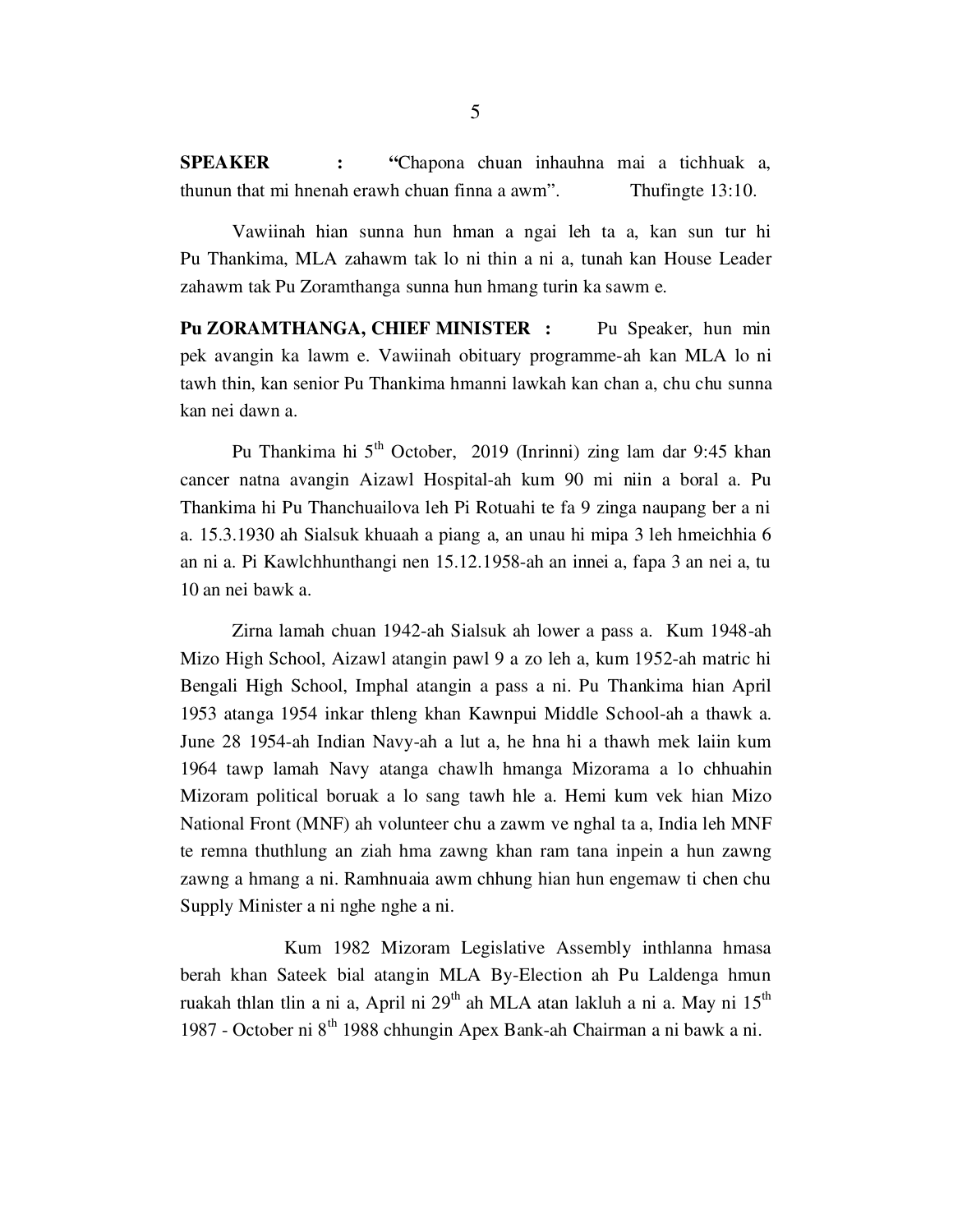Pu Thankima hi a kum a upat hnuah amah a chak vak tawh loh hnu pawhin damdawi ina luh ngai khawpin a awm ngai lo va, amaherawhchu, September ni 3 atang khan khawsik, awmna thawhah a nei tan a, in lama enkawl a nih hnuin Aizawl Hospital-ah admit a ni a, hetah hian Pneumonia a nei tih hmuh chhuah a ni a, September ni 24-ah ICU-a dah a ni a, a chuap tawn tawn atanga thisen an hip chhuah sak atangin cancer hmuh a ni a, chauh lam a pan tial tial a, October ni  $5<sup>th</sup>$  2019 zing lam dar 9:45 khan Pathian hnenah min kalsan ta a ni.

 Pu Thankima hi mi tha tak a ni a, mi tha hrim hrim kan tih ang chi, mi pawi sawi hlau em em mai a ni a. Tin, amah a tluang tha a, a awmpuitu leh a chenpuitu apiang hian kan ngaina a, chuvangin vawiinah pawh hian anni ang kan MLA lo ni tawh thin kan han chan hi kan chan ropui kan inti a. A kumte phei zawng kum 90 a kal chho mek a ni tawh a, a tam a, mahse thil dangah chuan a chak fu thin a.

 Tin, Navy-a a tan chhungte pawh hian India lawng sipaite ho zingah a che hmasa pawl ni bawk a, a chanchin ngaihnawm tak tak pawh a tam a, hna tangkai leh ropui a thawk bawk a. Tin, ram tana a thawh chhungin a theih tawka thahnem ngai, thianghlim leh ngainatawmin a thawk a. Vawiinah hian a kalsan tak a chhung te, a fate, a tute kan rilruin kan tuarpui a, Pathianin a kaihhruaia a thlamuan zel pawh kan duh a ni, kan chan ropui kan ti a, pawi kan ti a ni. Chu chu Pu Speaker, ka sawi theih tawk chin ni rih rawh se. Ka lawm e.

Pu Speaker, vawiinah kan member lo ni tawh thinte sunna hun kan han hmang leh tur hi a pawi ka ti hle a. Keini  $8<sup>th</sup>$  Legislative Assembly hian a vawi 4-na turin vawiinah kan member kal ta sun a lo ngai ta hi pawi kan ti a. Nikum lam khan Pu Chawngzuala te, Pu S.Laldingliana te kan sun a, kumin kum tir lamah Pu R.Lalawia te helaiah kan han sun a ngai leh ta a.

 Pu Speaker, kan hranghluite tunah hian min kalsan zel ta a. Pu Thankima hi mimal takin keini chuan kan hre ve pha lo va, amaherawhchu, ani kan senior politician-te kan ram, kan hnam tana a hnathawh hun kha a khirhkhan em em mai a, a hluin a ropui a ni.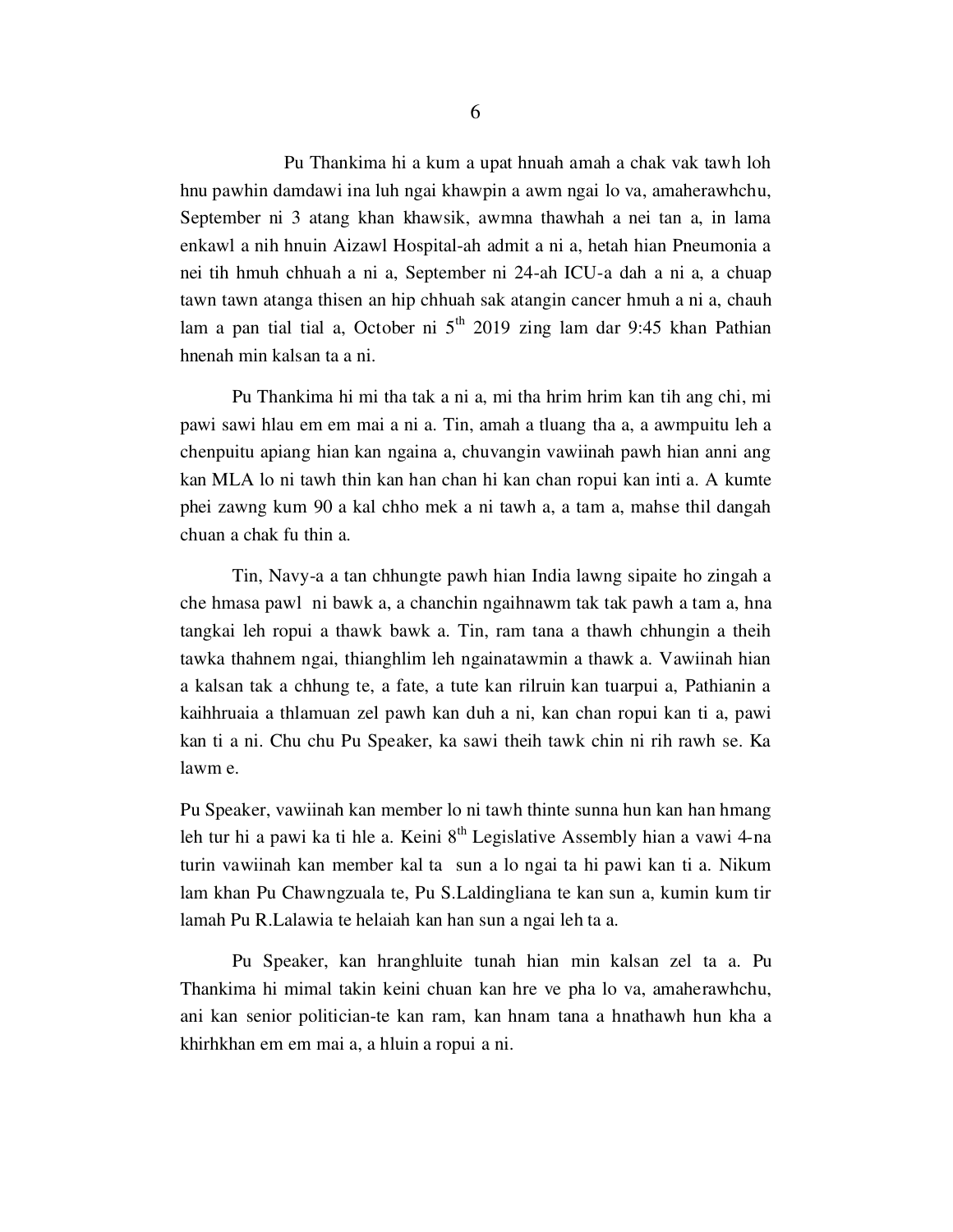Vawiinah Pu Speaker, helai House-a awm a tam zawk hi chuan rambuai harsat te, rambuai laia nasa taka mipuiin an tawrh hre pha lo hi a tam zawk an nih ka ring tawh a. Anni hun laia tuboh leh dolung inkara kan ram, kan hnam tana hnathawktute vawiinah sunna hun kan han hmang leh ta hi a pawi kan ti tak tak a, a kalsan tak a chhungte Pathianin malsawmin awmpui zel turin duhsakna kan hlan e. Ka lawm e.

Pu TAWNLUIA, DEPUTY CHIEF MINISTER : Pu Speaker, vawiinah hian ka sawi duh chu hun rei tak cancer natna avangin he House-ah hian ka tel thei lo va. Min duhsaktute tawngtaina chhangin Pathianin min ti dam a. Tichuan heta ka absent chhung zawng pawh House-in min hrethiamin rorelnaah pawh leave min lo phalsak thin a, chuvangin vawiinah Pathian hnenah lawmthu ka sawi lo thei lova Pu Speaker, chu chu ka sawi hmasa duh a ni.

 Pu Speaker, vawiinah hian Pu Thankima sunna hun kan hmang ta hi a vanduaithlak ka ti a.

 Ani hi underground-a kan awm tawh hnuah kum 1971 bawr vel atang khan Pu Laldeng bula awm tlang kan ni a, kan C.M. te nen hian, chutiang chuan inkawp rial rialin hun rei tak kan awm dun a. Chuvangin vawiinah kan zinga a awm ta lo hi a khawhar thlak hlein ka hria. Amah hi pa thinnel, pa zaidam, hawihhawm tak, Mizo pa tak a ni a, a bula awm hi a nuam em em thin a ni. Tichuan, 1954-ah Navy-ah a lut thei a ni a, Kan Mizo zingah khati laia matric passed chin kha chu zir sang an ni. Ani kha Navy-ah te tangin kum 10 zet a awm a, tunhnua kan han inpawh ve hnuah hian chanchin sawi tur hi a ngah hle mai, ram pawh a tlawh tam a, a titi hi kan ngaithla thin a ni a. MNF leh India sorkar-te rem thu sawia kan inbiak dawn khan 1984 Pi Indira Gandhi thih hlim vel lai khan MNF delegation-in Arakan atangin Pu Kima nen hian Pu Laldenga tawiawm turin kan kal a. Pu Rajiv Gandhi khan inbiakna kan chhunzawm leh dawn nia a ti a, chutianga inbiakna kha kal chho ta kha a ni a. Ka han sawi duh chu Pu Speaker, khami tumah khan MNF President Pu Laldenga, Mizo hnam Pa khan ngaihtuahna thui tak a lo hmang a, keini Pu Kima nen khan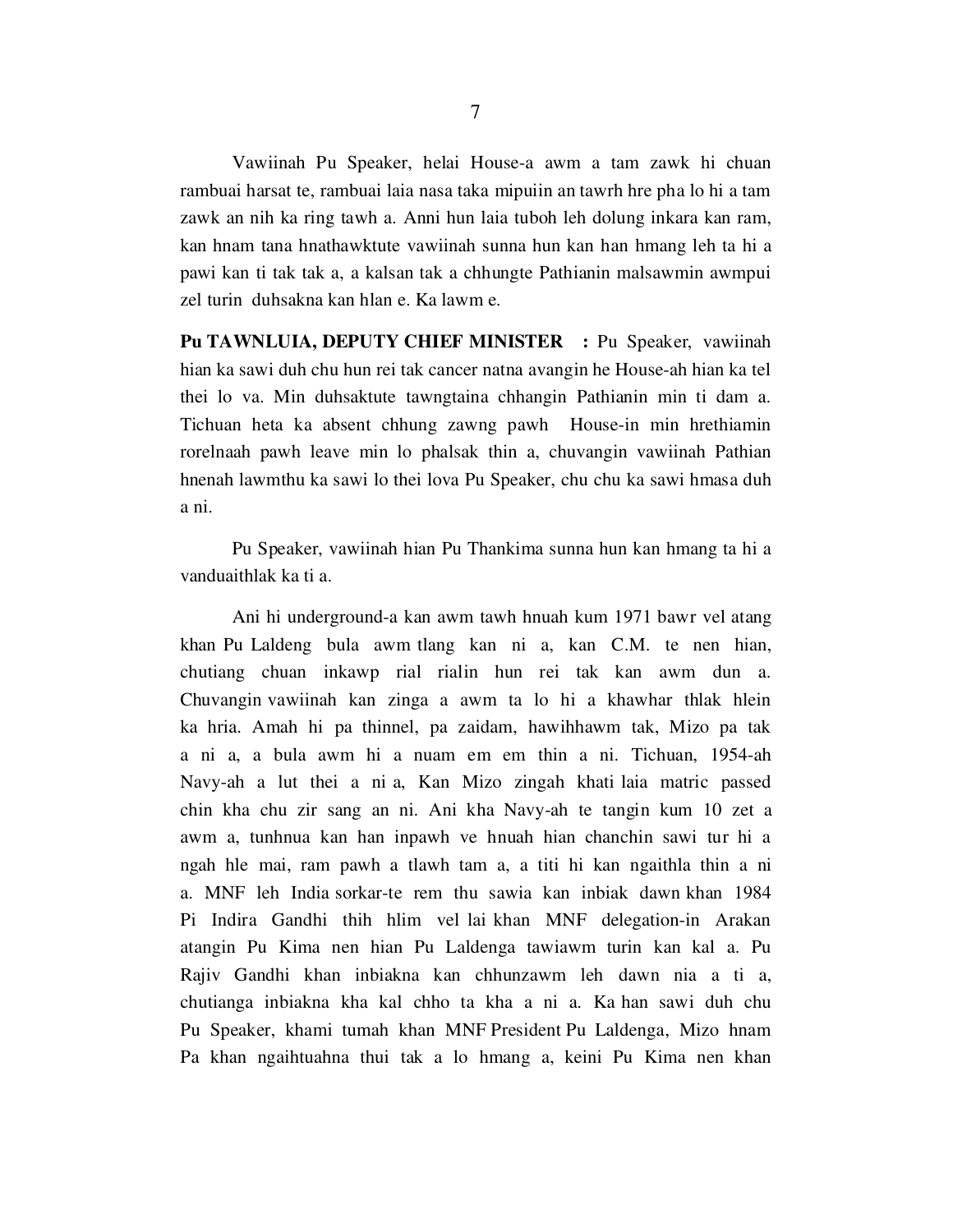kan nupuite Delhi-ah kha a lo han chah thla ru a. Airport-ah va hmuak rawh u a ti a, kan lo hmuak a. In kan thlen chuan wedding cake kha Pu Denga khan 2 a lo lei a, mi tihhlim nan khan wedding cake kha min zai tir leh a. Chutiang khawpa lo inkawp thin kan nih avangin khangte kha ka han sawilang ve duh tlat a ni.

 Tichuan, MNF party-ah hian Treasurer hun rei tak a ni a, MLA te niin pension te pawh a la thei te hi lawmawm ka ti a. Chutiang chuan vawiina kan sun tak Pu Thankima hi mi uiawm, ram tana inpe zo tak a ni tih hi ka sawilan ve leh duh chu a ni a. A hun tawp dawn lamah khan damdawi inah ka va tlawh ve a, mi a hre ria ruai chuan ka hria; mahse kei pawh in check up a ka kal leh a tul tak avangin Delhi kan awm hlanin a boral ta a. Vawiinah hian a ni kan chan ta hi pawi ka tiin ka sun a. A tu leh fate Pathianin a awmpui zel ka duhsakin ka ui thu ka sawi ve a ni e. Ka lawm e.

SPEAKER : Member zahawm tak Pu Lalduhoma i lo sawm leh ang. Zawhna leh chhanna a la tel tih kha kan hriat atan kan sawi nawn leh a ni.

Pu LALDUHOMA : Pu Speaker, Pu Thankima hi kan ramin zalenna a hmuh theihna tura a tih theih zawng zawng hlantu a ni a. India sorkar nena remna leh muanna a awm theih nana inbiakna a awm chhung khan Pu Laldenga bulah khan a tap deuh chawt a, a kaihzavengtu ber a ni a. Meeting te kan nei ho thin a, chaw te kan ei ho thin a, pa tawng tam lo tak mai a ni a, mahse, a rinawm em em a, hotute thu a kawi a ngila zawm mi, mi pawi sawi ngai lo, mi hawihhawm tak, Zopa tak mai hi a ni a. Delhi-a awm reng kha chuan tih tur vak an nei lo va, a lo ninawm ve a, han relax te pawh kha chak changte a awm ve a, Pu Thankima chungchangah hian thil nuihzatthlak deuh mai sawi tur pawh ka hria a, amaherawhchu, helaia han sawi chi ni lem lo, titi naah erawh chuan sawi nuam deuh te hi a awm a. Chtiang chuan theihtawpin inbiaknaah pawh khan Delhi-ah thutchilha Pu Laldenga kaihzaveng tlat tu a ni a. Hetianga min lo boralsan ta hi a uiawm hle a, mihring mihrinna atang pawhin mi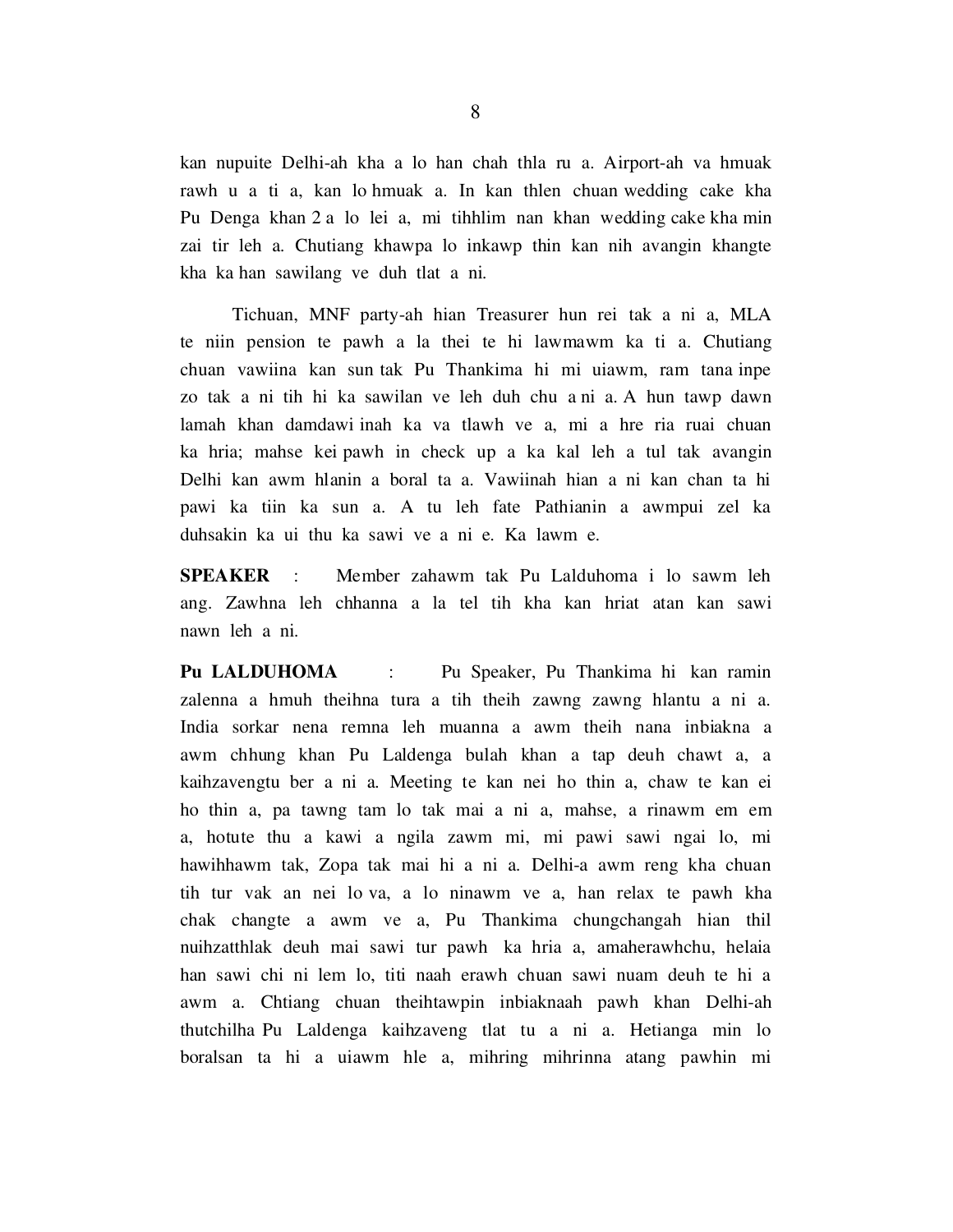uiawm tak a ni hrim hrim a. A tu leh fate Pathianin awmpui zel se tiin duhsakna ka hlan a ni e.

SPEAKER : Aw le, sawi tur kan awm tawh lo a ni ang e. Tunah Pu Thankima, former Member of Mizoram Legislative Assembly sun nan ngawi rengin minute khat i lo ding ang u. (One minute silence is observed).

SPEAKER : Thu ang u le. Tunah chuan zawhna leh chhanna kan la ang a, Starred Question No. 1 zawt tur in Member zahawm tak Pu Lalduhoma i lo sawm ang.

Pu LALDUHOMA : Pu Speaker, PWD changtu Minister zahawm tak chhan atan ka zawhna chu : Thenzawl leh Zote inkar kawng black topping hnaah hian tunge a contractor hming leh a address, estimated amount

 engzat nge? Physical leh financial achievement percentage te leh a zawh hun tur te ka zawt a ni e.

**SPEAKER** : Chhang turin a changtu, Chief Minister zahawm tak ilo sawm ang.

Pu ZORAMTHANGA, CHIEF MINISTER : Pu Speaker, member zahawm tak Pu Lalduhoma zawhna kha Thenzawl leh Zote inkar kawng chungchang thu a ni a, a chhanna chu –

 Nayat Infrastructure Private Ltd., Guwahati, Assam a ni a. Tin, Estimated Amount nuai 1,204.25 a ni a. Phisycal achievement zawh tawhah chuan zawh vek tawh 100% a ni a. Tin, financial-ah pawh pek vek tawh, achievement za a za (100%) a ni a.

SPEAKER : Zawhna neitu Pu Lalduhoma.

Pu LALDUHOMA : Pu Speaker, session hmasa lamah khan hei hi ka zawt tawh a. Chutah chuan hemi kawng an khawih pah hian, Kawn atanga Thenzawl panna, Tualvungi Veng pawhtu kawng awmsa hei hi min tih kep sak lawk teh u ti khan ka ngen a. Kan House Leader zahawm tak khan assurance min pe a, mahse hei hi bawhzui a ni ta lo a. Tunah hna zawh tawh anih phei chuan kan Chief Minister meuh in assurance House-a a pek kha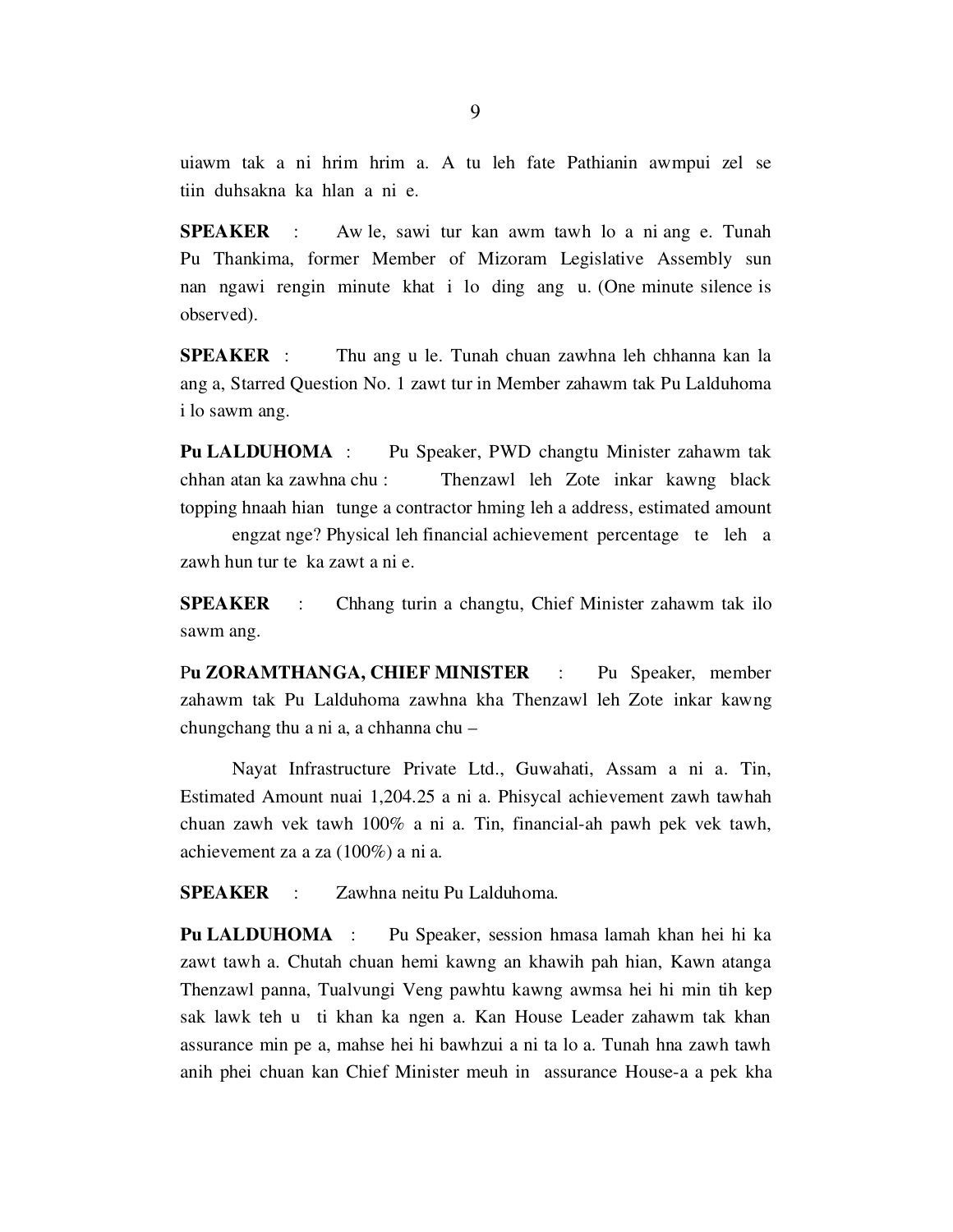department hian a bawhzui lo tihna a ni a. Kha kha min ngaih pawimawh sak hram thei ang em? Tawi te a ni a, thal lai chuan motor pawh a kal vek thei a ni a. Khami kawn atanga Thenzawl khawpui han luhna kha short-cut tha lutuk mai a awm avang in assurance awm tawh sa a nih bawk avangin ka ngen nawn leh a ni.

SPEAKER : Member zahawm tak Pu C. Lalsawivunga, zawhna zawt turin ilo sawm ang.

Pu C. LALSAWIVUNGA : Pu Speaker, ka lawm e. Ka zawh belh duh hi a relevant tho ah ka ngai a, PWD changtu kan Chief Minister zahawm takin min chhang thei tho turah ka ngai a. Hun reilote chhunga MNF sorkar in Mizoram dung leh vang kawng chhia a siam that vek avanga lawmthu sawina Resolution kan pass a. Hun reilote chhung hian a chhe leh vek mai a, kal a hrehawm em em mai a. Hei hi eng nge a chhan tih hi kan House Leader zahawm takin min chhan theih ka ring a. Chulaiah chuan ka han zawh belh leh duh chu Champhai atanga Tuipui inkar te, Keitum atanga Tuipui inkar kawng kal a hrehawm khawp mai a. Contractor-te hi nawr chak dan a awm em? Chak deuh zawka heng hnathawktute hi min nawrpui dan a awm em tih hi ka zawt duh a. Tin, a pathumnaah chuan Biate leh Tuipui inkar kawng khi a zim khawp mai a, bungraw phur motor lian an kal in an tan accident hlauhawm khawpa kawng zim a nih avangin a tihzau hna min thawh sak thei ang em? Min laih zau sak thei ang em tih hi ka zawh belhna a ni e.

SPEAKER : Chhang turin a changtu tak Chief Minister zahawm tak kan sawm ang a, assurance tih te, a kar a inhlat hlawm khawp mai a, a theih ang ang chhang turin i sawm ang.

Pu ZORAMTHANGA, CHIEF MINISTER : Pu Speaker, Thenzawl lama Zote nen an inkar kawng chungchang kha han sawichian leh pawh a tha a. Hei hi PMGSY phase 8-na hna a ni a, 2013 kumah tender koh a ni a, sanction amount chu kan sawi ang kha a ni a. Tichuan, hei hi black top ni lo in Cell Filled Concrete Pavement (CFC) an tih hi a ni a. December ni 21, 2018 nikum khan thawh zawh a ni a. Tin, a chhah lam hi a granular sub-base hi chu 125 mm a chhah a ni a. Tin, cell filled concrete hi 3.75-a zau niin 100 mm-a chhah a ni a. Tin, member zahawm tak Pu Duha'n a zawh, a pumpelh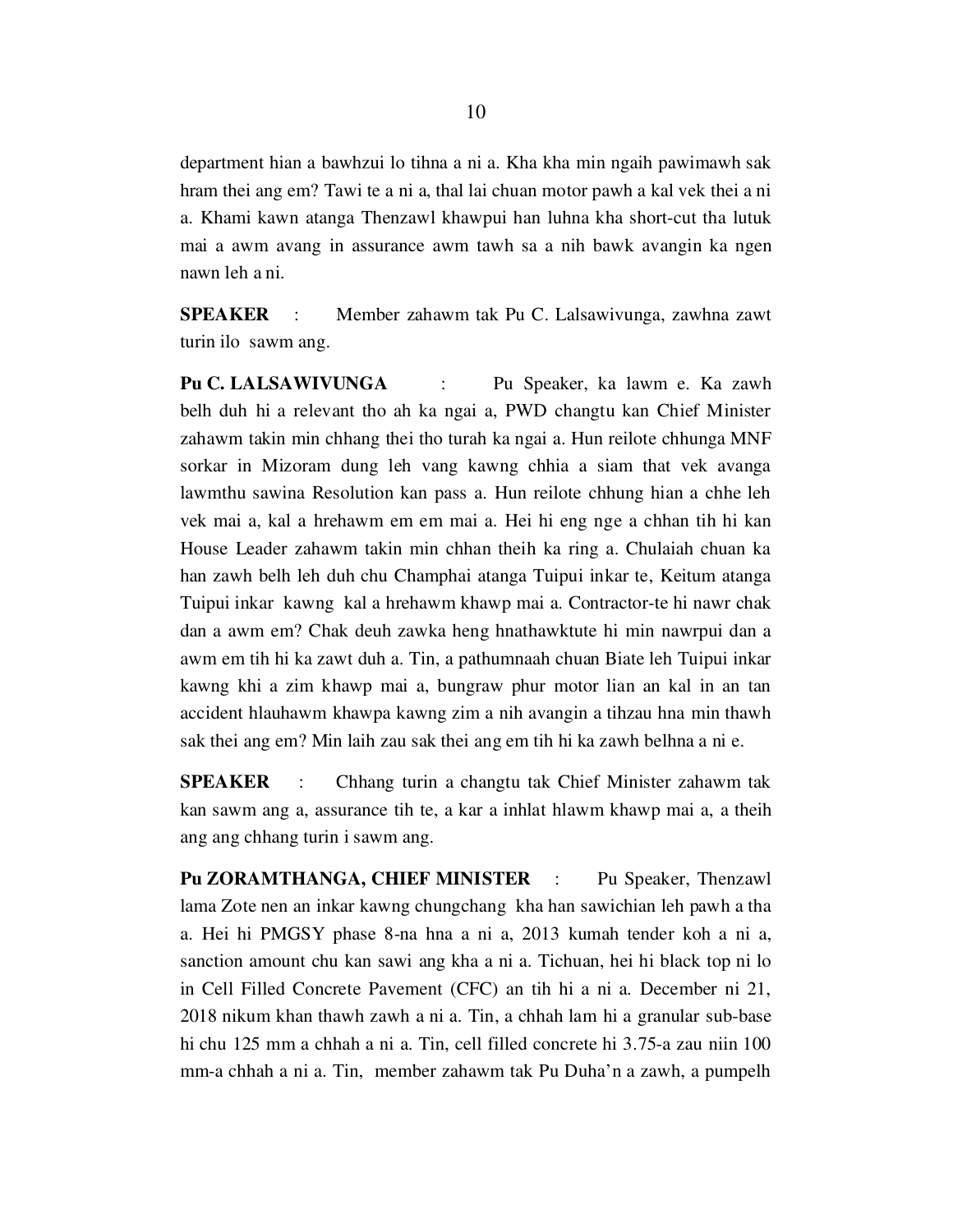lai remchang kha km 1 tha awrh chauh a ni a, a tawi khawp mai a. Tin, estimate hi nuai 145 vel chuan a siam theih mai awm mang e aw kan ti a, kan en lai mek a ni a.

 Amaherawhchu sawi leh sawi hnu hun hi a la reilo em mai a, hmani lawkah ruah sur a tawp a, kar khat tha emaw chauh hi khawtha kan la nei a, kan la che hman lo va. Tin, sawlai pawh saw eng funding system-in nge kan tih ang tih kha, tunah Bamboo Link Road-ah te pawh hian kawng eng emaw zat lo chhuak turah kan ngai a. Tin, central atanga funding pawh a tih theih a. Amaherawhchu nuai 145 lek chu a tawi bawk a keimahni state fund atang pawhin a tih theih mai kan ring a, kan budget te pawh tunah hian kan ennawn mek a, chuta tang chuan tih tumin hma kan lak mek a ni tih ka sawi duh a ni.

 A dawt lehah chuan member zahawm tak Pu C. Lalsawivunga'n kawng hi engatinge an chhiat leh tak vek mai a tih kha a ni bawk a, a chhe lai pawh a awm a, chhelo lai pawh a awm a, chhe vek phei kha chu a ni chuang lova. Kan hriat theuh angin sorkarna kan lak kha kumthar atangin kan che tan a ni mai a. December kha chuan kan che hman lo va, ni 15-ah thutiam kan la a, Christmas nen a kal chho a, engmah kan che hman lo va. January thla atangin kan han tan chho a ni a, tikhan kan kawngpui lianpui a thara han siamna hman tak tak a awm lo va, kan tih theih chin chu patching leh a chhe lai han thawma tlan theiha han siam kha kan hna a ni a, kan theihtawpin kan han ti a. Amaherawhchu department ten kan duh angin khawl pawh an lo nei tam lo va, a bik takin khatiang patching han ti tur chuan a pawimawh ber chu road roller a ni a. Road roller kha department-in an lo nei tam lo va, chuvangin i lei ang u kan ti a, 20 zet lei turin order kan han ti a, kan ti hman chauh kha election code of conduct-in a tih theih loh an ti si a. Tichuan hna han tih a beihpuia han beih tur pawh khan election code of conduct in May thla thleng khan min phuar chho a. Khami inkarah khan a tih theih loh chung chung kan ti lui a ni ber mai a, code of conduct-in a min phuarna karah. Amaherawhchu khami a zawh hnuah June thla chhoah kan road roller 20 te kha chu a lo thleng hman a, mahse fur a ni a, a hman hleihtheih tawh chuang bawk si lo va, kan kawng siam kha engtinnge maw kan siam nelnual hman le tih tur khawp khan min phuartu kha a tam a, a hun a zim bawk a, rin ai tak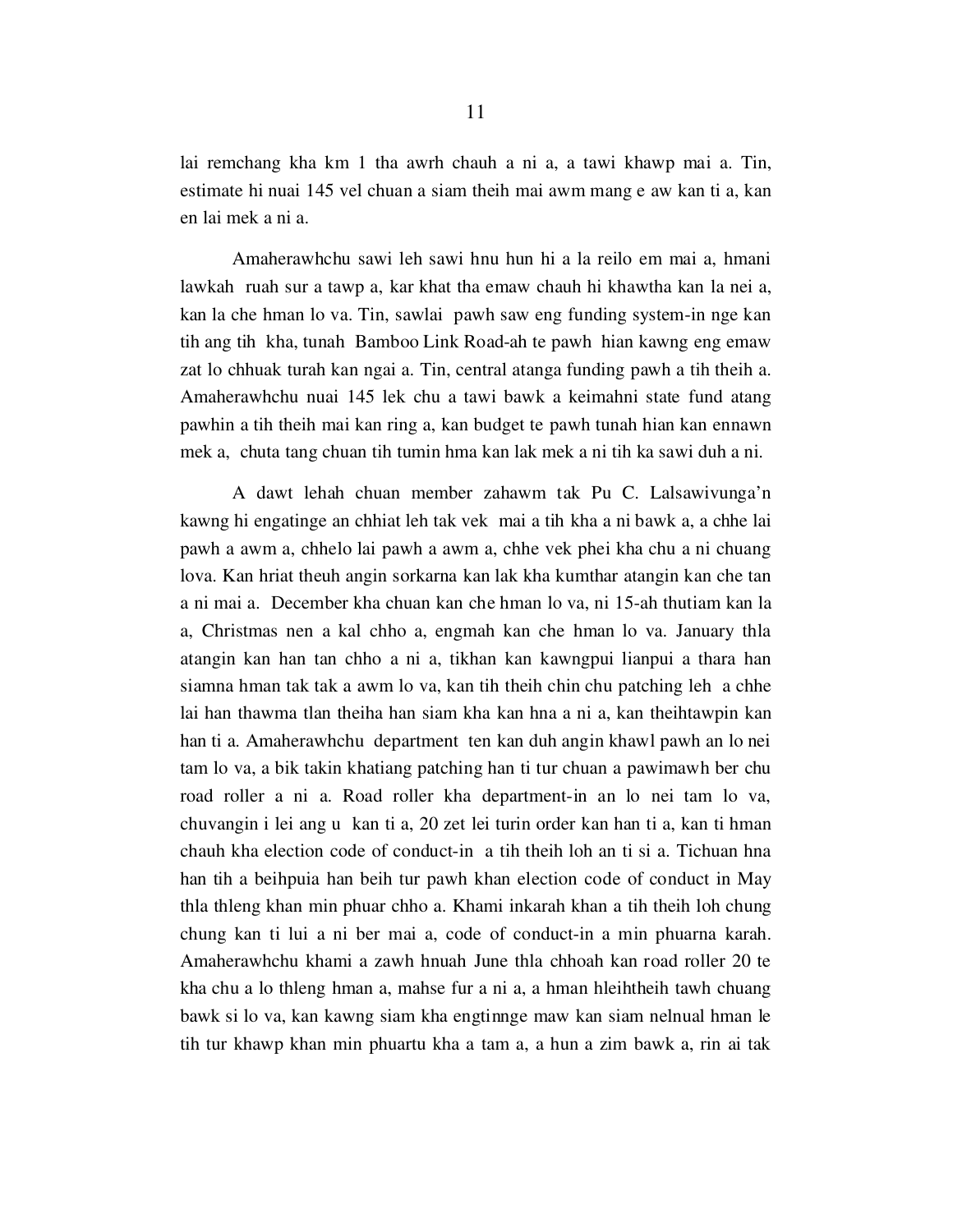khan kan siam tam hman a. Khang kawng kha a bul atanga tha taka din chho kan ni lo va.

 Khata kan kawng siam reng reng kha patching, a khuar lai han hnawha road roller nena han tih kha a ni ber a. Amaherawhchu fur rei tak a lo kal chinah erawh chuan a lo tha tluan hman bik tawh lo va, a lo chhe leh hman a, tunah hian chhunzawm leh turin keimahni pawh kan inpeih viau a, a theih ang ang patching han tiha han umzui tur khan kan sawi ang khan road roller pawh division tin deuh thawah dahin kan inpeih a. Mahse kan hria a, hmanni ruahin tikhan min han ti leh a, khaw tha kan neih chin hi chawlhkar khat tha awrh a ni ringawt mai a, chetna hun hi a la awm mawlhlo a, chu chu member te pawhin min lo hriatthiam ka duh a. Tin, member zahawm tak Pu Sawivunga'n a sawi ang khan Champhai atanga Tuipui tih te, Keitum bul pawh kha a chhe em em a. Tam tak hi BRTF enkawl laite a nia, kha pawh kha kan theih phawt chuan BRTF in an theih loh kal tul si chu heng pawh hi kan tlin chin ang anga neitu, ram neitu kan ni a thuam i tum ang kan ti ringawt mai a. chutiang chuan hma kan la a. Biate leh Tuipui inkar kawng a te hle mai a tih kha a dik khawp mai a.

 A tira siam a nih naah a zaulo hrim hrim a, khita truck lian an kal khi chuan a buaithlak a, tihzauh pawh kan duh a. Engpawh ni se kawng siam chu kan hria a, sorkar laipui pawhin heng hi chu beihpuia an beih ve tak tak kan tih hi a nuai tel pawh ni lo, a crore 10 tel, a crore 100 tel ngai a nih avang hian a harsa em em a. Keini pawhin theih tawpa tih zauh te, tihthat te kan tum a, kha kha tuna kan hma chhawp kal mek a ni a, kan theihtawpin tunah pawh hna kan tan a, khua a that veleh hian a bun pawh kan han bung nghal char char a, kan sum neih ang ang pawh heta tan hian kan reserve a, hma kan la zel e tih kha Pu Speaker, ka chhanna a ni e.

SPEAKER : Starred Question No 2-na zawt turin member zahawm tak Pu Zodintluanga Ralte ilo sawm ang.

Pu ZODINTLUANGA RALTE : Pu Speaker, Starred Question pahnihna Home Minister zahawm tak chhan atan - Mizoram sorkarin officially-in Mizoram ramri a pawm chin min hrilh thei em tih a ni e.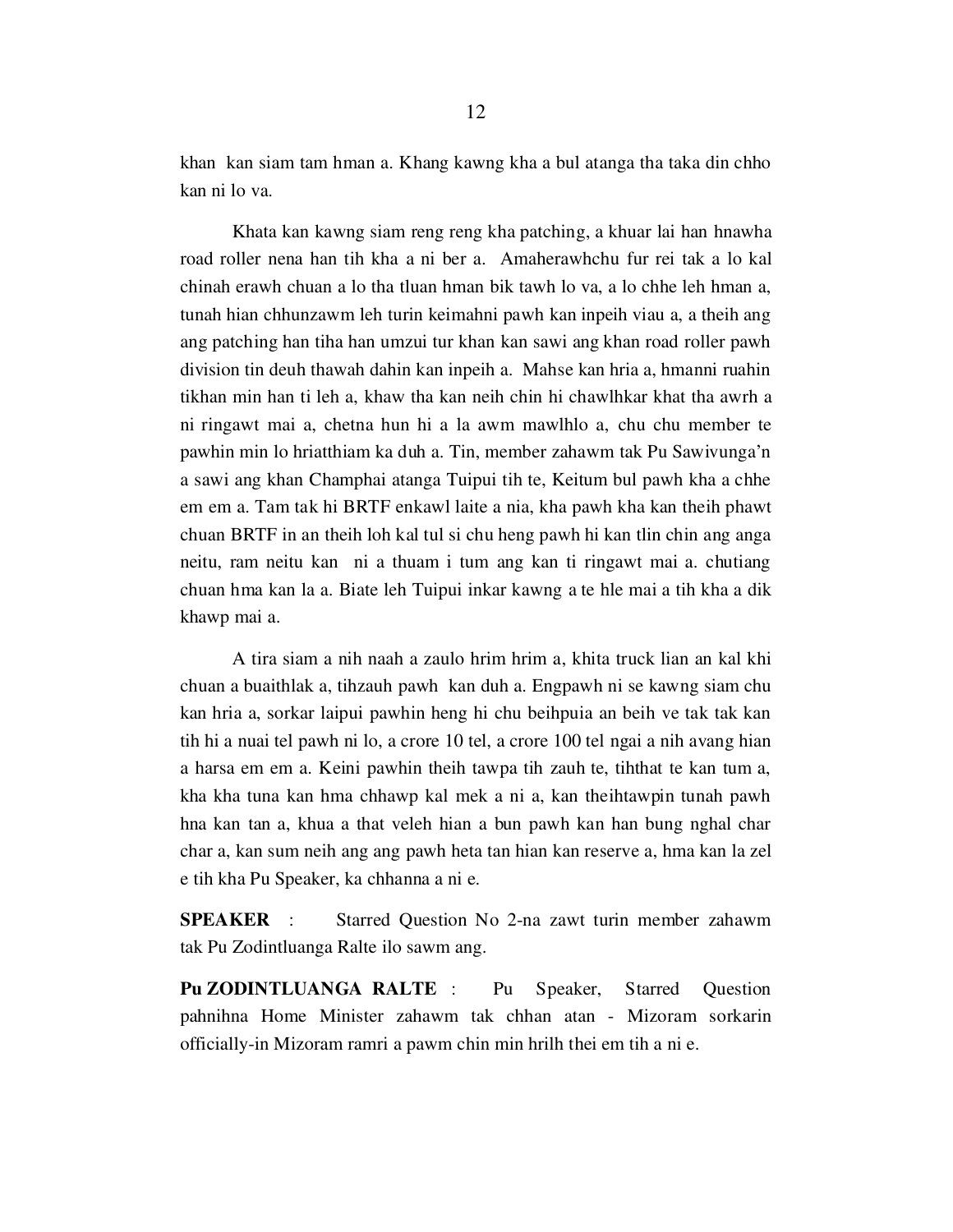SPEAKER : Chang turin a changtu Minister zahawm tak Home Minister Pu Lalchamliana i lo sawm ang

Pu LALCHAMLIANA, MINISTER : Pu Speaker, member zahawm tak Pu Zodintluanga Ralte zawhna Starred Question No. 2 chhanna chu hetiang hi a ni – Mizoram sorkarin official-a Mizoram ramri a pawm chin chu hetiang hi a ni-

1) Mizoram leh Assam ramri Bengal Eastern Frontier Regulation, 1873 hmanga Inner Line notification August ni 20, 1875 a siam kha Mizoram leh Tripura, Manipur, Myanmar leh Bangladesh inkar ramri chu Bengal Eastern Frontier Regulation, 1873 hmanga siam; Inner line notification  $9<sup>th</sup>$  March 1933 pawm a ni.

SPEAKER : Zawhbelhna zawt turin zawhna neitu Pu Zodintluanga Ralte kan sawm e.

Pu ZODINTLUANGA RALTE : Pu Speaker, a lawmawm hle mai. June thla khan kan Home Minister zahawm tak khan kan ramri kha zirchian mek a ni a ti a, tunah November kan kai a, sorkarin ramri a kan pawm chin a rawn sawi chhuak hi kan Minister hi a chak hle a, fak a phu a ni tih ka rawn sawi chhuak duh a.

 Chutih laiah chuan sorkarin ramri chin chiang takin kan tifel tawh a, he kan ramri chin sorkarin a pawm hi engang in nge kan humhalh dawn, engangin nge ruahmanna a siam, ruahmanna a siam tawh em tih kha ka zawhbelhna pakhatna a ni a.

 Pahnihnaah chuan Pu Speaker, ramri ah harsatna chi hrang hrang kan tawk thin a, Bairabi Zophai-ah te, Vairengte ah te vawiinah hian zirlai pawlte leh mi thahnemngai tak tak te ramri chungchangah hian kan buai a ni a. Kan Chief Minister zahawm takin July 22-a Hnam Run a a thusawiah khan ramri chinfelna tur strategy felfai tak kan nei tawh a, mahse puanzar chi a ni lo a tih kha Pu Speaker, kan Home Minister hian mipuite kan chiai a, khulaiah Zophai ah zirlai pawlte pawh hmanniah an zu chhuk a, Vairengte ah ramri chinah Assam ramin in an rawn sa, IR te kan inthawn a. Khatianga mipuite engmah hre lova kan awma kan buai ai chuan khami a chinfelna strategy felfai tak hi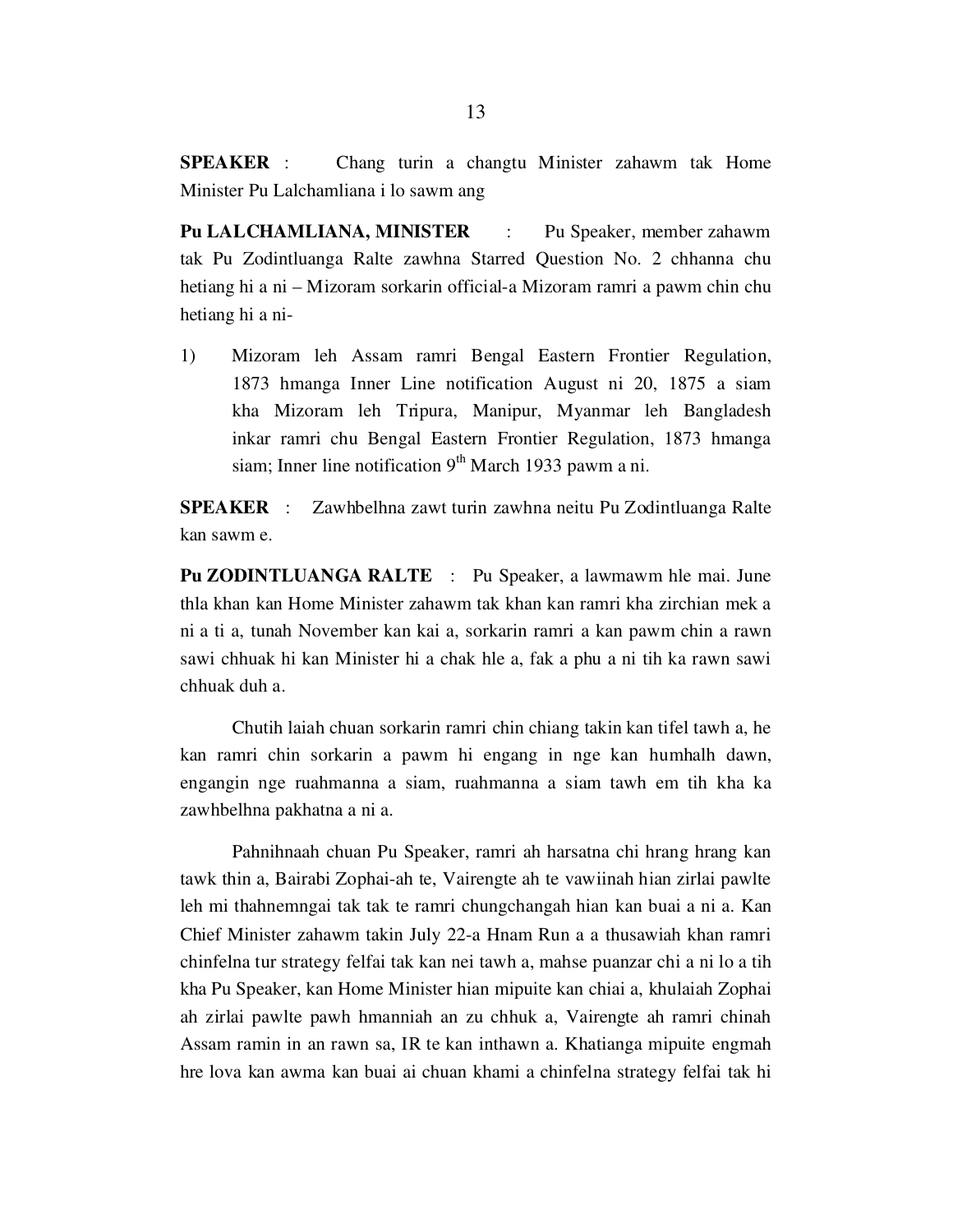he House zahawm takah hian kan Home Minister hian min puan sak thei mai em tih kha ka zawhbelhna pahnihna a ni e.

SPEAKER : Member zahawm tak Pu Lalrinsanga Ralte i lo sawm leh ang.

Pu LALRINSANGA RALTE : Pu Speaker, ka lawm e. Kan Home Minister leh kan sorkar chak takin hetianga ramri an tifel ta mai hi a lawmawm hlein ka hria a, khalaiah khan hriat chak ve deuh ka nei a. Sorkar hmasa khan Boundary Commission kha a din in ka hria a, khami hun chhung khan lo tihfel emaw, finding emaw neih an lo nei ve reng reng em tih kha hriat ka chak deuh a. Tin, hetianga ramri chin kan han tihfela kan han pawm chhoh takah hian khulai Vairengte ramri ah khuan sipai hmun tha deuh mai a awm a. Khulaiah khuan IR headquarter emaw, company headquarter tur ang chi te hi dinna tur ram tha tak mai kan nei a, khangah te khan ruahmanna a siam theih em tih ka zawt duh a ni e.

SPEAKER : Member zahawm tak Dr. Vanlaltanpuia ilo sawm ang.

Dr. VANLALTANPUIA : Pu Speaker, ka lawm e. Ka zawhbelhna chu Mizoram-Assam Border-ah tunhnaiah Indo-Tibetan Border Police (ITBP) leh BSF te duty angin news ah kan hmu a, hei hi a dik em tih ka zawt a ni.

SPEAKER : Pathumin an zawt tawh a duhtawk mai ang aw, a zahawm viau na a bawhchhe lo mai ila. Chhang turin Home Minister zahawm tak kan sawm ang a, helai Zoram lo te pawh kha a theih ang in han chhang mai sela, ilo sawm ang.

Pu LALCHAMLIANA, HOME MINISTER : Pu Speaker, member zahawm tak Pu Zodintluanga zawhna neitu zawhna kha ramri humhalh turin ruahmanna an siam tawh em tih kha pakhatna a niin ka hria a. Sorkar hmasa atang khan ramri zirchiangtu tur Core Committee an din a, chu chu sorkar thar a lo pian pawh khan reconstitute a ni a. Chief Secretary-ho in a khat tawkin an thukhawm reng a, nimin pawh khan an thukhawm in khanna. Chumite chuan eng ang chiahin nge ramri hi Assam nen emaw India sorkar uapna hnuaiah pawh sawiho dawn ta ila kan tanchhan ni ang tiin document pawimawh an khawn khawm a, an zo deuhthaw tawh niin ka hria a. Nimina an thukhawm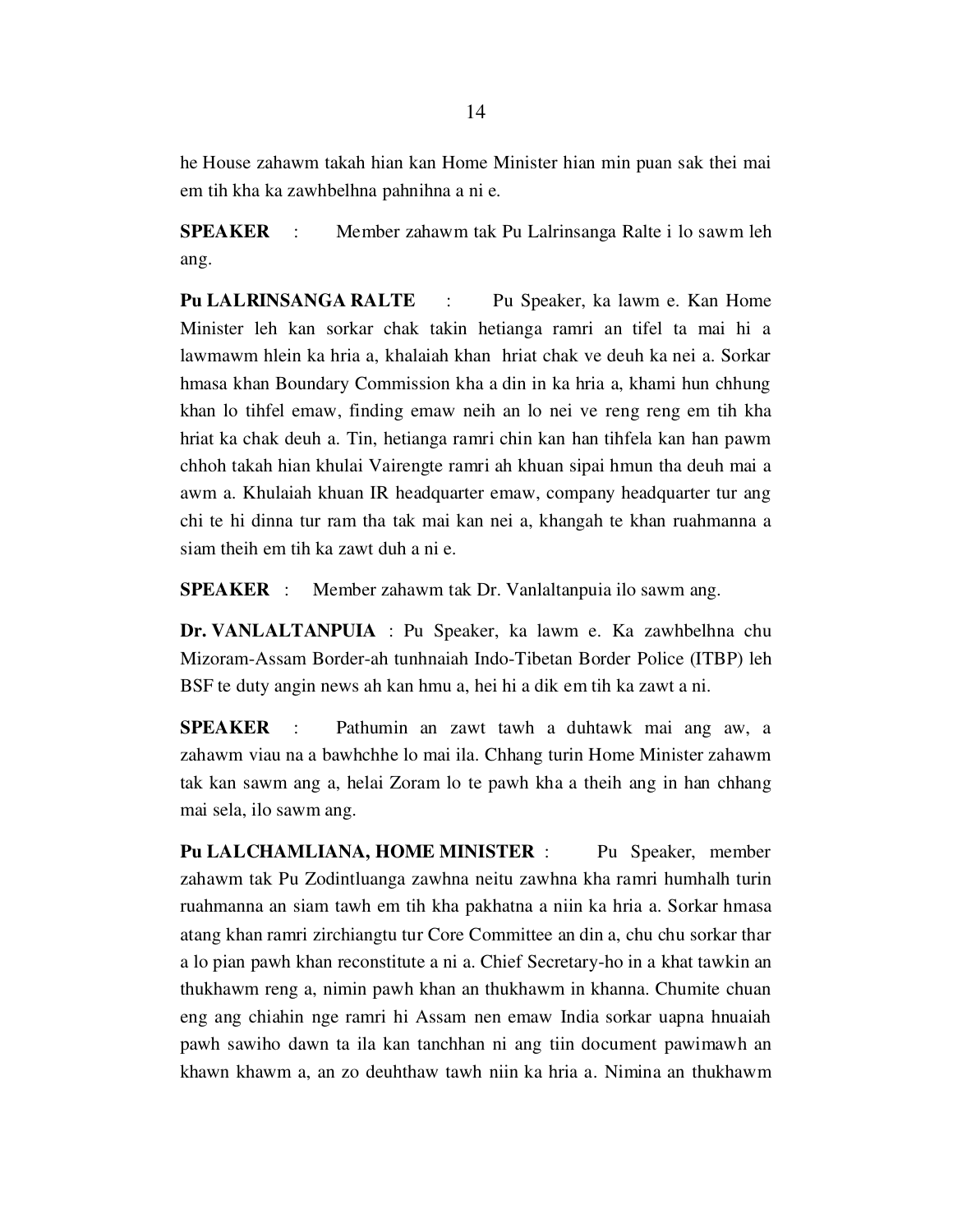report hi ka la dawng lo va. Tichuan kan rilrua awm dan chuan khatianga kan tanchhan tur felfai taka document kan theih ang ang te kan hmuh zawh hnu chuan he thil hi party malin emaw, sorkar ringawtin emaw a tihfel theih a nih loh avangin political party te kan inrawn ang a. Tin, a tul ang zelin NGO te leh ramri buaipui peih peih te pawh kan rawn ang a. Chutiang chuan engtinnge ke kan pen ang a Mizote tan hian kan ramri kan humhalhna atan hian tha ber ang tih ang zawngin ngaihtuahna kan seng a ni tih he House zahawm tak hi ka hrilh duh a.

 Tin, kan CM in strategy kan nei tawh a mahse puan chi a la ni lo a ti na na na a, puang tura han inphut kha chu CM kha a thulo chuan kan puang ngam lovang.

(Pu ZODINTLUANGA RALTE: Pu Speaker, tunah khan kan Home Minister zahawm tak khan a ramri chungchang sorkar official te nena an buaipui dan kha felfai ka ti a, political party te nena hmalakna a siam kha. Chutiang a nih lai chuan Chief Minister-in a tihfelfai dan tur, a strategy a duanfel vek tawh chuan kan Home Minister khan engatinge a la buaipui ala buaipui tih lai kha min chhang thei ang em?)

Pu LALCHAMLIANA, MINISTER : Buaipui ngai riau a la awm a nih hi, a fel fai chiah lo a ni, kha kha ka chhan theihna a ni mai e.

 Tichuan member zahawm tak Pu R.S-a rawn sawi kha ka hriat sual loh chuan Boundary Commission tak hi la din a ni lo va. Amaherawhchu boundary zir chiang turin sorkar hmasa pawh khan Boundary Committee an din tawh a. Tin, UT period-ah khan fact finding committee tih ni ta in ka hria Rev.Zairema leh Pu B.Punte, (kan zingah an awm tawh lo ve ve a) te pawh khan zirna chu an lo nei tawh a ni. Chuvang chuan commission ang chiah hi chu kan la ti lo va, 2007 khan (Pu LALRINSANGA RALTE : Pu Speaker, ka lo zawt lawk thei ang em? Sorkar hmasa Congress sorkar lai khan Boundary Commission nge Boundary Committee-ah khan Pu Chawngkunga kha Chairman a ni lo maw?) Ni e, Boundary Commission hi chu keimahni siam mai theih a ni lo va, chuvang chuan Boundary Committee a niin ka hria. Kha khan sorkar-ah report mumal tak pawh an thehlut ta chiah lo niin ka hria. Engpawh ni sela 2007 khan kan Chief Minister zahawm tak Pu Zoramthanga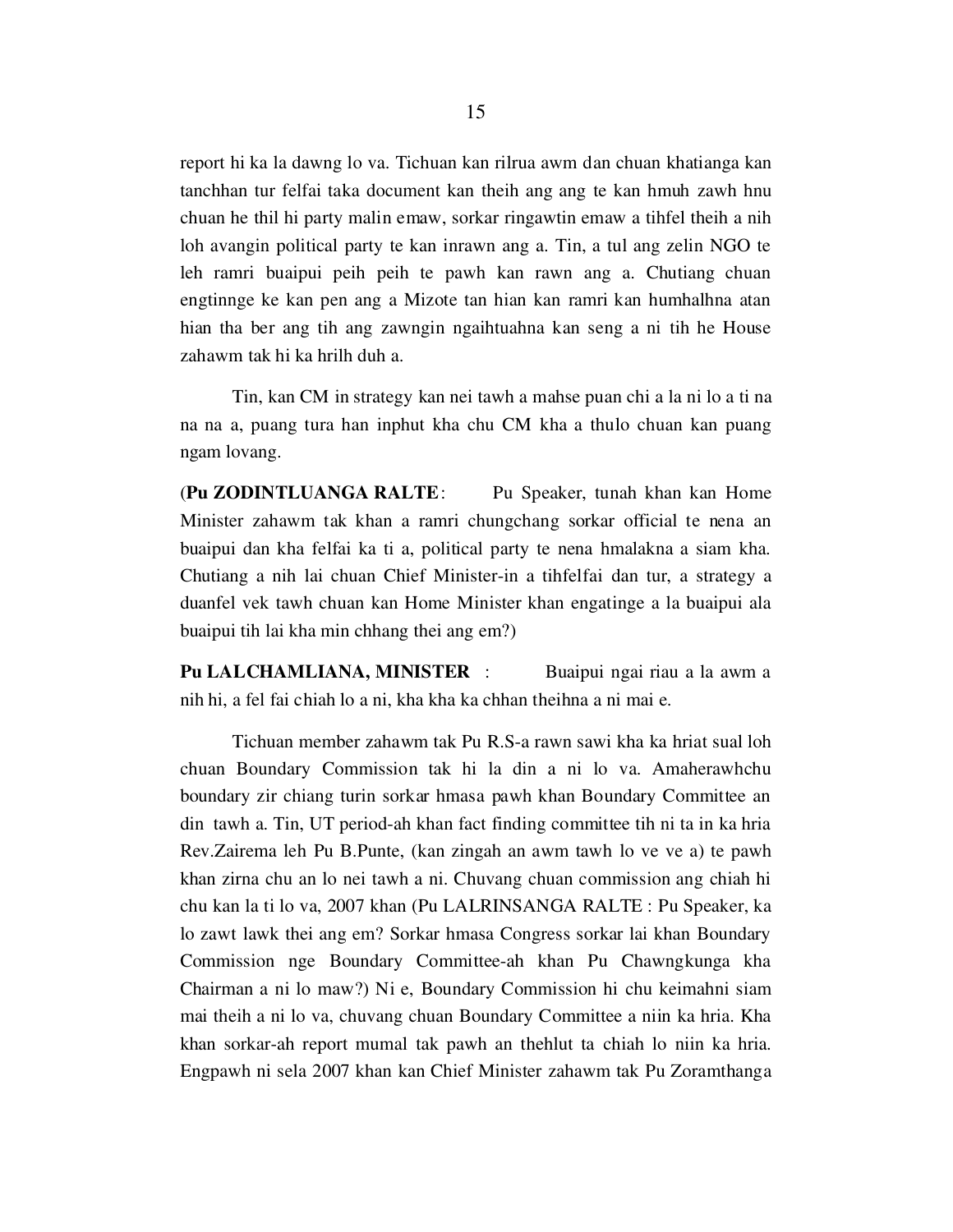kaihhruaina hnuaiah all party meeting-in Boundary Commission din ila, chu chuan 1875 ramri ang hian ramri hi min siamsak se tiin a rualin i nawr ang u, party zawng zawngin an ti a. Mahse kha lai thuah khan inhnialna a awm ta a. 'Thehluh' tih leh 'thehlut lo' ti kha a awm ta a ni, 2018-ah Joint Action Committee Pu F. Ngurbiakvela signature hmang chuan central-ah Boundary Commission din ngenna a awm a, tun thleng hian din erawh chu a la ni lo tih kha ka sawi theih chin a ni.

 Member zahawm tak Dr. Vanllaltanpuia zawhna kha Zophai velah Assam leh Mizoram inrinna lai velah khuan chanchinbua kan hmuh angin Indo-Tibetan police te, BSF te ramri-a duty anga tarlanna kha kei pawh ka hmu a, chuvang chuan kan police hotute 'han chhui chiang teh u' kan ti a, an han chhui chiang a, an chhanna te pawh kan nei a. BSF leh Indo-Tibetan Border Police (ITBP) te chuan, Assam leh Mizoram ramriah kan duty lo va. Amaherawhchu, NRC Assam -a an puan dawn khan law & order-ah eng emaw harsatna a awm hlauh avangin law & order maintain turin Assam, Hailakandi District-ah chuan kan duty,' an ti a. Chuvang chuan eng emaw thil hriat fuh loh deuh hlek a awm niin a lang e, Assam leh Mizoram ramri inkarah ITBP te BSF te an duty lo tih hi kan hmuh dan a ni e.

SPEAKER : Ramri chungchangah hian sorkar inthlak apiang hian kan interest hi a inang thin a, sawiho thin pawh a ni reng a ni. Ka sawi ve duh chu Bangladesh lam leh Myanmar lam kawng hi ti tlang ila. Assam lam khu kan sawi thin, kan problem lian ber a ni a, chumi tlang hunah chuan kan ri rep rep tawh mai ang chu. Starred Question No.3-na zawt turin Dr.ZR. Thiamsanga, member zahawm tak i lo sawm ang.

Dr. ZR.THIAMSANGA : Pu Speaker, ka lawm e. Ka zawhna chu Minister zahawm tak Power & Electricity Department chhan atan –

- (a) Champhai District-in power kan lakluhna 132 kV hruipui Saitual hi a chhe zing viau mai a. Saitual lam a chhiat hian Bukpui kaltlangin 33 kv level-in Lungdar-Khawzawl-Champhai in power kan la lut thin a. He line hi 132 kV level-a lalut turin hma min lak sak thei ang em?
- (b) Mizoram mipuite electric-a kan harsatna phuhruk turin solar energy lama hmalak tumna a awm em?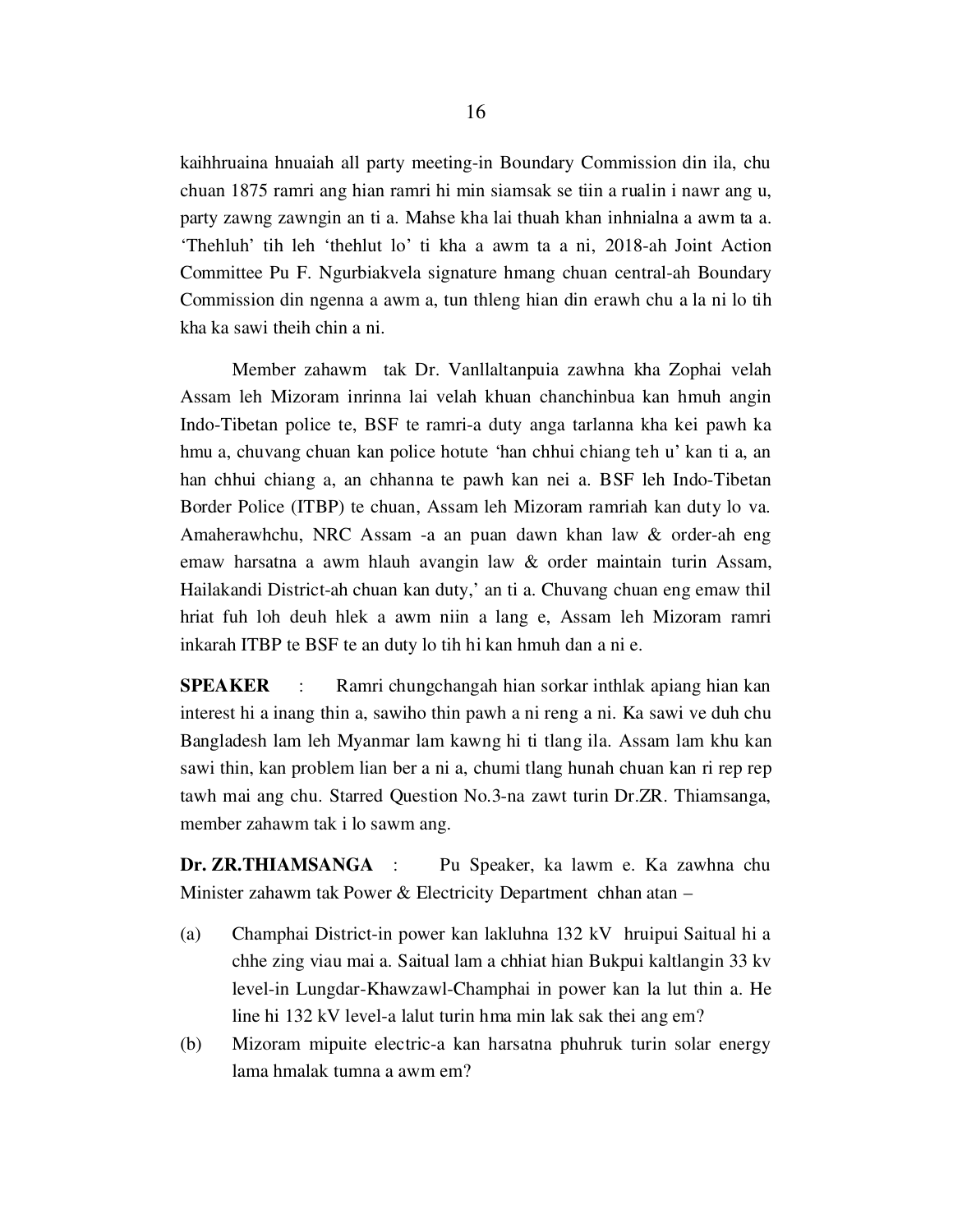SPEAKER : Zawhna chhang turin a changtu Minister zahawm tak Pu R. Lalzirliana kan sawm e.

Pu R. LALZIRLIANA, MINISTER : Pu Speaker, ka lawm e. Member zahawm tak Dr. ZR. Thiamsanga zawhna chhanna chu hei hi a ni –

a) Hemi atan hian hma lak mek a ni a, hna pawh thawh mek a ni.

b) Awm e.

SPEAKER : Han phar nawn leh teh u. Member zahawm tak Pu C. Lalsawivunga a phar hmasa ber a ni.

Pu. C. LALSAWIVUNGA : Pu Speaker, ka lawm e. Kawlphetha ah hian kan ram hi a intodelhlo hle a. Vawin thleng hian kawlphetha mumal tak kan neih sawi tur kan la nei lo va, Mini hydel project te reuh te te siam a ni a, heng pawh hi la hman theih mumal lohvin a awm zui zel a Tlawva Mini Hydel Project hi engtikahnge commissioned a nih ang? tih kha ka zawhna pakhatna a ni a. Tin, mipuiten power lama kan harsatna su kiang turin solar plant lama hmalakna a awm thu kan ngaithla a.

 Heng 100KW te, 50KW te, 3555 KW, Grid Connected root club solar plant te hi dah belh zel tumna a awm em? Tin, Solar Plant lian tham tak kan ramah hian siam tum a ni em ? Hemi siam tura hmalakna neih a ni em tih zawt e.

SPEAKER : Zawhna neitu Dr ZR Thiamsanga zawhbelhna zawt turin i lo sawm ang.

Dr. ZR THIAMSANGA : Pu Speaker, ka lawm e.

 Tun kum khat chhung hi chuan Champhai pawh hian power supply chu kan nei tha viau ta a, kum 10 kal ta hmalam ai kha chuan. Amaherawhchu, nichina ka rawn sawi tak ang khan Saitual-Khawzawl inkar insulator hi a chhiatna ber chu insulator hi a hlui deuh hlek tawh a. Tin, hemi inkarah hian mimal Teak huan tam tak a awm a. Heng hi a buaithlak khawp mai a, heng ho nen hian hma lak a pawimawh hlein ka hria. In siam rem deuhte pawh a ngai niin a lang a. Tin, solar energy hmang hian PHE Department chuan hma an han la a, kum 5 vel, a tha khawpin ka hria. PHE tui solar pumping hmun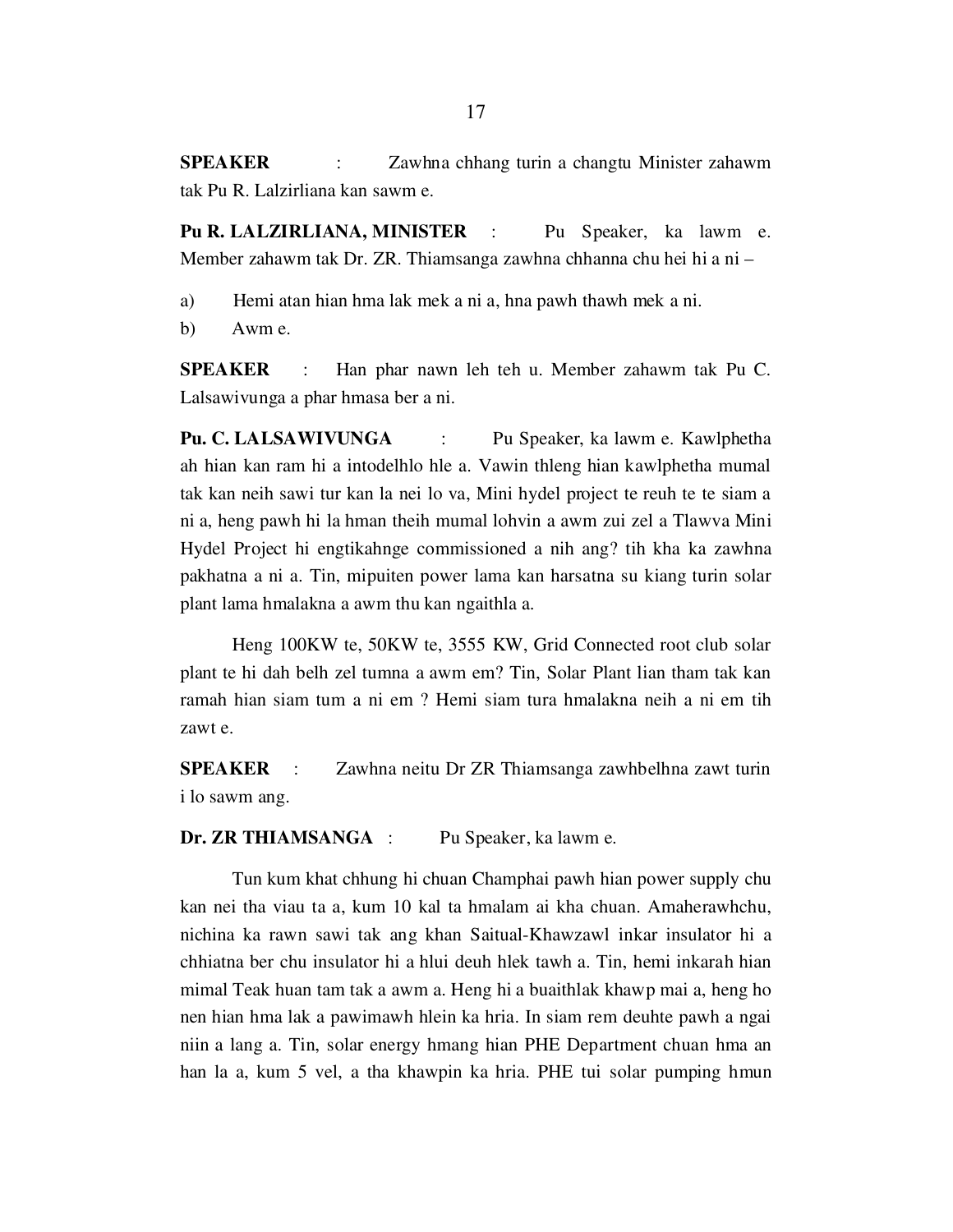hrang hrangah an han ti a, a lawmawm khawp mai a. India rama Gujarat state-te chuan kan hre chiang a, hemi solar hmang hian power supply hi nasa takin an bei a. Kan sorkarin hma lak a tum kha lawmawm ka ti khawp mai a. Tun Vankal-ah khian 20MW ti chhuak thei tur hmalakna kal mek te khi a lawmawm khawp mai a. Chak takin sorkar hian hma a la chho a, a lawmawm khawp mai a. Chuvangin kan sorkar chungah pawh hian lawmthu ka han sawi a. Kan Minister te, department ten hma an laknaah hian a bik takin keini Champhai District te pawh khian eng kan hmu tha ta hle mai a. Kha kha han sawi ve hrim hrim ka duh a, lawmthu ka rawn sawi a ni. Ka lawm e.

SPEAKER : Dr. BD Chakma i lo sawm ang.

Pu BD CHAKMA : Pu Speaker, ka zawhbelhna chu ka bial chhunga Theka Valley leh Tuichawng Velley chungchangah a nia. Tuichawng Vellyah electric eng chungchangah a progress chu a tha thawkhat a. Mahse, Theka Velly ah hian, session hmasa ah pawh ka sawi tawh a, progress hi a la awm mang lo a. Chuvangin, ka model village Ugulsury-ah ah pawh kar hmasa khan ka fang kual a, Theka valley-ah hian engmah progress a awm lo a ni. Chuvangin, power Minister zahawm takin hma min lak sak thei ang em tih kha ka zawt duh a ni e.

SPEAKER : Chhang turin Minister zahawm tak Pu R Lalzirliana kan sawm leh e.

Pu R LALZIRLIANA, MINISTER : Pu Speaker, zawhna neitu Dr. ZR Thiamsanga kha chhang hmasa ila.

 Kan ramah hian eng kan nei tha tawk lo, load shedding te a tam a, kan thim zing tih kan hria a. Kan line hi a hlui tawh khawp mai a, chuvangin a disc te, insulator te a lo hlui a, a lo tuiek a. Jungle clearance han tih dawnin kuhva te, teak te leh huan thlai tam tak a lo awm a. Khang khan thli a rawn tleh a ruah a sur hian a lo nawk a, a lo ti chhe thin bawk a. Chung vang te chu a ni bawk a. Duhthu an sam loh hi chuan mawhpuh tur han zawn loh theih pawh hi a ni lova; tin, a dik bawk a.

 A rawn zawhna ber Bukpui, Lungdar, Khawzawl, Champhai tih kha tun hma khan 132kV line hi Bukpui leh Lungdar, Khawzawl hi thlun a lo ni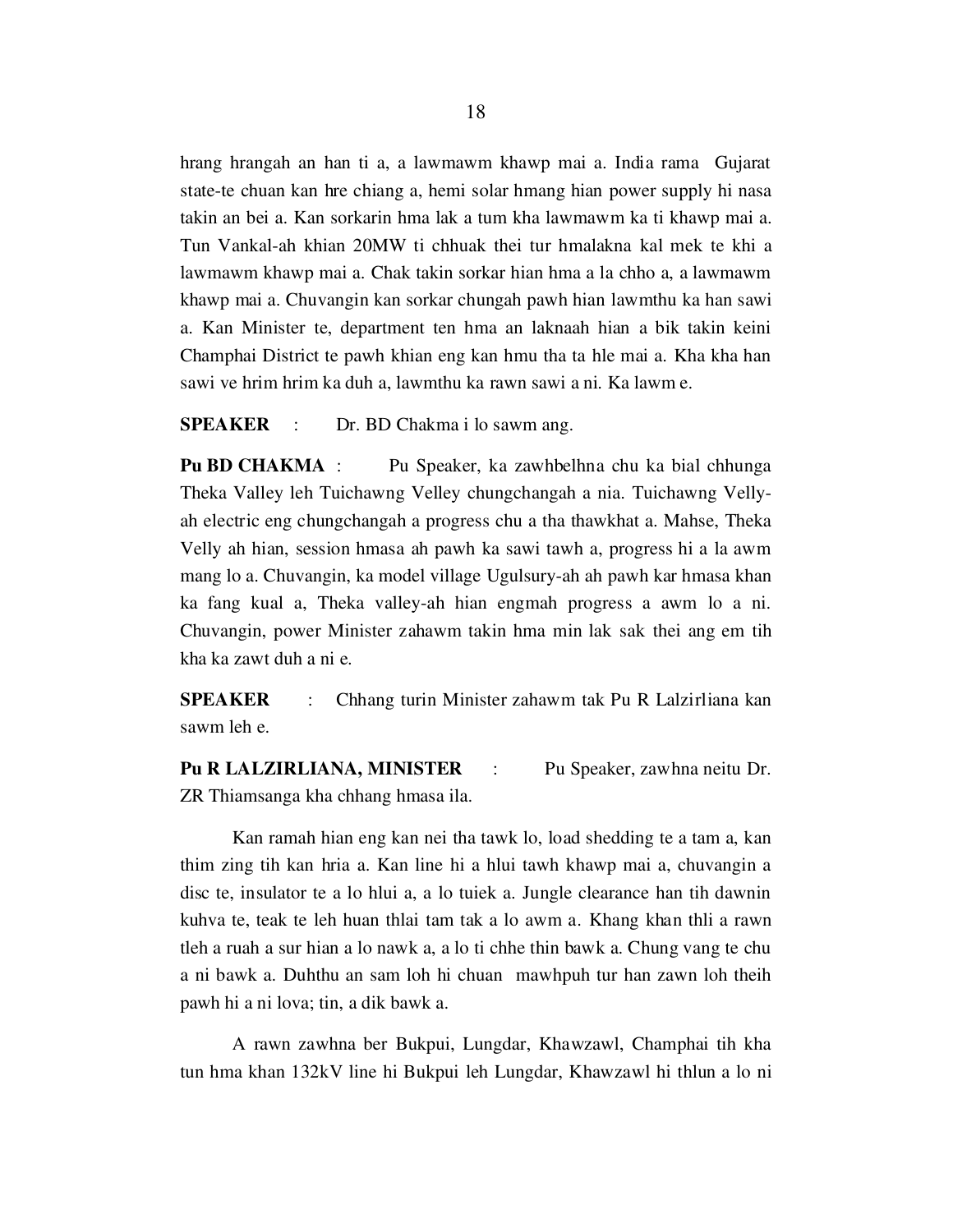tawh a. 132 line pawh thlung dawn ila kan lo la ti thei chiah lova, 32kv-a charge rih a ni a. Chuvangin, eng hi kan hmu tha tawk thei lo va, tunah hian 132kv-a thlak tum a ni ta a. Estimate te pawh hi a tam ang reng a, 795.76 lakh lai a ni a.

 Pu Speaker, heng hi approved vek tawh niin tunah hian nuai 231 hi NEDP hnuaiah 2018-2019 khan pek an ni a. Tin, tun sorkarah hian nuai 562.25 hi 2019-2020 ah AGDP atanga pawisa pek bawk a ni a. Tichuan hemi improvement hi tunah hian 53% zawh tawh nghe nghe a ni a. Date of completion kha nakum 2020 maiah hian zawh kan tum a. Amaherawhchu zep nak emaw electric chungchang hi kan target-ah hian kan zo mawh angreng khawp mai a, chin hriat loh eng eng emaw a awm theih avangin chungte chu ka han sawi belh duh a. Amaherawhchu, zo ngei turin helaiah hian kan hotute leh hnatawktuten tan an la a ni tih bialtu MLA zahawm tak kha ka hrilh leh duh a.

 Tichuan MLA zahawm tak Pu C.Lalsawivunga khan Tawva Mini Hydel Project hi engtika commission theih nge a nih ang a rawn ti a, hei hi keini pawhin kan hmanhmawh a. Tuna kan sawi ang khan kan tum angah hian fur te a lo tla a, furah hna thawh hleih theih a ni lo va; tin, a khawlte leh thil han lei turte pawh hi supply system-a tih ngai chi te a ni a. Supply chumi ni leh thlaah an rawn dah ngei tur a ni tih company lam atang te, manufacture lam atangten siam chawp te a lo ngai thin a. Chuvang chuan kan tum hunah kan zo thei lo va, Mini Hydel Project hi nakum 2020 ah hian Pu Speaker, zo thei ngei tura tan lak a ni a. Hengah hi chuan kan chhi thei tawh turah kan ngai a ni.

 Tin, Roof Top Solar hi zawhna dangah pawh nakinah kan la inchhang hman a nih chuan leh zawhnate a lo chhuak a nih chuan a awm hlawm a. Hengah hian tam tak kan ti ve tawh a, amaherawhchu kan duh angin hemi hi keimahni state suma ti kan ni lova, central lam suma ti kan nih avangin duh angin kan kal chak thei lo va. Tunah hian Roof Top Solar hi tih leh tum a ni a, chu chu kan hotuten an buaipui mek a, kum 2020 chho ah hian K.Watt 500 hi heng kan in chung atanga power siam chhuah hi tum leh a ni tih kha kan sawi duh a ni a.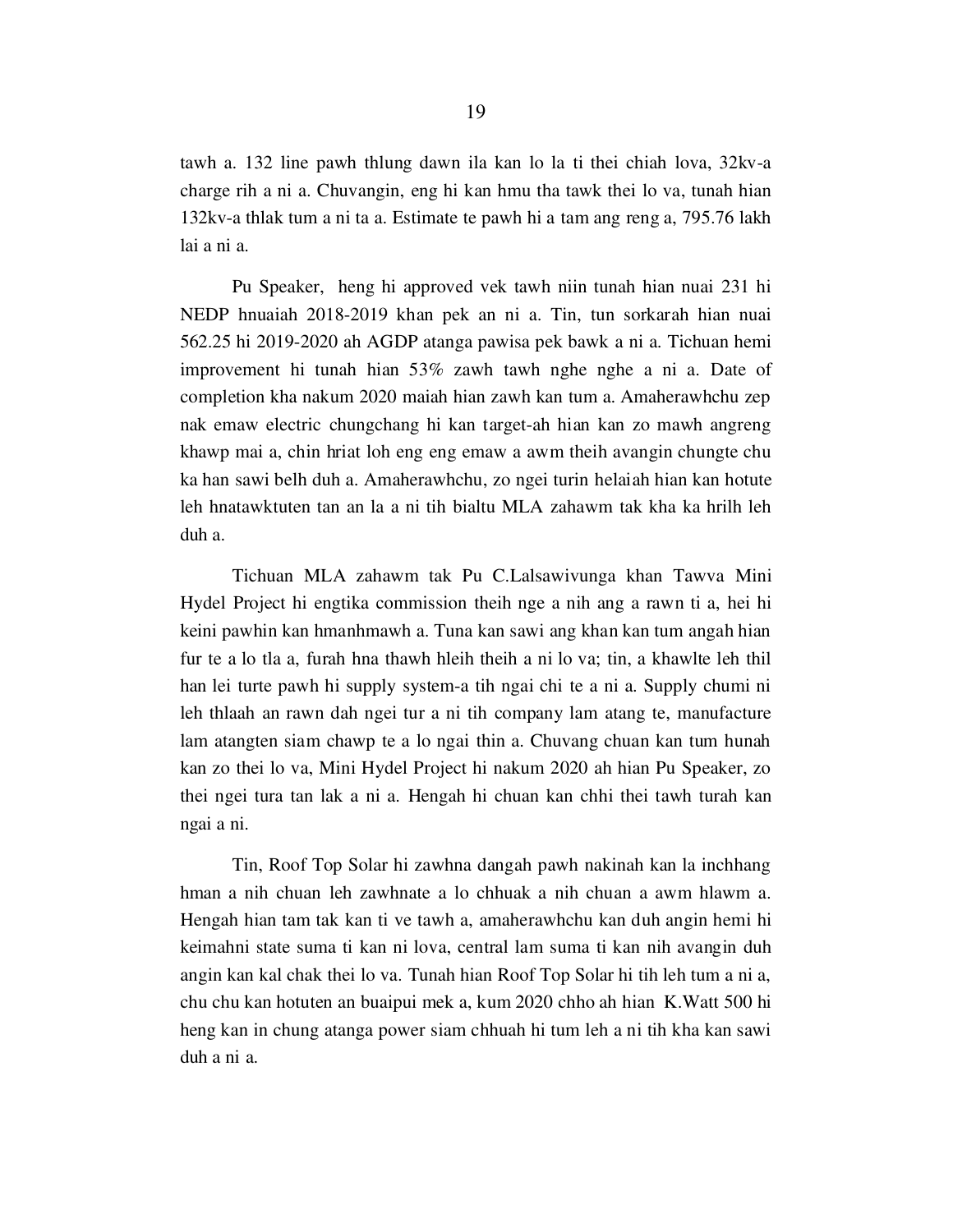Tin, tunah hian Vankal ah kan sawi tawh thin a, M.Watt 20 vel pe chhuak thei tur buatsaih mek a ni a, pawisa pawh hi kan hmang hnem viau tawh a. Crore 21.07 external atana sanction hmuh vek tawh a ni a, tichuan internal project hi DPR peih tawh a ni a. Chu chu tun kum chhung hian tender ngei kan tum a, 2020 chhung hian helai eng hi chhit theih mai pawh kan inbeisei tawh a ni.

 Chung lo hmalakna dangah hian Tlungvel hi M.Watt 2 Zeda hemi kan rama Zoram Energy Development Agency hnuaiah hian thawh mek a ni a, 14 crore senga thawh mek a ni a. 2019 December-ah hian zo turin kan intur a, kan zo thei ange maw. Tunah hian a module-te leh engkim tihfel a ni tawh a, han tihfai leh test-te pawh neih theih mai tawh tura duan a ni. Hei hi kan tih theih chuan khilaiah hmun dangah eng tha deuhte pawh kan neih theih kan inbeisei tawh a ni. Chung chu ka chhanna tlangpui a ni a.

 Tin, Pu B.D.Chakma zawhna kha sawlam saw kan sawi tawh thin angin kawngte a tha lo va, kan hotuten theihtawp an chhuah a. Tlabung leh hmun dangte pawh saw tih chak kan tum lai hian kawng kal hleih theih loh a lo awm leh thin avang hian tihngaihna a awm vak thin lo va. Helaite pawh hi kan hotuten an hria a, theihtawp an chhuah mek a ni.

 Tin, Aizawlah pawh kan neih theih loh na chhan hi zawhna a awm chiah lo naa han sawi chhuah ve hrim hrim a tha a. A hrehawm duh khawp mai a, kan thim a, kan eng leh a, a lo en lehin kan lawm a, a thim lehin a lawmawm loh bawk a. Eng kan nei zing khawp mai a, lehlamah chuan a tha mang e aw, te ka'n ti vel thin a. Tichuan tunhma khan Aizawl khawpui chhung hi tun ang hian kan tam lo va, chumi avang chuan 6.3 MVA transformer-te hi bun a lo ni tlangpui a, chutah chuan a load hi a zo tawh lo a ni. A chhi-tu hi kan tam tak em em avangin village extension/town extension a lo ngai a, chutiang angah chuan transformerte kan tihlen zel a ngai a, chung chuan a lo zawh tak loh avang khan a lo short ta thin a, chuvangin eng hi kan neilo fo mai a. Engtin tin emaw an han ti a, an han ti tha leh mai thin te pawh hi a titute hi an thiam thin ka ti khawp mai a. Chu chu tunah hian kan sawi mek a.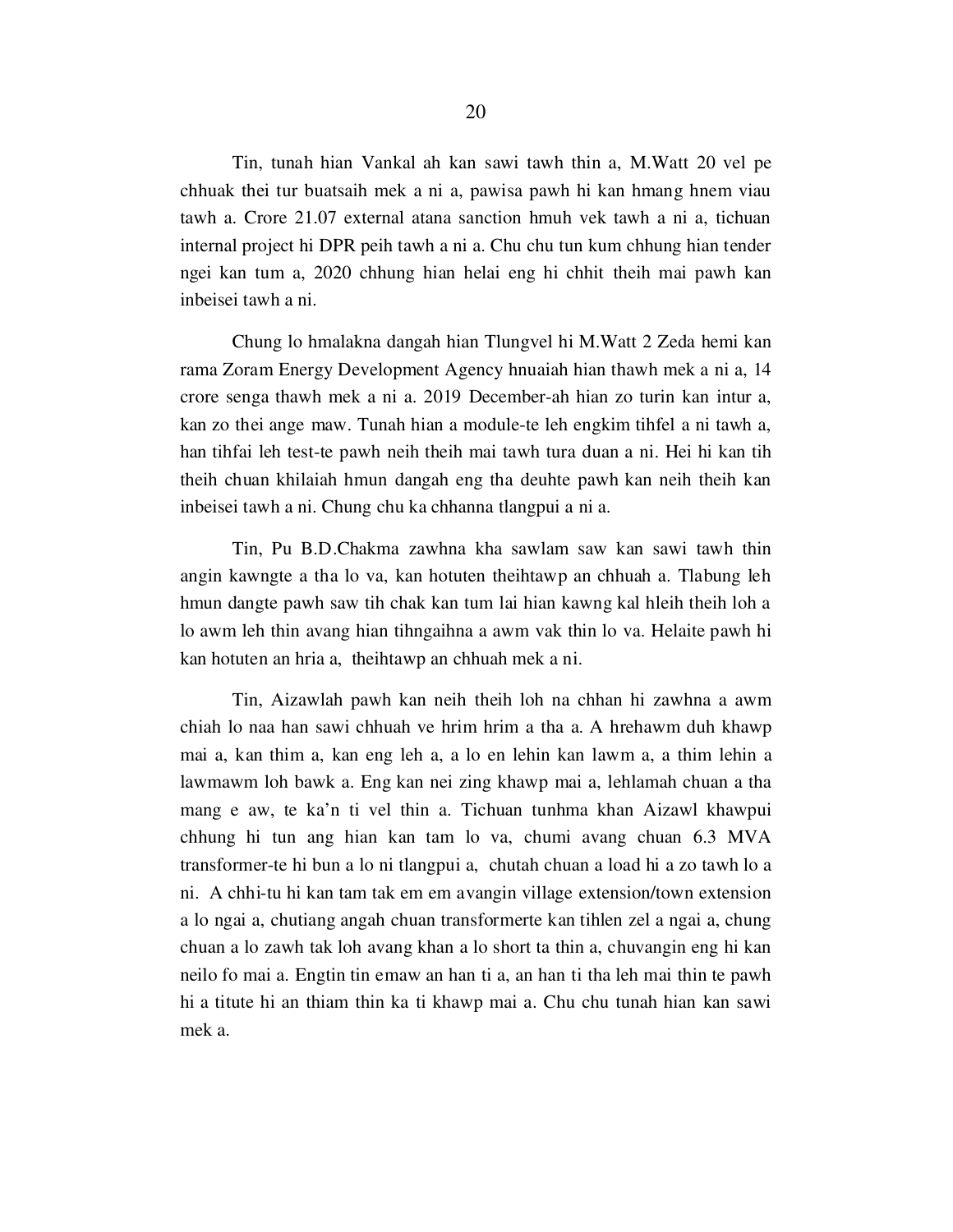Chung chu kan sub-station hrang hrangah hian kan buatsaih mek a ni. Zuangtui te pawh kha kan han sawi tawh thin a, hengah hian 12.5 MVA pali lai dah a ni a. Khang kha a te chhe lo hrim hrim a, amaherawhchu mipui kan lo tam tawh em avang leh kan load lak te a lo san tawh avangin thlak a ngai a, khami han thlak tur pawh khan ni hnih lai Aizawl khawpui pum pui deuhthaw khan eng kan nei lo va, khangah te pawh khan mipuite hnenah ngaihdam kan dil a. Tunah hian 25 MVA pahnihin thlak a ni tawh a. A tlangpui thu chuan tuna eng kan neih loh nachhan hi sorkar emaw, a thawktute inthlahdah emaw vang ni lovin Pu Speaker, mipuiin eng tha zawk an hmuh theihna turin department-in tan a lakna a ni tih mipuiten min lo hriat sak a, kan MLA zahawm takte pawhin min lo hriat sak turin ka ngen a.

 Tichuan kan transformer te hi a lo hlui tawh a, a lo zo tawh lova. Chungah chuan kan Chief Minister zahawm tak hi kan budget atanga kan neihsa pawh ni hauh lovin SEDP lam atanga min pe turin kan dil a. Ani chuan inhawng takin "Hei hi a pawimawh alawm" a ti a, pawisa tam tak min pe a. Chuta tang chuan transformer 132 KV, 12.5 MVA pakhat kan lei tawh a. Tin, distributor transformer 11.433 KV hi lei tum mek a ni a. Tin, 132 KV pawh transformer 12.5 bawk tunah hian Finance ah pakhat lei turin, heng hi (crash scheme) kan mamawh em avangin tender hmanah koh tawh a ni a, chumi rate chuan lei turin tender lovin min phalsak mai rawh u kan ti a, min phalsak mai pawh kan ring a. Chutiang anih chuan order kan place vat ang a, hengte pawh hi a tha lo lai kan thlak anga.

 Tin, MLA zahawm tak tak ten an bialah te transformer a hlui tawh avang leh a chhiat avanga thlak ngai an rawn sawi a. Chungte pawh chu kan Chief Minister zahawm takin kan SEDP lam atang te leh kan pawisa, Mizoram pawisa atangin heng hi lei ang aw a ti a, ka dil angin 500 KVA hi paruk kan lei dawn a. Tin, 250 KVA hi sawmparuk kan lei dawn bawk a. Tin, 100 KVA sawmhnih panga, 63 KVA sawmthum, 25 KVA sawmthum kan lei dawn bawk a ni. Heng zawng zawng tum khata lei hi a vang viau awm e, Mizoram sorkar kan din hnu hian. Chuvangin, kan Chief Minister zahawm takin min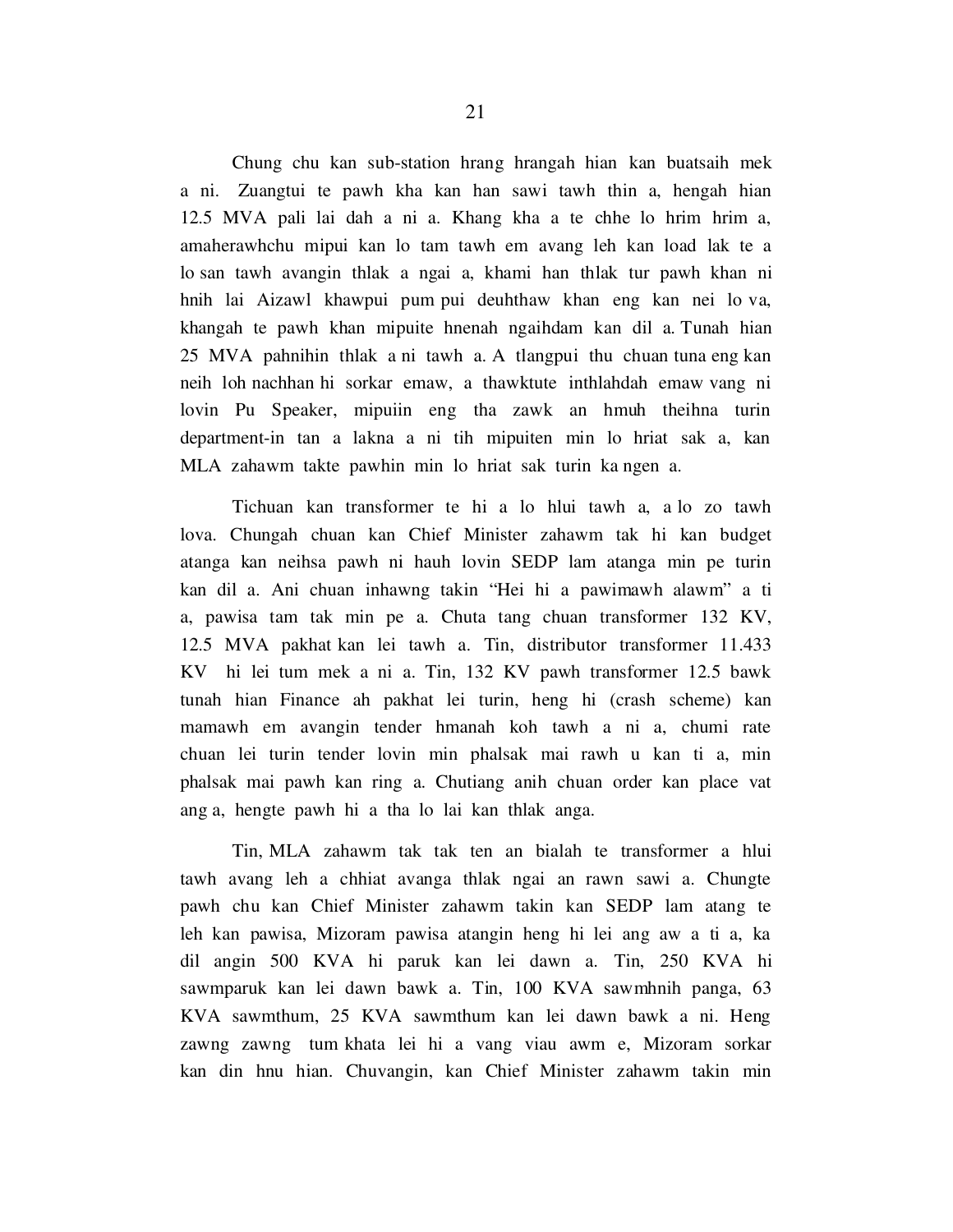thawhpuina leh min hriatpuina, mipuite mamawh ber a ni tih min hriatpuina avang hian kan department hi kan lawm hle a ni tih kha ka chhan theih a ni e. Ka lawm e.

SPEAKER : Zawhna leh chhanna hun hi a tawp ruai a ni mai a, second tlemte a la awm a kan ti hram dawn em ni? Aw le, second 50 a la awm a, Pu B.D. Chakma, Starred Question no. 4-na zawt turin i lo sawm ang.

Pu B.D. CHAKMA : Pu Speaker, ka lawm e. School Education Minister zahawm tak chhan atan –

 Are there any Science and Mathematics teacher at Borapansury High School ? If no, is there any proposal to fill up this vacant post?

SPEAKER : Chhan tir ila, zawh belhna a awm thei tawh lo a ni. School Education Minister zahawm tak Pu Lalchhandama Ralte chhang turin i lo sawm ang.

Pu LALCHHANDAMA RALTE, MINISTER : Pu Speaker, ka lawm e. Member zahawm tak Dr. B.D. Chakma zawhna chhanna -

 Borapansury High School has 1 Science Teacher but no Mathematics Teacher.

Yes, proposal is going on for filling up the vacant post.

SPEAKER : Remlo chung chungin member te in zahawm em a kan han lak luih tir a ni e.

 Awle, vawiin hian member zahawm tak Pu K.T. Rokhaw a lo kal thei lova. Pu Hiphei, Speaker lo ni tawh damlo enkawlin a zin pui a ka puan sak a ni.

 Tun tum session-ah hian panel of chairmen atan heng member zahawm tak takte hi ruat an ni :-

- 1. Pu Vanlalhlana, MLA
- 2. Pu K.T. Rokhaw, MLA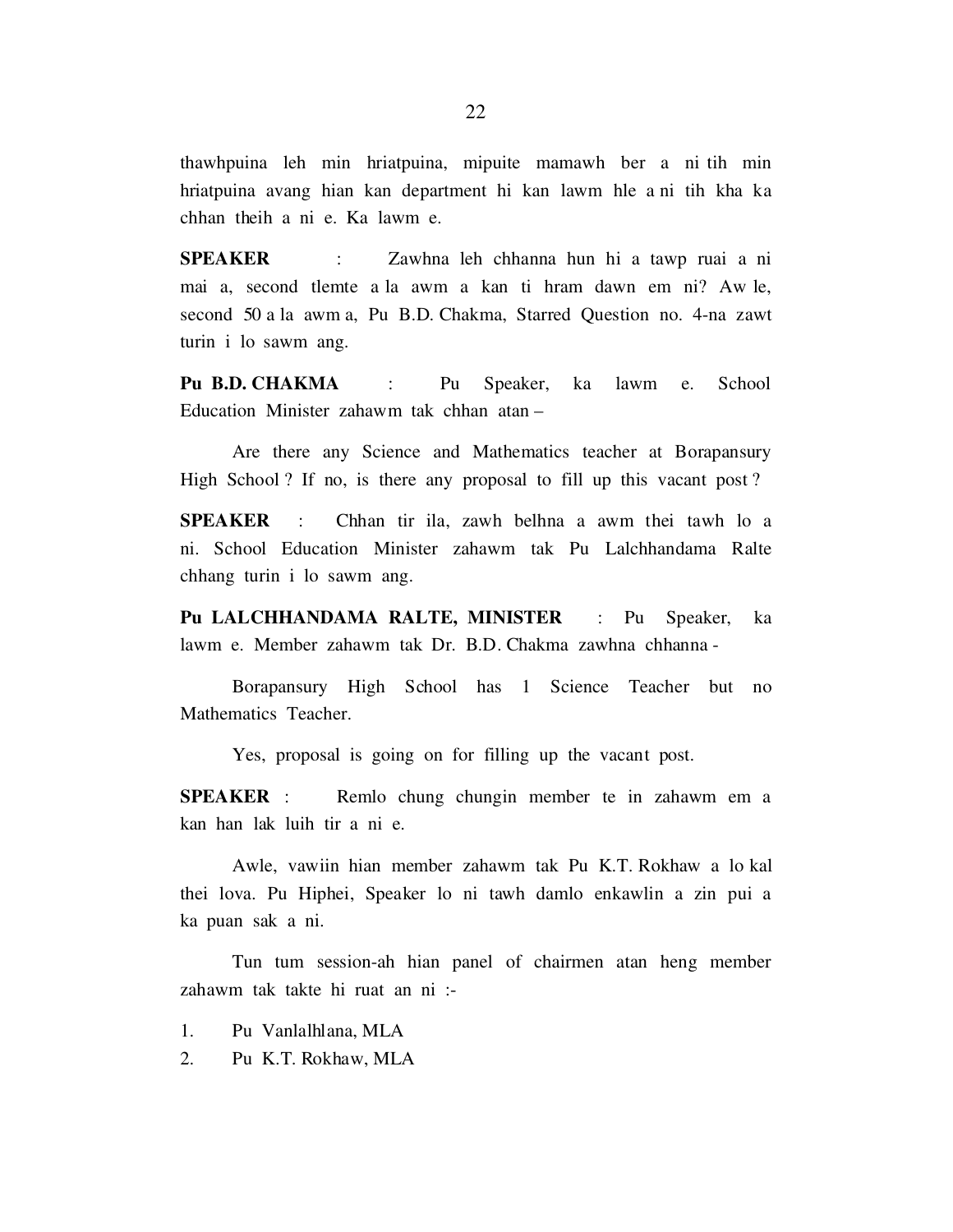- 3. Dr. Z.R. Thiamsanga, MLA
- 4. Pu C. Lalmuanpuia, MLA te an ni e.

 Tunah chuan laying of papers lamah kan kal ang a. Dr. K. Pachhunga, member zahawm takin Statement of Action Taken on the further recommendation of Committee on Estimates contained in the First Report of 2019 relating to State Investment Programme Management Implementation Unit (SIPMIU) under Urban Development & Poverty Alleviation Department, Government of Mizoram hi House dawhkanah han lay se, i lo sawm ang.

Dr. K. PACHHUNGA : Pu Speaker, ka lawm e. Pu Speaker, i phalna leh he House zahawm tak remtihnain Statement of Action Taken by the Government against further recommendation of Committee on Estimates contained in the First Report relating to Urban Developmkent & Poverty Alleviation Department hi House dawhkan ah ka rawn Lay e.

SPEAKER : A copy kha sem ni se.

SPEAKER : Kan chang kim em? Kan chan kim chuan pahnihna Dr. Z.R. Thiamsanga, member zahawm takin, "Statement of Action Taken by the Government Against Further Recommendation containing the  $3<sup>rd</sup>$  Report 2019 of Subject Committee - III relating to HIV/AIDS under Health & Family Welfare Department" hi House dawhkanah rawn lay se.

Dr. Z.R. THIAMSANGA, MINISTER : Pu Speaker, i phalna leh he House zahawm tak remtihnain statement of Action Taken by the Government Against Further Recommendation containing the  $3<sup>rd</sup>$  Report relating to Health & Family Welfare Department hi ka rawn lay e.

SPEAKER : A copy kha sem ni se. Tun kan session hi Business Advisory Committee (BAC) chuan ni 22 October, 2019 khan thukhawmin a lo duang tawh a. House-ah ka rawn present e. A copy kha han sem ula. Kha kha House-in min pawmpui thei em le? (Members : Thei e)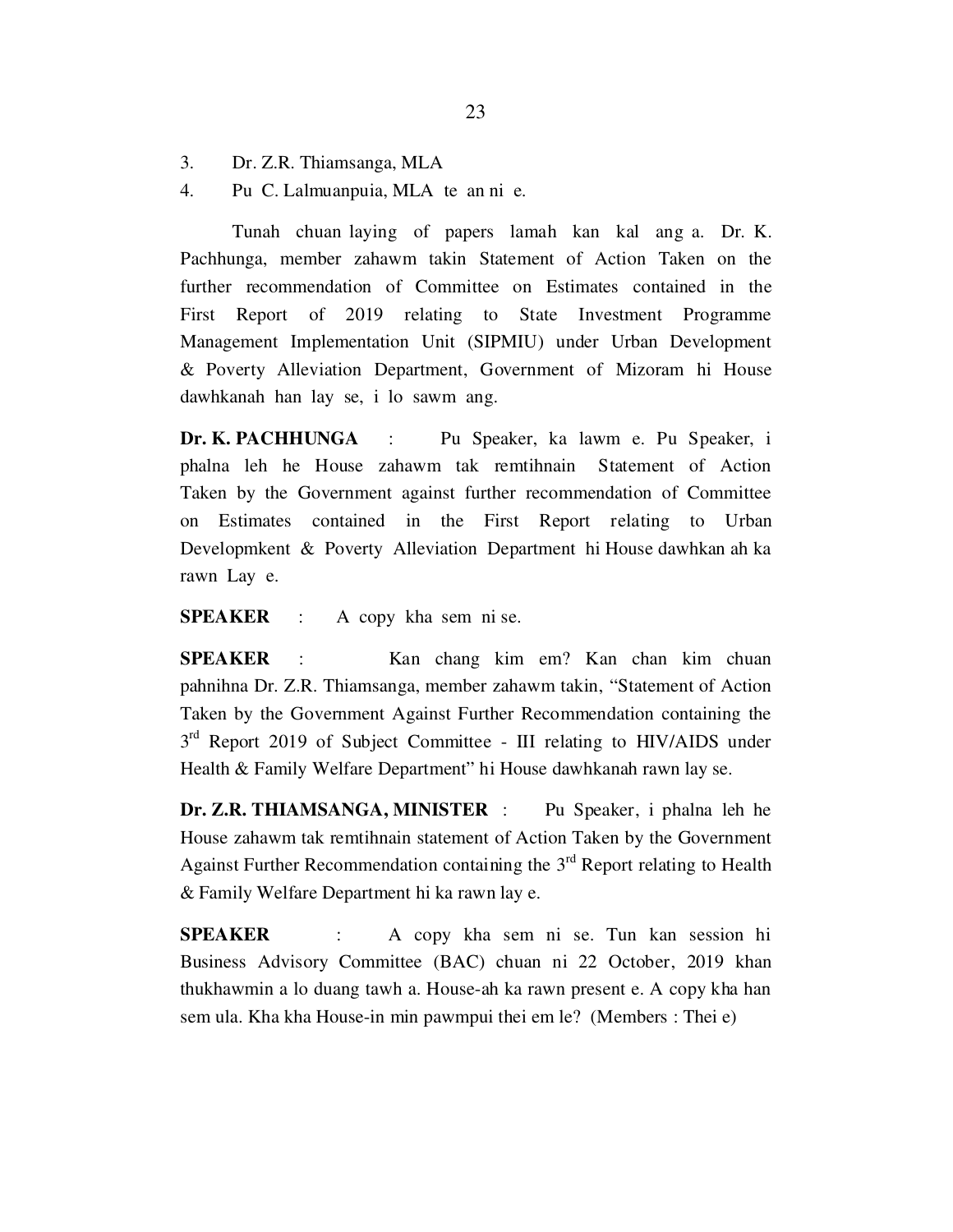SPEAKER : A lawmawm e. Tunah chuan member zahawm tak Pu Lalduhoma, Chairman, PAC in Public Accounts Committee Report pathum :

- 1) 1<sup>st</sup> Report on the Report of Comptoller and Auditor General of India for the Year 2011-12, 2012-13, 2013- 14, 2014-15 and 2015-16 relating to Taxation Department.
- $2^{\text{nd}}$  Report on the Report of Comptroller and Auditor General of India for the year 2014-15 and 2015-16 relating to Food, Civil Supplies and Consumer Affairs Department, leh
- $3$ )  $3<sup>rd</sup>$  Report on the Report of Comptroller and Auditor General of India for the Year 2014-15 relating to Health and Family Welfare Department te hi House dawhkanah rawn present se la.

**Pu LALDUHOMA** : Pu Speaker, i phalna  $1<sup>st</sup>$  Report on the report of Comptroller General of India for the year 2011-12, 2012-13, 2013- 14, 2014-15 and 2015-16 relating to Taxation Department hi he House zahawm takah hian ka present a. A tlangpui thuin sumdawngten an turn over atanga chhiah an chawi tur assesment hi diklo tam tak kan hmuchhuak a. An han assess nawn leh hian a tlahniam ziah mai hi Committee chuan mak a ti bawk a. Tin, department in an chinfel theih mang loh Bakijai-a an refer tam lutuk hi a tha lo kan ti bawk a. Tin, MVAT leh GST introduced a nih hnua liability neite laka action an lak danah rualkhai zawka hma la tur leh AG office leh department pawh hemi chungchangah hian inberawnin sawiho turin kan report-ah hian kan han ti a ni. Pahnihnaah chuan,  $2<sup>nd</sup>$  Report on The report of Comptroller and Auditor General of India for the Year 2014-15 and 2015- 16 relating to Food, Civil Supplies and Consumer Affairs Department hi ka han present a. Committee chuan department hmalakna hi chak tawklo hlein a hria a, sum tihchingpen a tam hrim hrim a, heng hi inthlahdah vang te, record vawn that tawk loh vang te, kudam inspection neih that tawk loh vang te niin a ngai a. Tin, a bana inbana inhremna an lo lek thin hi eiru duh tan eiruk tichakawmtu a nih theihna lai a awm in kan hre bawk a. Tin, defaulter te hnena recovery hi a muang hlein kan hria a, a bana ban te leh mitthi tawh te chungchanga recovery kalpui dan pawh a inrualkhai lo tih hmuhchhuah a ni a,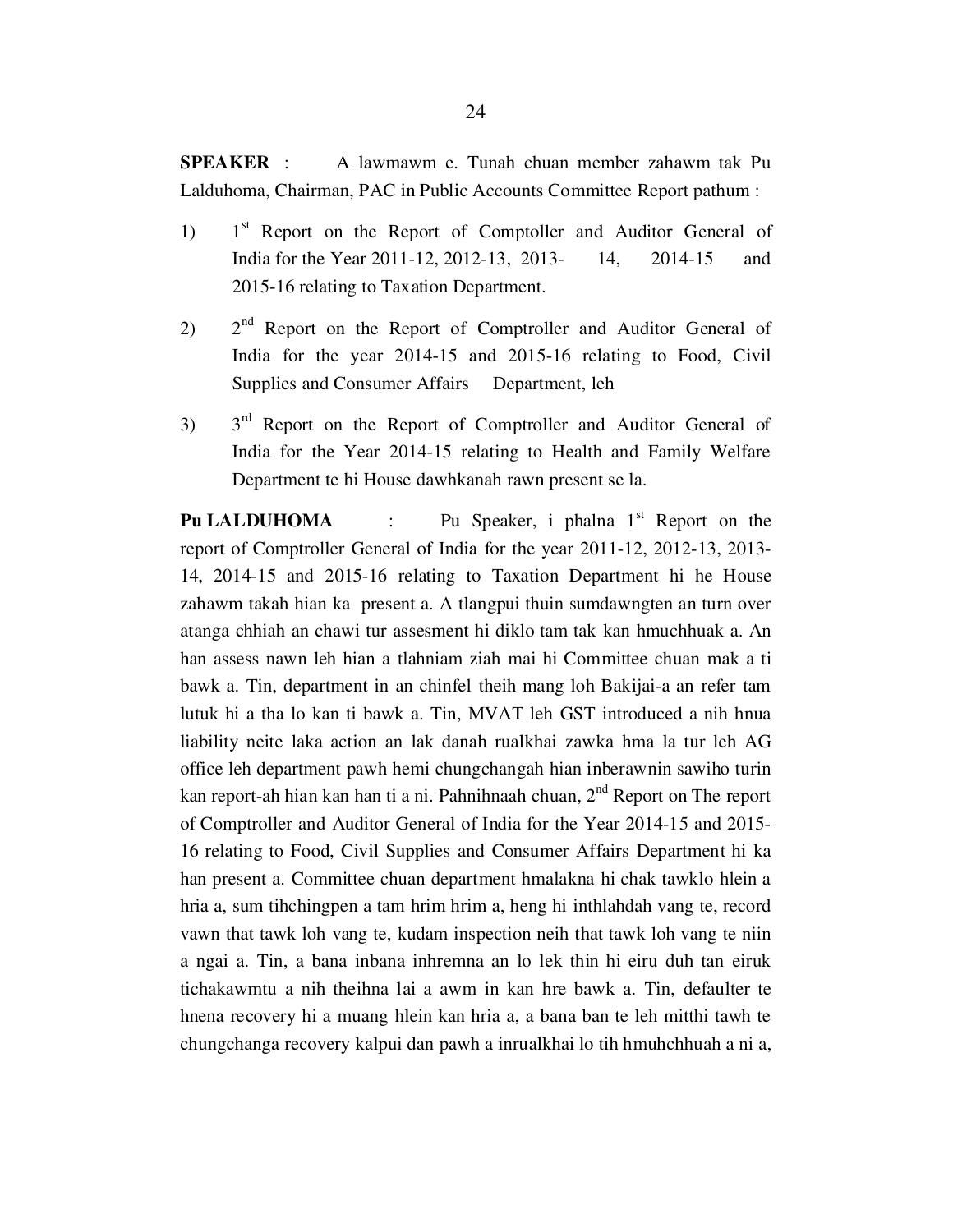evidence pawh lak a ni a, a tul a nih chuan Public Demands Recovery Act, 2001 pawh hmang se kan ti a ni.

A tawp berah chuan  $3<sup>rd</sup>$  Report on The Report of Comptroller and Auditor General of India for the year 2014-15 relating to Health and Family Welfare Department ka han present bawk a. Hemi chungchangah hian Infant Mortality Rate tihtlem nan department hian motor 5 a lei a. Dealer-te dinhmun, motor an neih leh neih loh, an supply theih leh theih loh pawh enchian a ni lo va. Agreement pawh a awmlo a, motor hi an lei hma hauhin a man hi an pe tla vek bawk a, advance in. Kum 5 chhungin motor 5 an lei ah hian pakhat chiah an la dawng a ni. Hei hi bawhzui a ngai hlein kan hria a, chumi chungchang te chu a ni e. Ka lawm e.

SPEAKER : Kan House Committee te hi an thawkrimin thahnem an ngai tak meuh meuh a ni. Tunah chuan Dr. Z.R.Thiamsanga, Chairman, Subject Committee-III zahawm takin "The Fourth Report on Action Taken by the Government on the Recommendations contained in the Second Report of Subject Committee-III of the Eighth Legislative Assembly of Mizoram relating to National Mission on Oilseeds and Oil Palm under Agriculture Department" chu House-ah rawn present sela, i lo sawm ang.

Dr. Z.R. THIAMSANGA : Pu Speaker, i phalna leh he House zahawm tak remtihnain Fourth Report of Subject Committee-III Action Taken by the Government on the Recommendations contained in the Second Report of Subject Committee-III of the Eighth Legislative Assembly of Mizoram relating to National Mission on Oilseeds and Oil Palm under Agriculture Department hi ka present e. Hei hi a copy sem a ni dawn a, chuvang chuan he House zahawm takah hian sawi belh ngai lovin, uluk takin memberte lo chhiar turin ka rawn ngen nghal a ni e.

SPEAKER : A copy kha han sem leh ula. Tunah chuan member zahawm tak Pu Ramthanmawia, Chairman, Committee on Government Assurance-in heng "First Report November, 2019 on Action Taken by the Government against the Recommendations of the Committee on Government Assurances contained in its Eighth Report of Seventh Legislative Assembly relating to Public Health Engineering Department"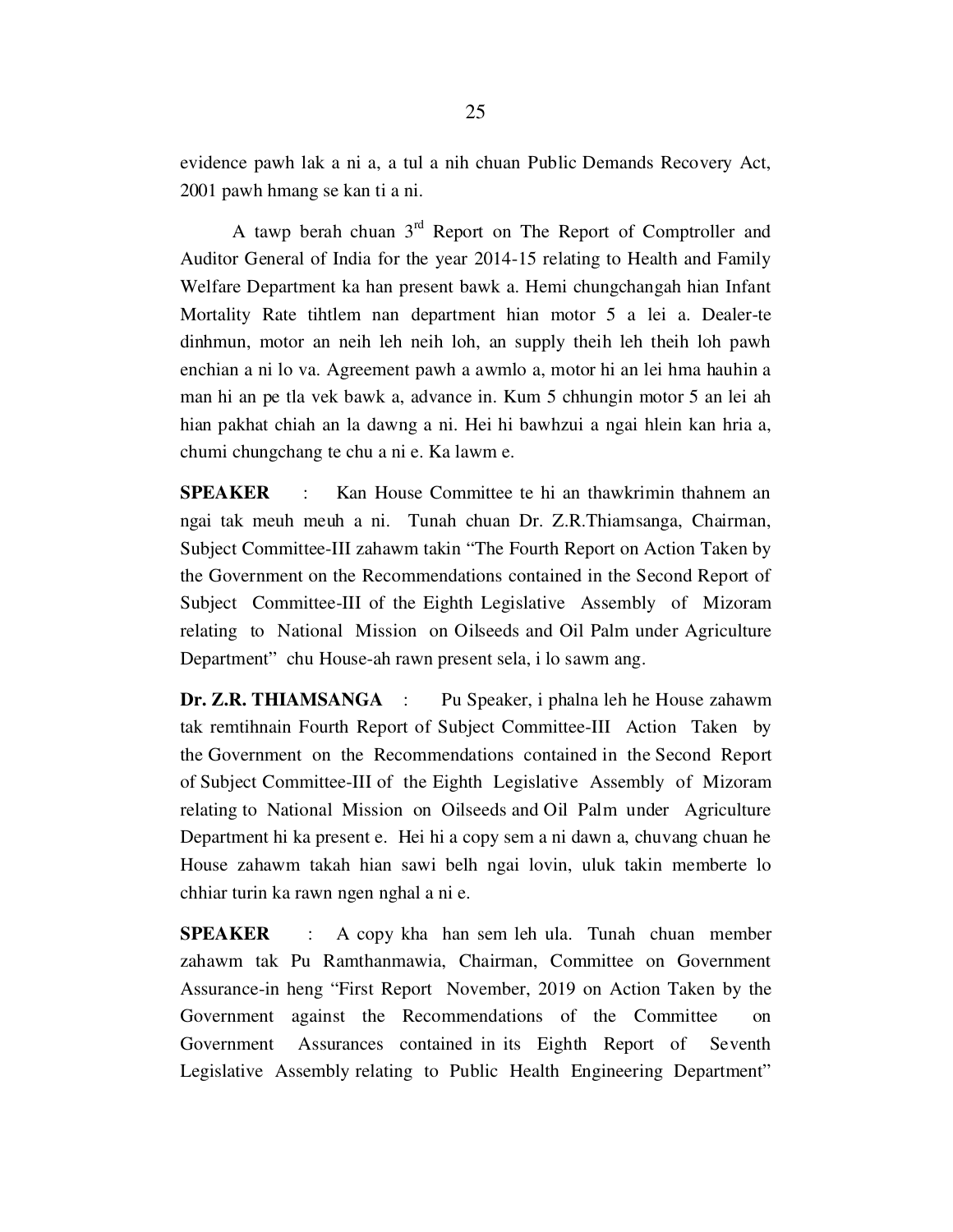leh "Second Report relating to Government Assurances given by the Ministers in the Fourteenth & Fifteenth Sessions of the Seventh Legislative Assembly of Mizoram" tih hi han lay leh se.

Pu RAMTHANMAWIA : Pu Speaker, i phalna leh he House zahawm tak remtihnain The First Report November, 2019 on Action Taken by the Government against the Recommendation of the Committee on Government Assurances contained in its Eighth Report of Seventh Legislative Assembly relating to Public Health Engineering Department hi ka rawn present e.

 Pu Speaker, i phalna leh he House zahawm tak remtih nain Second Report relating to Government Assurances given by the Ministers in the Fourteenth & Fifteenth Sessions of the Seventh Legislative Assembly of Mizoram hi ka rawn present a. He report ah hian Seventh Legislative Assembly session 45-na Minister ten House-a assurance an neihte bawhzuina hrang hrang leh Committee awmnate tarlan a ni a. A vaiin sorkar hmalakna implementation report 26 awmin, chung zinga 20 chu Committee chuan "a tha tawk e" tiin a pawm a, pahnih chu bawhzui ngailoa dahin paliah erawh further recommendation a siam zui ve leh a ni. Ka lawm e.

SPEAKER : Hei hi Bulletin Part-II ah khan kan chhuah tawh em? A copy sem tur chi a nih chuan a copy kha sem nise. Vawiinah hian Official Resolution kan nei a, kan Official Resolution pakhat neih hi Social Welfare Minister Zahawm tak Dr. K.Beichua department a ni a, Tunah Minister zahawm tak move turin ilo sawm ang.

Dr. K.BEICHHUA, MINISTER: Pu Speaker, ka Official Resolution "Revocation of Scheduled Tribe and other traditional and other Traditional Forest Dwellers (Recognition of Forest Rights) Act, 2006" move min pha lsak avangin i hnenah lawmthu ka sawi a. Pu Speaker, India Constitution article 371G in a sawi angin notwithstanding anything in this Constitution no act of Parliament in respect of religious of social practices of the Mizos, Mizo customary law and procedure, Administration of civil and criminal justice involving decisions according to Mizo customary law, Ownership and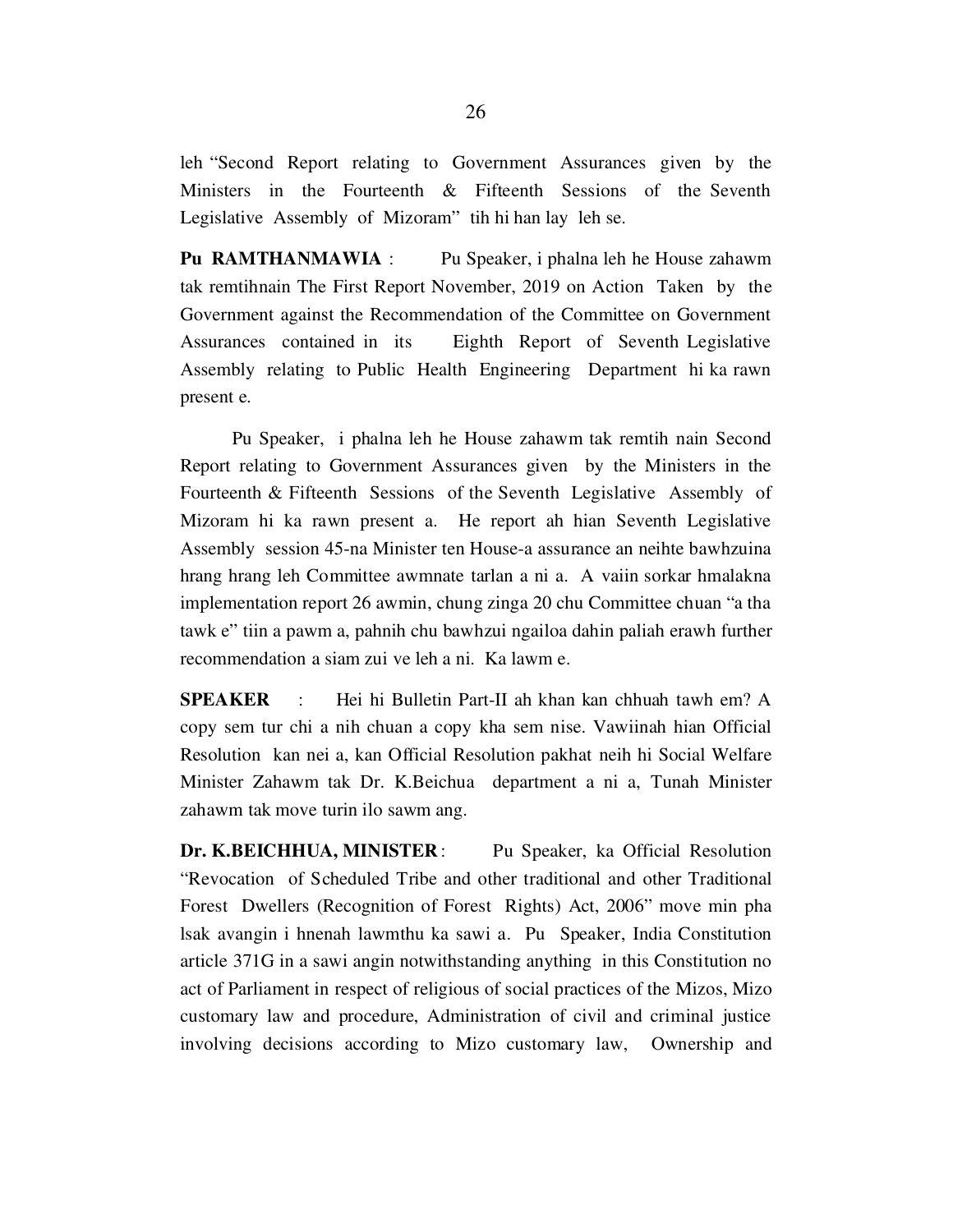transfer of land, shall apply to the State of Mizoram unless the Legislative Assembly of the State of Mizoram by a resolution so decides , tih a ni.

"Notwithstanding anything in the Constitution,

a) No Act of Parliament in respect of –

1) Religious of social practices of the Mizos,

2) Mizo costomary law and procedure,

 3) Administration of civil and criminal justice involving decisions according to Mizo customery law,

 4) Ownership and transfer of land shall apply to the state of Mizoram unless the Legislative Assembly of the state of Mizoram by a 'resolution so decides' tih a ni a.

 Chutiang a nih lai chuan The Scheduled Tribe and other Traditional Forest Dwellers Recognition of Forest Rights Act 2006 chu Parliament dan, Jammu and Kashmir tih lohah, India ram pum puia hman tur a lo ni ta a. He dan hian India Constitution, Clause 'A', Article 371G a khawih ta tlat mai a. Chu chu Mizorama hman theih turin 29.10.2009-ah Mizoram Legislative Assembly chuan official resolution a lo pass ta a ni. Tichuan, 3.3.2010-ah notification chhuah a lo ni a. He dan hi 31.12.2009-ah hman theih a lo ni ta a ni.

 Pu Speaker, The Scheduled Tribe and Other Traditional Forest Dwellers Recognition of Forest Rights Act 2006 chu Mizo tawng lehlin a lo ni a. copy 5000 chu Gram Seva, Village Council kan tih leh share holders te hnenah awareness atan sem a ni a. Chuti chung chuan tu hnen atang mahin an dikna/right claim a la awm lo va. Contractual in facilitator 2, mite hrilh hre tur leh awareness neihtir tura lak an ni a. Chu chu 2011-2012 a lak an ni. Mahse heng mi 2 te hi kum 2016-2017 ah tumahin an right an claim lo va, nil receipt avangin an hna atanga ban an ni.

 Sorkar laipui chuan kum 2014-2015-ah fund a lo titawp ta a. Consultation and sensitization awareness programmes te nei thinin, state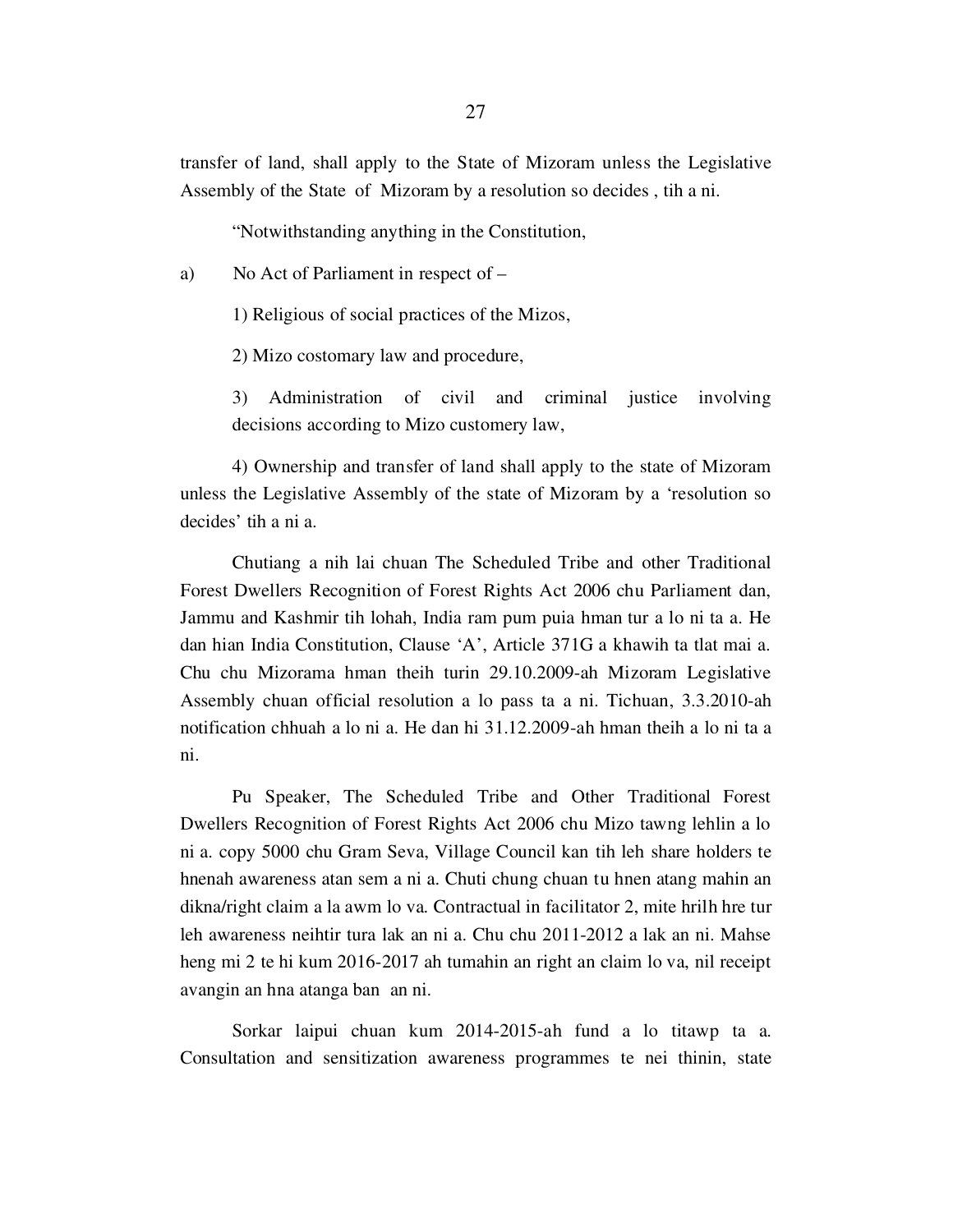level, district level leh block level ah shareholders leh committee leaders te hnenah pek ni mah se, tumahin claim an nei ta chuang lo a ni. Chuvangin, he dan hi Mizoramah chuan hmanna a awm lo tih theih tur dinhmunah a lo awm a, awmzia a nei vak lo a ni.

 Ministry of Tribal Affairs, PAC Meeting 8.4.2015-a neihah hemi implement na atana 10 lakh dil chu hnawl a ni a. Chu meeting chuan Mizoram chungchang chu rel fel niin a sawi a ni. Forest Rights Act chu kum 2014-2015 ah tihtawp a ni. Pu Speaker, The Scheduled Tribe and Other Traditional Forest Dwellers Recognition of Forest Rights Act 2006, Mizorama hman theih tura Mizoram Legislative Assembly-in official resolution a lo pass tak chu revoke turin he House zahawm takah hian ka lo pulut a. He official resolution hi member zahawm tak tak te hian min sawipui a min pawmpui theuh turin ka sawmin ka ngen a ni e. Pu Speaker, ka lawm e.

SPEAKER : A changtu Minister zahawm takin fiah takin a nihna dik tak a rawn sawi chho vek a. A move ang kha a ni mai a, sawi tam lutuk pawh a ngai lem lovin ka hria. Amaherawhchu, member te dikna a nih vangin kan sawi ho dawn ang a, member tin hnenah minute 5 pe ila, belh pawh a pawi lo va. Sawi loh pawhin a move chi em em tho mai. Member te ka sawm a che u. Member zahawm tak Pu Lalduhoma i lo sawm ang.

Pu LALDUHOMA : Pu Speaker, sawi tur ka ngah khawp mai. America ramah, a ram luah hmasatu Red Indians te forest-a ei zawng chu chim an awm a, khawvel hian na a ti a. India ramah pawh tribal te, forest-a ei zawng tam tak chu khawvel hmasawnna lo kal zelin an chenna hmun te an chhuhsak a. Industry te an din a, kawngpui te an sial a. An pi pu atanga an lo chen thinna te luah thei lo va siamin an awm a. India sorkar-in ngun takin a ngaihtuah a, 'Kan ti dik lo a ni, he dan hmang hian heng mi te hi ram neitu dik tak an ni a, leilung fa dik tak an ni a, i humhim ang u an ram hi i pe let leh ang u,' an ti a ni.

 He dan hi a hming a sei viau mai a, a tawi zawngin Forest Rights Act ka han ti mai ang a, chu chu duh takin Parliament hian a pass a. India rama hnam hnufual Scheduled Tribe te, forest-a ei zawng mi dangten kut an beng a ni. An ram ni thin te kha sorkar hmunpui te an lo chang zo tawh a, an lo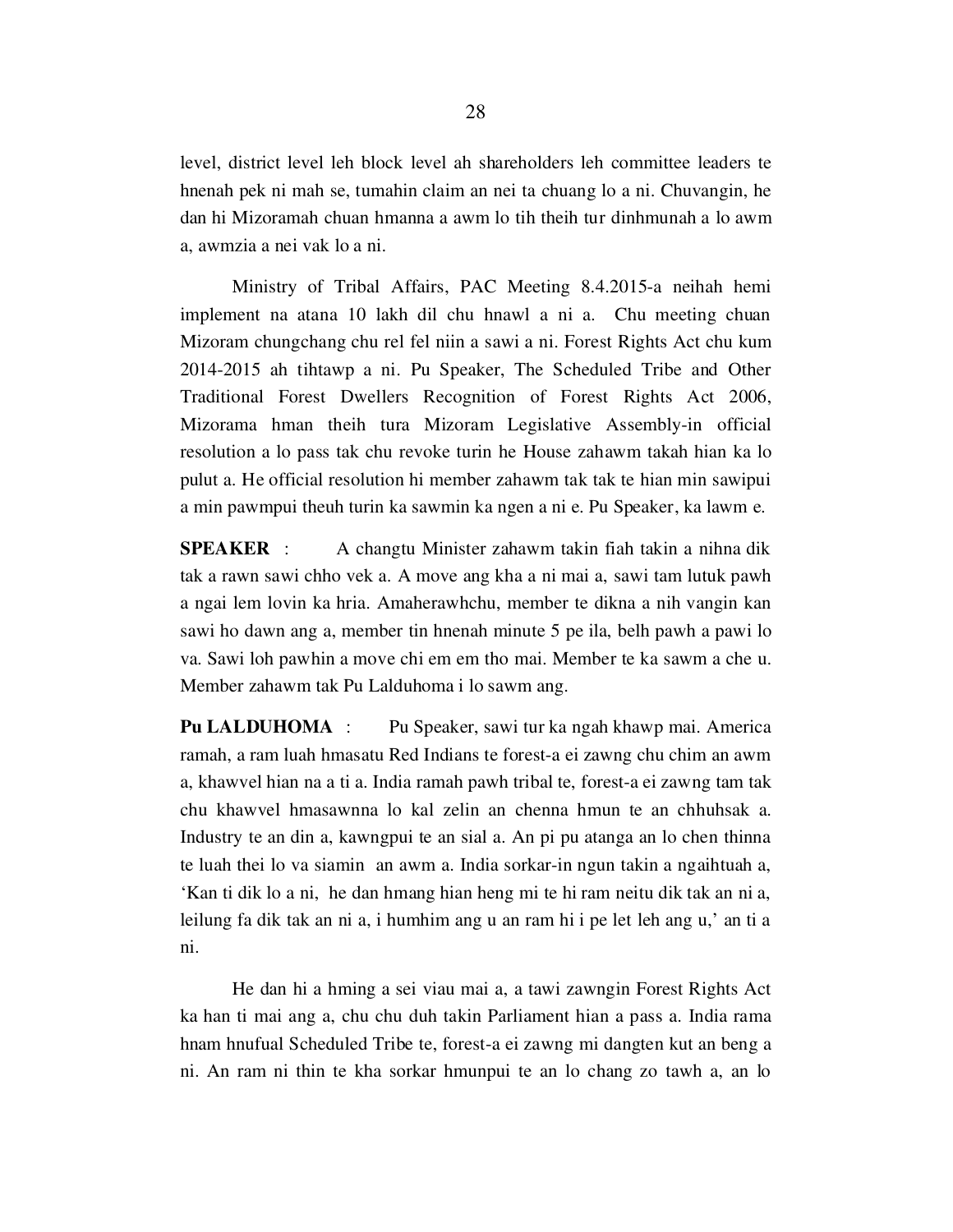luahlan nasa tawh mai a. Chumi la let leh tur chuan, helaiah hian an lo khawsa tawh a, an ta a lo ni tawh thin a ni tih finfiahna eng nge ni ang tih he Dan hian a sawi a. Thlanmual hlui te, lungphun hlui te, khaw hmun hlui te a pawm a ni. Hmanlaia hming an lo vuah tawh tlang, lui leh ram hming te pawh an ta a ni tih finfiah nan he Dan hian a pawm sak a. Chu mai bakah thawnthu hlui pawh a pawm a ni. Pitar thawnthu kan tih ang te pawh ram neitu an ni tih finfiah nan a pawm sak a ni. He dan hmang hian India ramah an hruaitute, mipui hmangaihtute sorkar chuan mipuite hnenah awareness an pe a, an tanpui a, an zirtir a, a claim dan te an zirtir a.

 Tichuan, ram tam tak an pe let leh a ni. Chutianga ram an pek let leh chuan an Chief Minister hote, minister rual leh MLA rualte nen ropui takin function-te an siam thin a ni. Chutianga an duh ngawih ngawih leh an hman tangkai Dan chu a ni. Mizoramah pawh riverine forest-te kan nei a, mi tam tak eizawnna a dip dal a, a bik takin khawthlang lamah forest area chhungah khuate a awm a, leilet te, huan te, sangha dilte a tam mai. Khang zawng zawng kha a Dan han en hi chuan Forest area ah an tel vek mai. Indian Forest Act hi siamtha turin a khirh em em mai a, chumi ata kan mipuite kan chhanchhuahna tha tak a ni ang tiin duh takin sorkar hmasa ah khan hei hi resolution official-a pu lutin kan lo passed a ni.

 Mizoram hi a mamawh ber leh a chhawr ber tur kan ni. Tichuan, state dangte tihdan i zir chiang ang u tiin, kal a awlsam tiin Tripura hi a titha pawl an ni bawk a, Tripura-a kal tur team siam a ni a, chutah chuan a leader-ah min hmang nghe nghe a ni. Tripura te chuan khang hunlaia an ram an lo chhuhsak tawh, pass pawh an neih theih tawh lohna hmun kha 80% chu an lo pe let leh vek tawh a ni. Chutiang a nih laiin Mizoramah chuan engmah tih a awm lova, tuman an claim lo kan ti a. Eng nge a chhan kan tih chuan awareness kan pe tawk lo a ni, mipui lamah kan tang tawk lo a ni. Association te pawh an awm a, ZAU hrang hrangte pawh an awm a, hrechiang se chuan hei hi an duh khawp ang. A claim dan turte pawh zirtir ila chuan kan duh ngawih ngawih tur thil a ni a. Chuvangin, khang tanpuina sum an han tihtawpte pawh kha a zahthlak ka ti. Kan sorkarin hma a lak loh lutuk vangin an ti tawp a ni mai. Khatiang mi chhanchhuah tur kha kan nei lo a ni miah lo. Mizoramah hian Forest ram hi hnawk kan tih em em na hmun hi a tam lutuk ringawt. Mipuite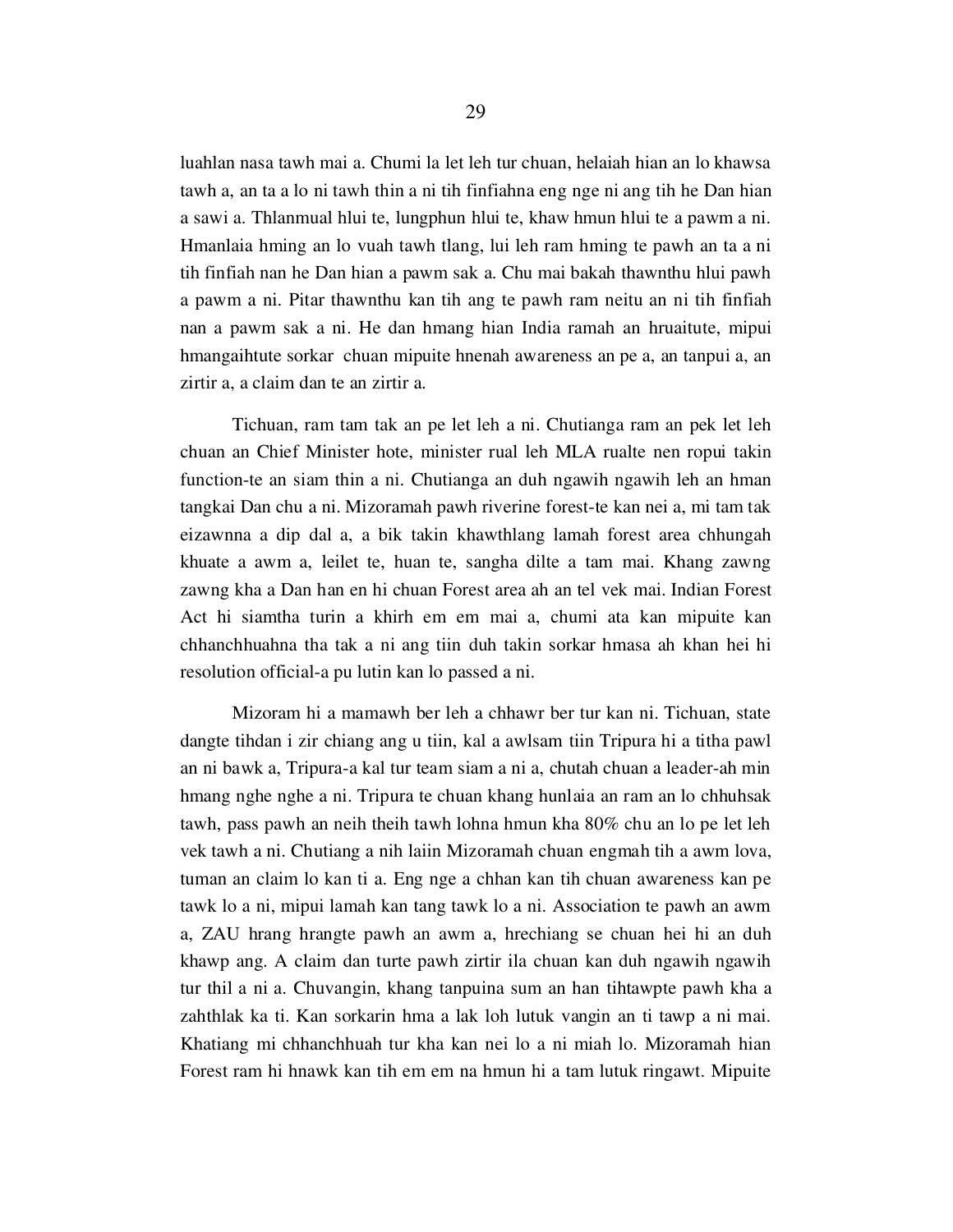eizawnna atan SEDP te pawh kan han ti a, chumi atan chuan mi in ram an mamawh a ni. Chung atan te chuan Forest ram hi a la hnawk dawn avangin hetah hian tan lak a ngai a ni.

 Inthlahdah takin kan kal a, mipui kan zirtir lo va, rawn claim lo se kan duh zawk emaw tih turin kan kalpui avangin vawiinah phei chuan he Dan hi Mizoram hian kan mamawh lo, i sut leh ang u tih resolution a lo lut ta hial mai hi a lungchhiatthlak tak meuh meuh a ni. Hei hi kei chu tha ka ti lo va. Hmanah khan he House-ah ngei hian resolution kan passed tawh a, tlangah hian kan luipui kam riverine forest te hi i sawn ang u kan ti a ni. Chu pawh chu bawhzui a ni lo reng reng! Heng luipui kam ram tha ah te hian kawngpui te han sial ila, kan mipuite per capita income lo sanna tur a ni a. Tlang chhip ngaw a siam theih tur, social forest, YMA kut ah te pawh hlan theih tur tam tam kan nei a, kan lui tui hnate pawh a lo pung leh ang tiin, kha resolution kha he House-ah hian kan lo pass a ni. Engmah hi bawhzui a awm lo. Chuvangin Pu Speaker, he dan hi 'paih loving u,' mipui hmangaihtu sorkar tha deuh a lo awm hunah kan hmang tangkai mai ang. Tunah hian hmang tangkai duh lovin hnawk tiin paih tum mah ulangin i paih lul lo ang u, awm ve mai mai rawh se. Tichuan, nakinah kan la hmang tangkai ang. A duh sorkar, mipui hmangaihtu sorkar a pian hun chuan hei hi hmanruaah a hmang ang a, mi tam tak eizawnna a pe ang a, kan ram development hnar a ni ang tih hi ka chiang em em a ni. Chuvangin keini chuan he resolution hi kan dodal a ni.

Dr. F. LALNUNMAWIA : Pu Speaker, ka lawm e. Vawiinah official resolution Minister zahawm takin a rawn putluh Scheduled Tribe & Other Traditional Forest Dwellers (Recognition of Forest Rights) Act, 2006 chungchang hi tawite sawi ve ka duh a. He Dan hi Parliament in a pass a ni a. Pu Speaker, ka hriatthiam Dan chuan he dan hi India ram zau zawka tribal mite nekchepa awmte hman tura tih kha a ni a. Chu chu state dangah pawh an hmang tangkai viauin a hriat a, an hman atang hian kum 10 dawn a lo ni ta a. Amaherawhchu report kan ngaihthlak tak ang khan Mizoramah erawh chuan kan hman tangkai vak loh thu kha kan hria a. Mizo tawngin he Dante pawh hi lehlin a ni a, awareness campaign te pawh state level-ah te, district level-ah te kalpui a lo ni a, NGO te pawh sawi pui an ni a. Chutih rual chuan he Dan hian tangkaina vak a nei lo niin a hriat a, a chhan chu Mizoram hi chu tribal state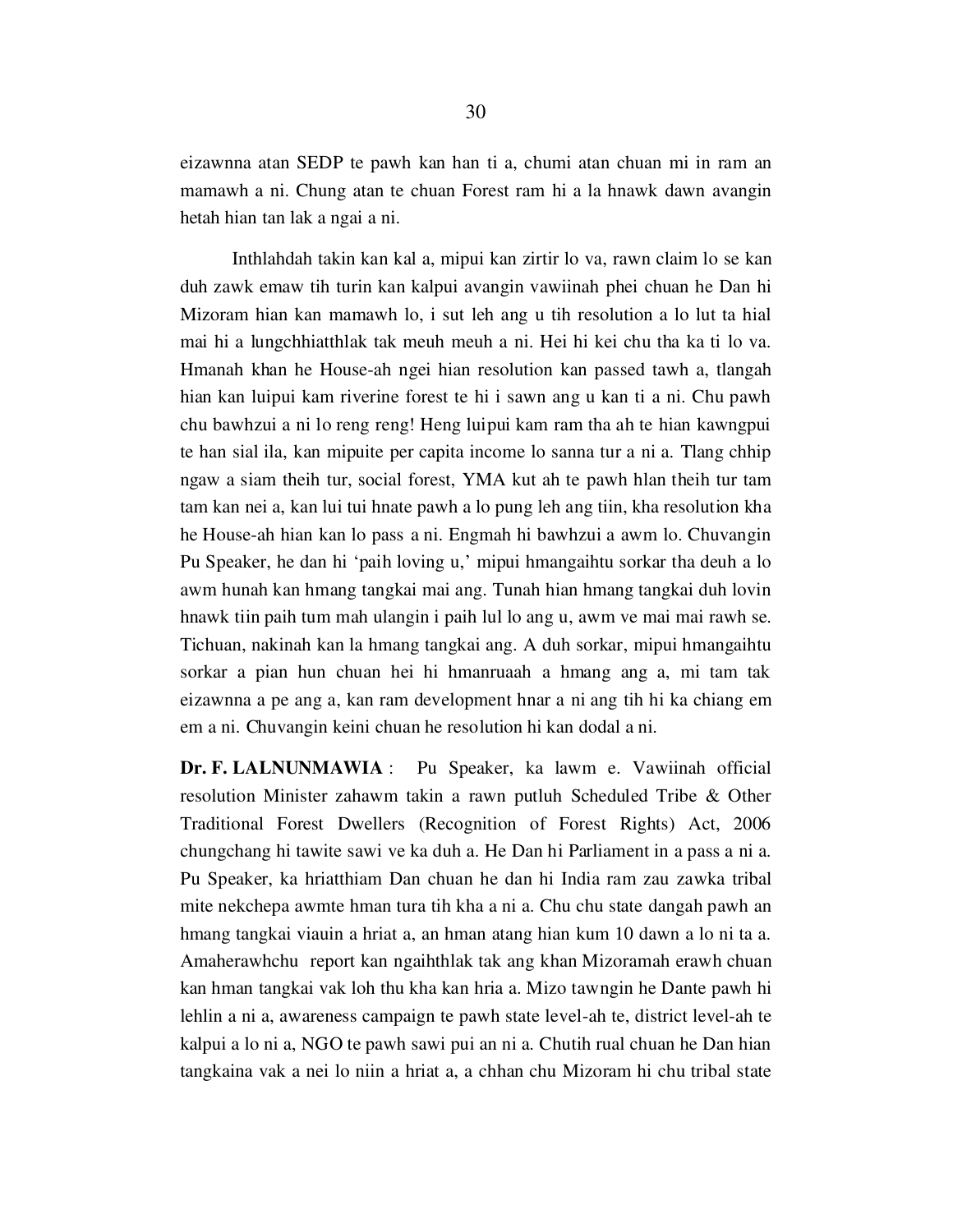kan ni a, hmun danga tribal nekchepa awm te nen tehkhin theih chiah kha a ni lo a. Chutih bakah sorkar laipuiin a hungna bik Article 371-G hnuaiah a awm avang khan zalen takin kan awm a. He Dan tel lo pawh hian kan mipuite hi thlamuang takin, buai lovin an awm zel ni hian a hriat a. Chuvangin, he Dan hi a hman sual ve theih hian a hriat a.

 Hmun thenkhatah chuan sorkar leh Forest Riverine reserve area leh hmun thenkhat entirnan Durtlang te, Sihphir sorkar riverine forest area te pawh hi mimalin a neih theih mai dinhmun a awm a, a chhan chu he Dan hnuaiah hian generation thum emaw te an lo luah tawh chuan sorkar ram, Forest ram pawh ni se neih theihna dan kha a awm a, khatiang a nih avang khan mi thenkhat dan lo pawha luah te khan hei chen kan awm tawh tia an claim kha chuan neih theihna dan kha a awm a. Chuvang chuan sorkar ram kha mimal kuta luh teuh theihna a awm ve bawk a, chuvang chuan miin an hman sual luih duh kha chuan hei hi kan tan chuan a tha lo lam zawng khan a misuse theih ni in a hriat a ni.

 Chuvangin kan state-ah chuan he Dan tello hian tha takin mipuite pawhin hna an thawkin kan khawsa thei a, an hman sualna lamah khan kan thatpui lo mah mah ve thei bawk a. Chuvangin min hum tu 371(G) kan neih tho avang hian pawn lam miten an duh duh dana min rawn nek kha min veng tawh tho a, chuvang chuan he Dan hi tuna kan sorkar official resolution tun dinhmunah chuan a tangkai rih lo bawk a, kan tan a tangkai lo in a hriat a, chuvangin sut a, revoke leh ni se tia resolution kha pawm tlang thei i la tiin ka rawn support a ni e. Ka lawm e, Pu Speaker.

SPEAKER : Pu B.D. Chakma, member zahawm tak i lo sawm ang.

Pu B.D.CHAKMA : Pu Speaker, ka lawm e. Official Resolution chungchangah correction a awm a, first paragraph "whereas the scheduled tribe and other traditional dwellers recognition of forest rights"-ah hian Assembly on Mizoram Unit Session on 29.10.2019-a inziak a 29.10.2009 ni turin a lang a. Engpawh ni se correction ka lo dil a, Assembly-a ka dilna ah chuan dik thlapin ka ziak a, Assembly atanga a rawn chhuah khan typing error-ah min ngaihsak ula, 2009 a ni e (SPEAKER : Patent error a rawn dil a nih chu 2019 tih kha). Ka lawm e, Pu Speaker.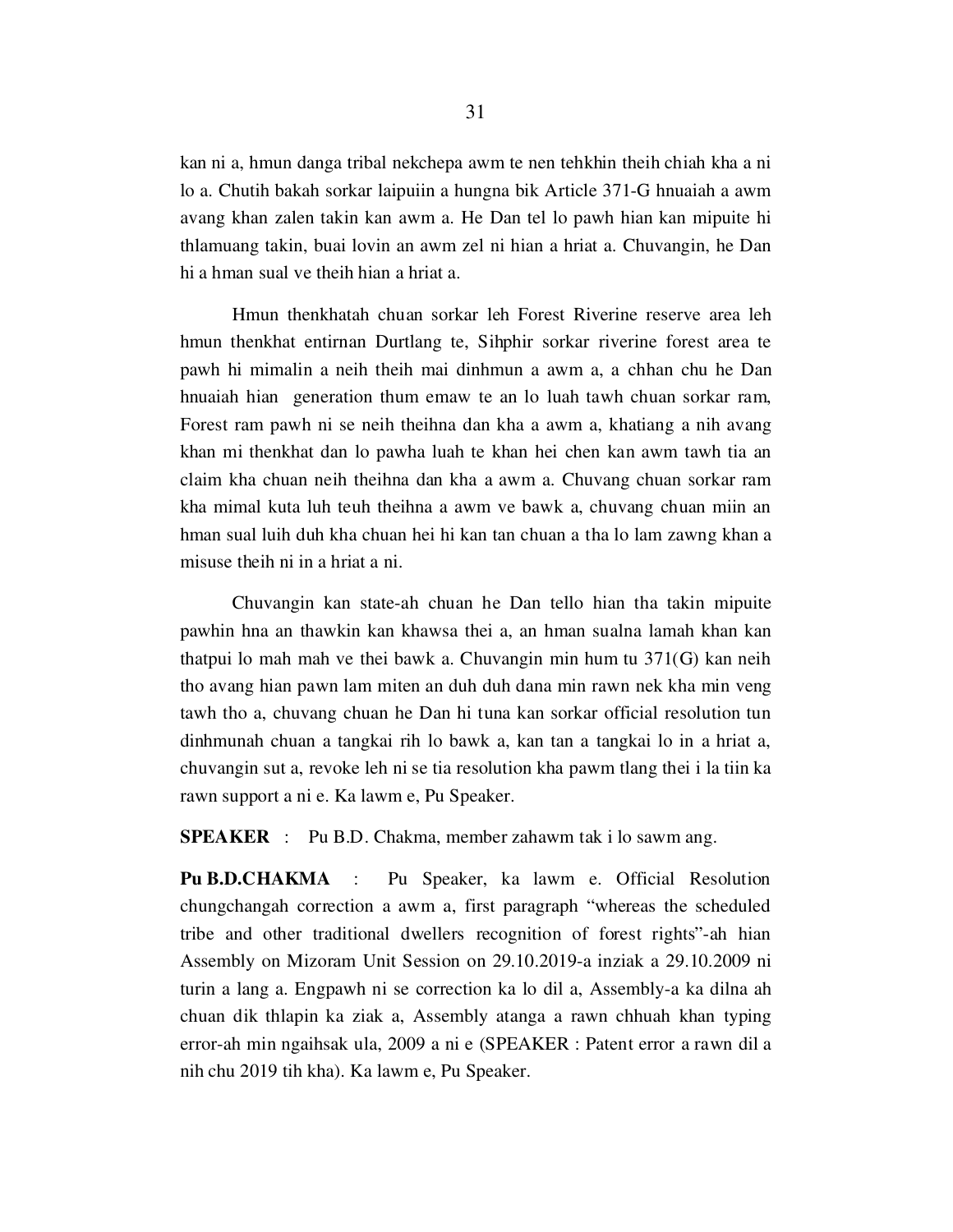Act revoke turin Pu Duhoma sawi angin tha ka ti lo, tlangram mi kan ni a, a bik takin Scheduled tribes ho tan, a bik takin Mizoramah hian land based activities hi a tam si a. Congress hunlai pawh khan NLUP scheme hnuaiah land use tam tak an lo nei tawh a. Tin, tun sorkar-ah SEDP hnuaiah pawh land use hi a tam dawn si a, chuvangin kan repeal dawn chuan Forest Department nen buaina a awm ka hlau deuh a. Chuvangin utilised agricultural land hi a tam si a, Tlawng river te, Tuichawng river te leh Tlabung lamah tam tak a awm a, hei hi kan repeal dawn chuan land use gardening emaw khatiang agriculture and allied activities kha Forest Department nen hian buaina a awm ang em tih kha ka suspect deuh a, chuvangin he Bill pawh hi Dan ding lai repeal-na tur kha a tha ka ti lo, keimah ngeiin ka object a ni Pu Speaker.

SPEAKER : Sawi leh tur kan awm em? Deputy Chief Minister zahawm tak Pu Tawnluia ilo sawm ang.

Pu TAWNLUIA, MINISTER : Pu Speaker, ka lawm e. Vawina Govt. official Resolution KAN hi kan move-tu khan chiang takin a sawi a. Mizoram hi Article 371(G) ah khan a bik taka safeguard neih kan ni a. Hmun dangah eng ang pawhin lo inziak mahse, hengah te hi chuan Central Act Parliament-in a rawn pass mahse applicable a ni loving, hman theih a ni lovang' tih a ni a, A bik takin vawiina kan sawiho ownership and transfer of land ram a neitu nihna leh a khawih chet dan, a hralh chhuah dan chungchang chu Mizoram sokar thu thu liau a ni. Midangin rawn tih danglam theih loh a nih avangin, tuna Dan an siam thar hi Mizoramah a applicable lo ve kan ti a ni. Chuvangin kan state special safeguard kan tih, a bika invenhimna kan neih 371(G) hi a thiattua tan hi thufing a nih ka ring lo a ni. Chuvang chuan Zoram mipuite tan leh kan hun kal zel atana tha tur angin vawiinah pawh hian resolution rawn putluh a ni a. Tin, kan sakhaw biak dan chungchangah te, kan hnam dan chi hrang hrang chungchangah te, kan Mizo dan bik hmanga thil sual thubuai ngaihtuah chungchangah te leh ram a neitu neihtu nihna leh a thehthang dan (transfer dan) chungchangah te khan Mizoram state-ah Mizoram Assembly-in a pass chauh loh chuan eng Parliament dan pawh, engang pawhin hmun dangah lo ziak mahse, a hman theih loh tih a ni.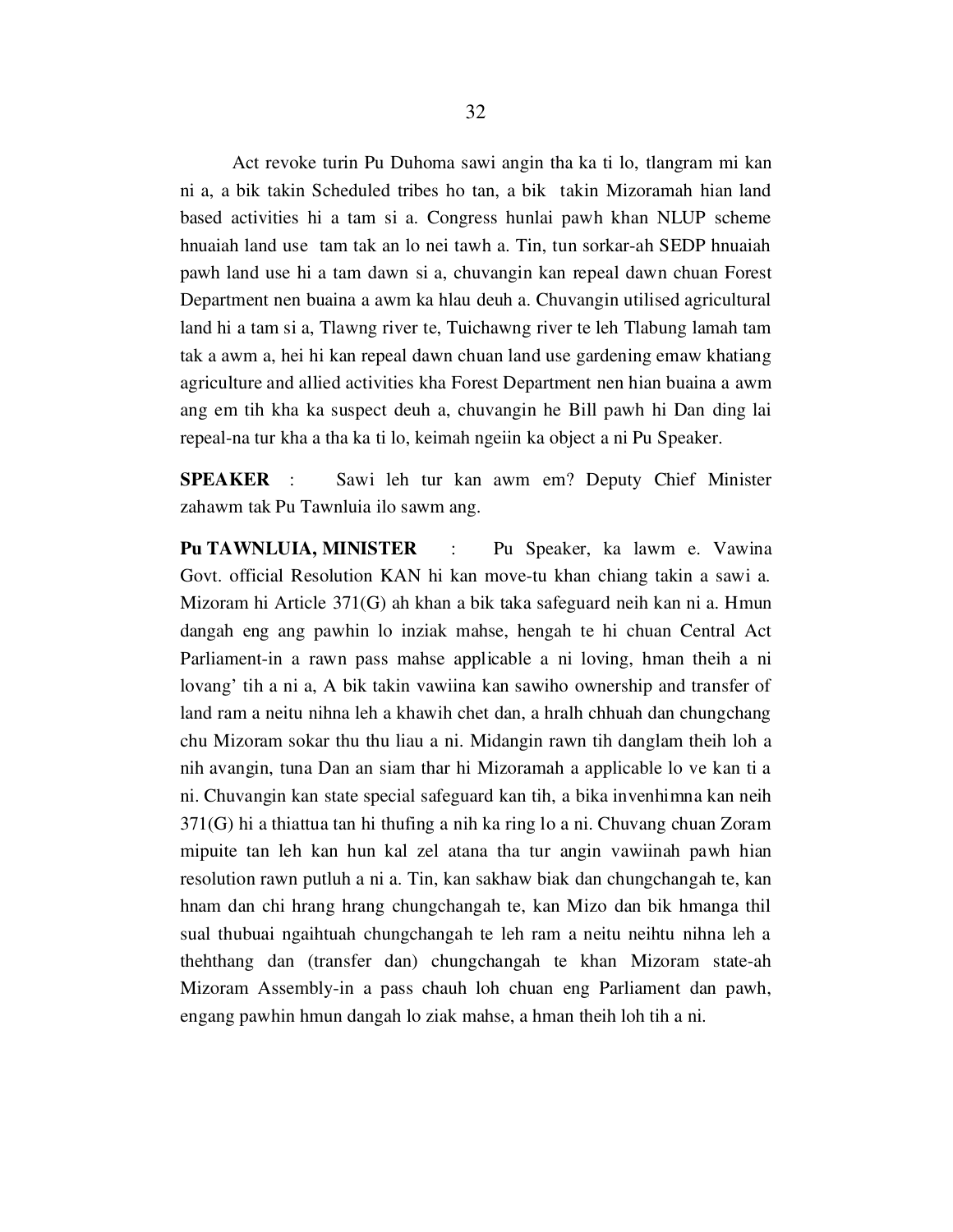Engah nge hman tir tura kan koh luh ang? Vawiinah hian Zoram mipuite hian kan ngaihtuah chian a ngaiin ka hria. Forest chungchangah khan mimal ram tam tak chu tunah pawh hian tihfel tur chu a la awm reng a ni. Amaherawhchu, a principle ah vawiinah hian kan inremna thuthlung ang a ziah luh India Constitution 371 (G) thiat zawnga kal hi a dik thei lo a ni. Kan himna leh keimahni tana tha tur provision a thiattu a tan chu ram hmelma kan ni ang tih hi ka ring a ni. Vawiinah tam tak sawi tur a awm ang, kan inbiak laia thahnem kan ngaihdan boruak hre pha te pawh kan awm a ni. Chuvangin hei hi a bik takin kan han kan humna Dan a ni a. Parlianment-in min rawn thiat sak a tumna hi chu kan dodal a ngai a ni. Chuvangin kan zavaiin uluk takin i ngaihtuah tlang ang u. Kan hnam kal zel tur ngaihtuah hian "Ownership & Transfer of Land" chungchang hi kan humhim tlat a ngai a ni. Parliament pawhin rawn ti che thei tawh lo a in. Hawh u he kan thuneihna hi Parlianment ah i pe let leh mai ang u tih hi kan tih tur a niin ka ring tlat lo a ni. Pu Speaker, official resolution-ah khan chiang takin a rawn sawi tawh a, a copy pawh kan hmu a ni. Vawiinah hian lungrual takin he resolution-in a rawn tum tak "Mizoram Legislative Assembly"-in 29.Oct.2019-a, kha Dan kha thiata Parliament thuneihna a kan thuneihna va hlan kha hawh u keimahni thuneihnaah i la let leh ang u tihna resolution hi vawiinah hian ka thlawp a ni. Pu Speaker, kan zavai hian inlungrual takin pass ila tih ka han sawi duh a ni.

SPEAKER : Aw le, he lai hi kan leh dan (translation) leh kan ngaihdan inang vek si khan danglam veka sawi theih dan a awm tlat a. Resolution neituin a rawn tum ber nia lang a chu centrall-in kan dikna leh chanvo te rawn sawr hlek hlek a Dan an rawn siam thin hi hnawk kan ti a ni tih hi a tum niin ka hria a. Deputy CM zahawm tak khan a rawn sawi a, Article 371 (G)-ah hian kan chhiar ang a Religious or social practices of the Mizo's tih te, kan Customary law leh procedure leh "Administration of civil and criminal justices involving decision according to Mizo Customary law" tih a ni a. "Ownership & Transfer of Land" tih chungchang te thleng hian min ven sak khup mai a.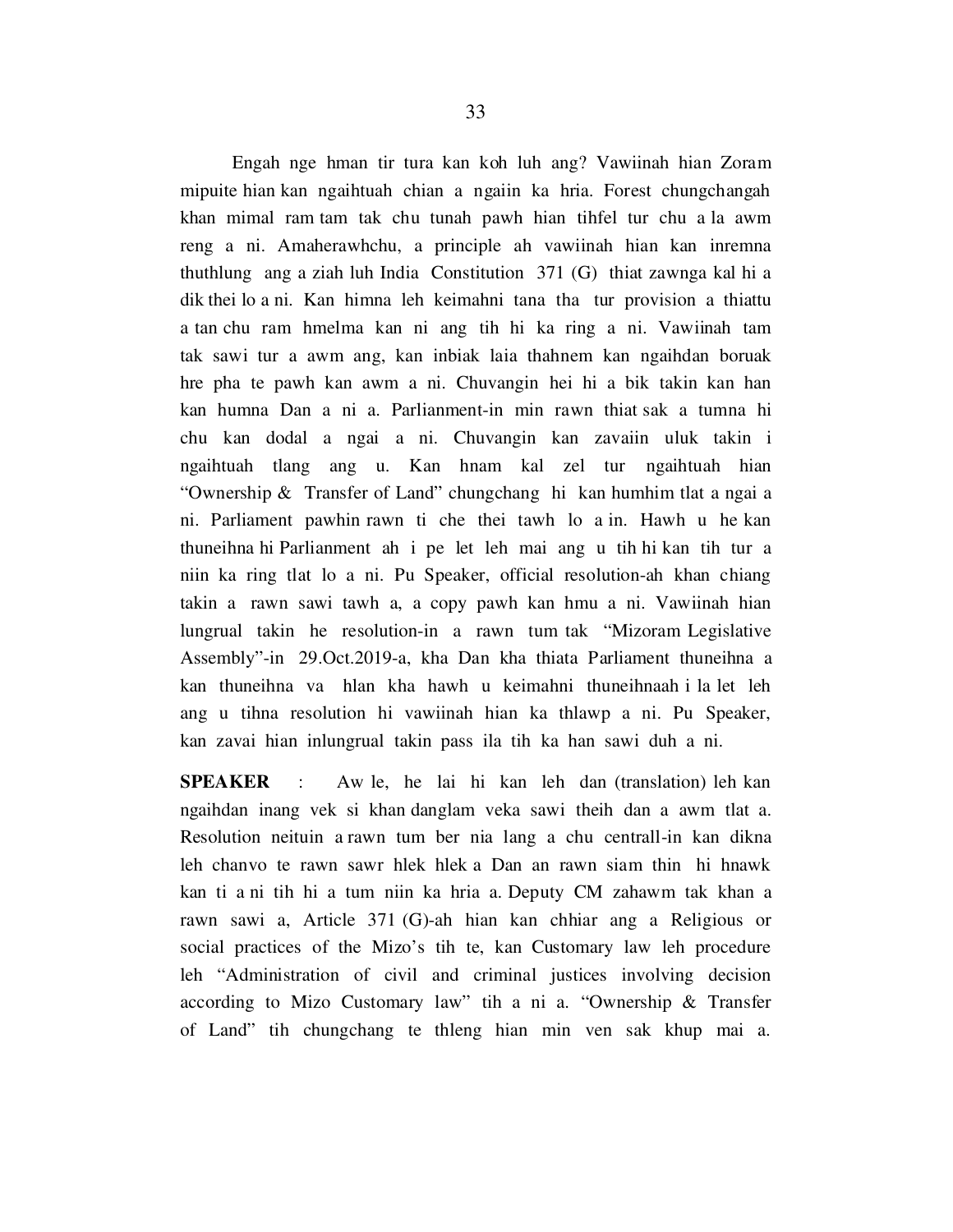Chumi rawn su her thei tur chu a ni dah law maw tih avanga sorkarin, 'hei a hnawk ang a,' ti a a rawn move zawk kha a ni a.

Pu LALDUHOMA: Pu Speaker, a ni lo zawngin kan twist deuh tlatin ka hria a. Article 371(G) hi i paih ang u kan ti reng reng lo, he resolution hi a paih tumna pawh a ni bawk lo. Amaherawhchu, India Parliament dan siam hi kan duhzawng a awm chuan Article 371 (G) hmang ngei hian kan lalut thei a, chumi hmang chuan 2009-ah khan he Dan hi kan tangkai pui ang tiin kan lalut a ni. Dak tak chuan 371 (G) kan neih hnu ah hian 371 G hmang hian Indian Forest Act hnuaia Forest ram inches khat pawh kan la chhuh lo reng reng a ni. He Dan hi hmang ve ila kan thatpui zawk ang kan ti a ni. 371 G va khawih danglam kha a kawk lo reng reng.

**SPEAKER** : Chuvang tak chuan  $371$  (G) in a venghim tawk bawk a, a dang awm thei ang chi hi a tha lo ve ti in a rawn move tihna a nih chu. Ministyer zahawm tak Pu Robert Romawia i lo sawm ang.

Pu ROBERT ROMAWIA, MINSITER : Pu Speaker, ka lawm e. Vawiina Dr. Beichhua'an official resolution a rawn putluh hi a pawimawh khawp mai a. Tin, hei hian ngaihtuahna pawh a tithui khawp mai. MNF leh central sorkarin "memorandum of Settlement, Peace Accord kan tih mai an passed hun lai khan college naupang mai chu ka la ni na a, ka rilruah a rawn lang thar a. Kan hriat angin India Constitution hnuaiah Article 371 (G) hi a tam mai a, state hrang hrang a awm a, kan hnam movement vang te pawh a ni ang a. Mizoram leh Nagaland hian Article 371 a nei ve ve a, thuneihna kan nei sang em em a ni. He House zahawm takah hian Pathian zar leh hotute zara ka thut ve a ka thusawi hmasak berah pawh India rama state assembly thil tithei ber Assembly-a ka thu ve hi ka lawm hle a ni tih ka sawi chhuak a, record-ah pawh a lang vang a. A tih nachhan pawh UP te, Tamilnadu-te Punjab te emaw, India ram Parliament-in a rorel-a a rel Parliamentary Act lo dodal theihna kha an Assembly-in an nei ve lo.

 Tin, India rama state tam tak Article 371 provision nei ve tho pawh hian Parliamentary Act lo dodal theihna nei chu Mizoram leh Nagaland kan ni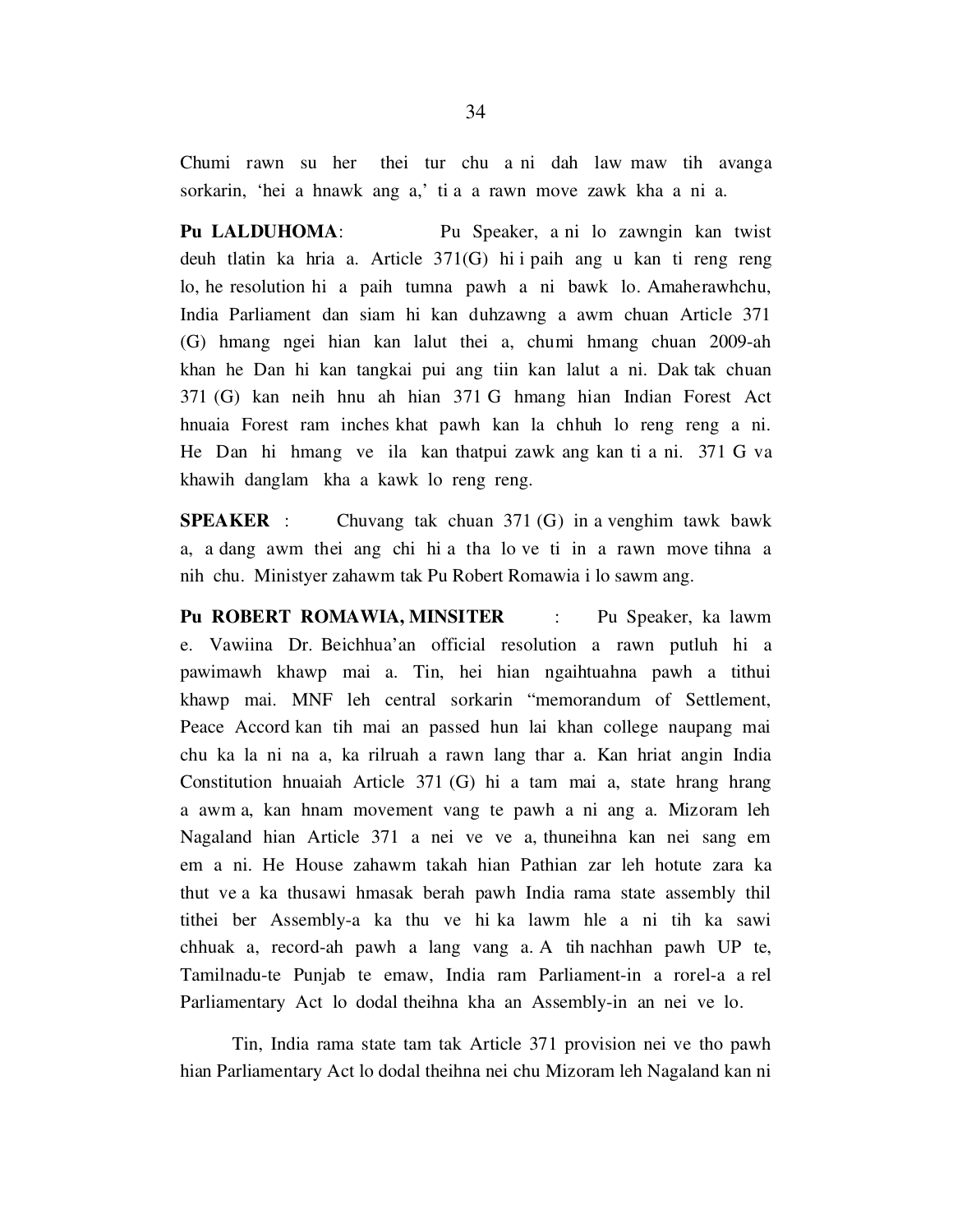tih kan hria a. Chuvangin, kan vanneihna leh Peace Accord, MNF rahchhuah te pawh hi mipuiten vawiinah hian kan chhawr a, kan hriat thar leh nan te pawh ka rawn sawi lang hrim hrim duh a.

 Tichuan, he Tribal Right Act hi lar khawp mai a. State dangah chuan a. Keiniah chuan tribal vek kan ni sa a, a tam zawk Mizo kan ni a, Mizo lo te pawh tribal vek kan ni a. Non tribal ten tribal te an awp behna state a ni lo a, tribal ten ro kan relna, tribal superiority, tribal ten thuneihna kan neihna ramah hian constitutional authority ten thuneihna kan nei sa reng a. Kan tribal roreltute va nawkna tur emaw, khatiang zawnga Dan awm hi paih bo ni sela tih rawtna hi finthlak tak a ni a. Mizo tawng hmang Mizo phei chu a dominant tribal kan ni a. Tribal tlem zawkten min rawn nawrna tur fung pakhat kan kheng thlawnah te pawh ngai ila a thain ka ring a. Tin, tribal theuh Mizoramah kan awm a, a rights va tihhlawhtlin sak turte pawh tribal tho kan nih avangin he Dan chungchang hi hnam khawih thil tak tak, kan Deputy CMin a sawi ang khan hnam khawih a ni a. Thisena kan hruaitu hmasa, kan hotu hmasa ten a an lei Dan hi ropui tak a ni. Constitutional Amendment Act meuh hmanga he Article 371 G hi dah luh a ni a. Article 371 nei ve tho state dangte nen a danglamna hi kan hriata, thuneihna pumhlum Mizo tribal ten kan neihna hi Dan dang rawn inrawlh ngai lovin chhunzawm zel ila. He Article 371 G hi i ring ngam ang u tih ka sawi duh a ni e. Ka lawm e.

SPEAKER : Tunah kan House Leader zahawm tak Pu Zoramthanga a, tul leh pawimawh a tih zawng sawi turin i lo sawm ang u.

Pu ZORAMTHANGA, CHIEF MINISTER : Pu Speaker, ka lawm e.

 Helai subject hi a lian khawp mai a, inhnial theih tak a ni a. Mizo leh Mizo inhnial theihna pawh a ni bawk a. India sorkar laipui leh Mizoram kan inhnial theihna a ni bawk a. Forest Ministry, Forest Department leh Mizoram te Dan tlawhchhan in ti ve vea kan inhnial theihna a ni bawk a.

 Article 371 G-ah hian ram leilung chunga thuneihna tawp kha min pe tawp mai a ni. Kan hmuh ang hian a bul intannaah phei chuan India Constitution-ah hian eng ang pawhin lo inziak mah se notwithstanding anything in the Constitution of India chuan a pawnah an hung sa pawp. Kan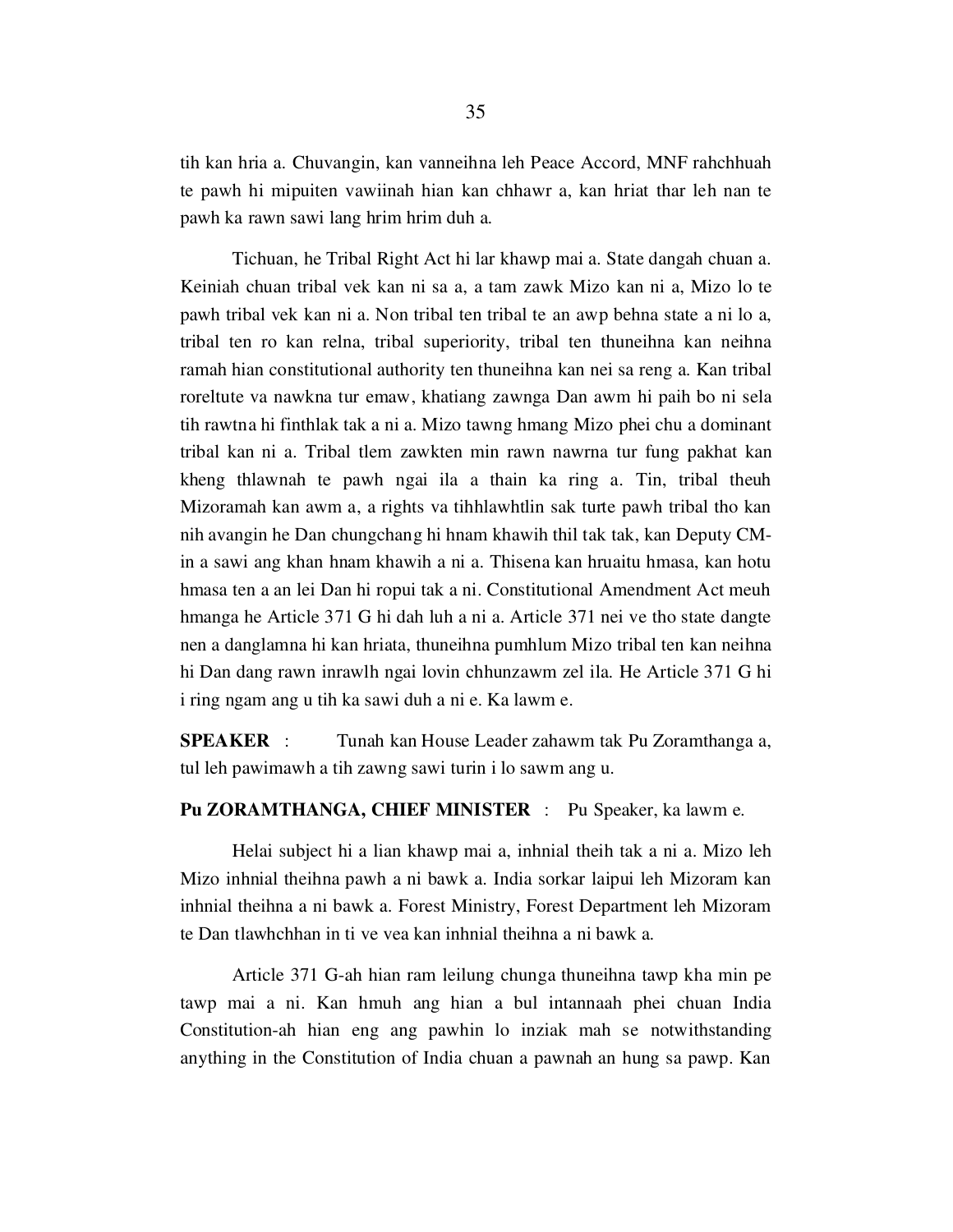upate tihdan takah a sekhupkhawn ka tih kha. 'Notwithstanding anything in the Constitution of India', India Constitution-ah hian engpawh lo ziak sek sek mah a han, an ti te te a.

 Hengah te hi chuan India Parliament in Mizoram Legislative Assembly lamin an remtihna a nih loh chuan thuneihna a nei lovang. Lehlam zawngin ti ta ila, hengah hian Mizoramin thuneihna tawp a nei ang a tihna a ni bawk a. Chutah chuan 'Religious of social practices of the Mizos' leh 'Mizo customary law and procedure', 'Administration of civil and criminal justice involving decisions according to Mizo customary law' tih leh a 4-na kha tuna kan khel pawimawh lai 'ownership and transfer of land,' ram neitu nihna leh a khawih chetna/transfernaah Indian Constitution-ah hian engpawh lo ziak mah se, he thuneihna hi Parliament thuneihna pawh a ni lo va. Chuvangin, Mizoram Legislative Assembly-in thutlukna a siam a nih loh chuan India Parliament Dan siamin hei hi a ti danglam thei lovang. A nghet em em mai a ni, Indian Constitution- in Dan a dah dang ang kha a ni lo a ni. Chumi chu kan neisa a. Chuvangin, Mizoram chu tribal area a ni emaw, ni lo emaw, a nihna takah chuan Constitution-in thuneihna tawp 'ownnership and transfer of land'-ah hian min pe a ni. Chu inhung felna nen chuan Mizoram hi kan thu thap a ni. Chutih karah chuan Indian Parliament hian min rawn lak hek a, eng nge maw tia tih hi a tum a tum a ni. Hei hi nakinah pawh kan thu lian tur, lo theng tur a la ni. Chutiang chiah chuan he Dan pawh hian Forest lamin an rawn tih pawh tribal ten an lo chen tawhna ram te chu claim in chungte chu an nei zui zel thei ang tihna tha awm takin a rawn dah a ni.

 Kan ta ni sa hrim hrim, kan ta a ni a. Ownership leh transfer kha Parliament Dan siam lamin a rawn tih tur a ni lo, kan ta a ni hrim hrim. Chuvangin kan ta neih sa kha in duh leh in ti thei ang a, in duh leh rawn claim ula, in duh leh rawn paih ula an rawn tih kha a ngai lo, hei chu kan ta a ni sa hrim hrim. Parliament Dan siam rawn inrawlhna tur pawh vawiin thleng hian a ni lo hrim hrim. Chuvangin helaiah hian khami hmanrua vawikhat kan hmana kan luh tawh chuan, khami Dan interpretations hmang khan entirnan a takin han ti ta ila, khawi khua in emaw, khawi tlangin emaw Forest ram in tih hi Forest ram a ni lo, chuvangin he Parliament Dan siam tribal ten a tira an lo chenna ram chu an claim thei ang tih hmang hian kan laksak leh a ni ti ta ila, a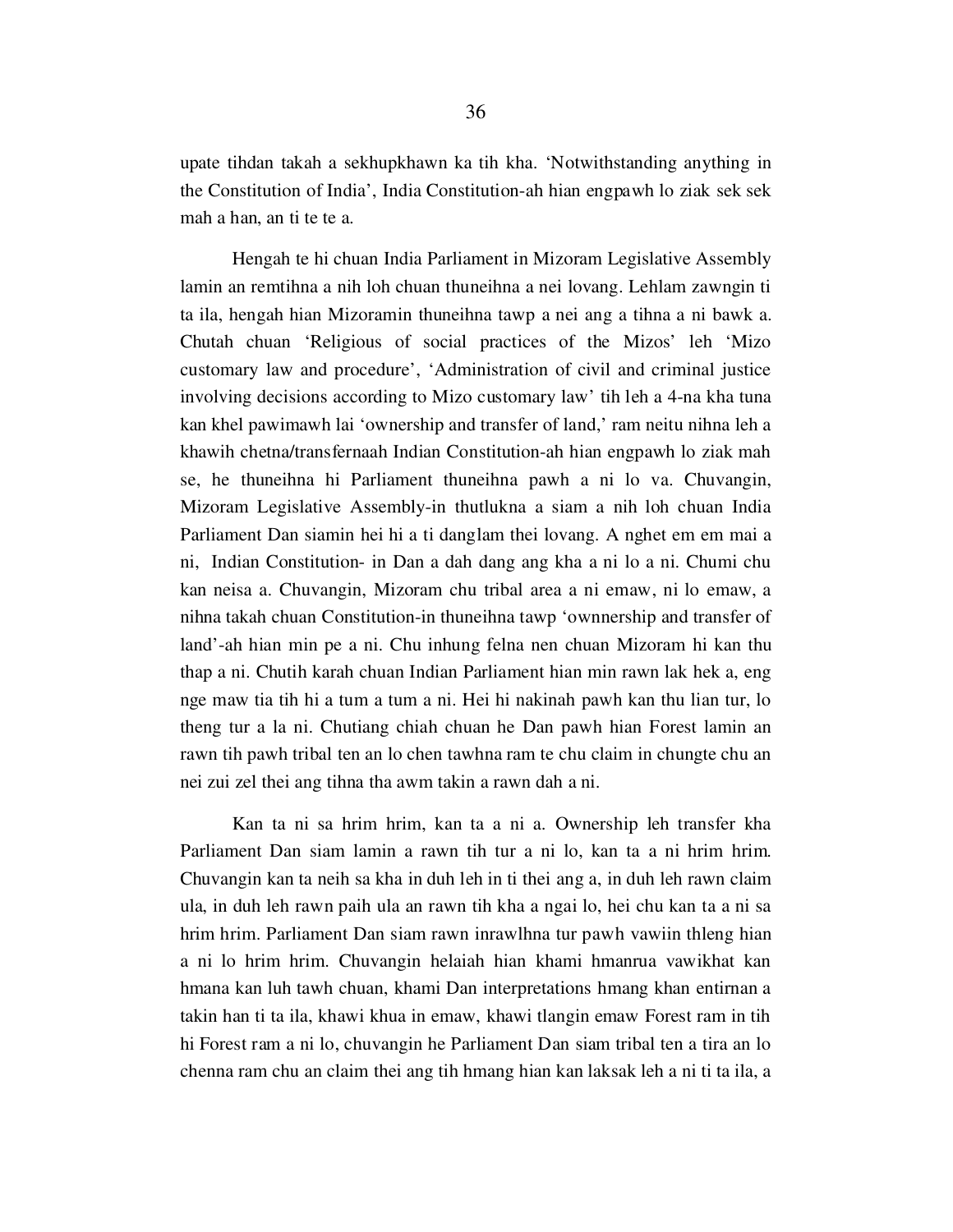nih leh in laksak loh zawng kha, hemi kha, lak kim loh apiang kha chu a dawtah chuan hei hi chu ni e an ta a ni reng a ni kan tihna a ni tawh mai a ni Chuvangin, an rawn intahluh ve hi a vai hian phalloh tawp tur a ni ringawt mai. Chuvangin, he Dan hmang hian Parliament-in Forest Act in rawn siam hmang hian hemi chin hi kan pe chhuak a, hemi chin hi chu kan hung a ni tih pawh a ngai lo. India Constitution-ah Article 371 (Gg)-in Mizorama ram zawng zawng hu ownership/a neitu nihna min pe vek a, a transfer leh a khawih danglamna tur pawh min pe vek a Chuvangin, nangni sawi tur a awm lo hrim hrim kan tih kha kan tih tur a ni. Chumi a nih avang chuan hetah pawh miin han ti mah sela, rawk rawk mai, hei chu kan ta asin, Article 371-in min pek a ni a. Chuvangin Parliament Dan siam tharin a neitu nihna hemi chin claim, hemi chin pek, kharianga pek leh pek loh lam min rawn khawih phak kan ni lo hrim hrim tih hi kan kumkhaw tanna a ni a, tunah pawh hian kan tan zelna tur niin ka ring bawk a, tha pawh ka ti bawk a ni. Hei lo pawh hi nakinah Parliament khuan eng dan dan emaw rawn tiin Mizoramah hei hi tha in tih chuan in ram hi heti hian ti ula, tha in tih loh chuan heti hian ti suh u tia rawn intahluh/infringement pawh kha an rawn ti leh mai thei. Khalamah thuneihna in nei lo, Indian Constitution-in heta min pek ang hian kan ram hi chu kan ta a ni, Zoram hi kan ram a ni tih Parliament Dan siamin min pe a. Chu pawh chu Constitution clause nen hian a inkalh a ni tia Court-ah miin an khin a, sawi buai theih loh turin a se khup khawnah khan notwithstanding anything in the Constitution of India, India Constitution-ah hian eng ang pawh lo inziak sek sek mahsela, Mizoram, a ram neitu nihna leh a transfer dan hi chu Mizoram Legislative Assembly kutah a awm hrim hrim a ni tih a awm chhung hi chuan thudang a awmlo tih kha a tawp thlenga kan tanna tur pawh a ni reng a Chuvangin, rawn intahluha, Forest Act hmanga eng emaw tia mi thai awh tumna an nei fo dawn, nakinah pawh a lo la kal ang. Chumi laka kan inhumna tur chu kan Constitution Article 371 hian min hum tawk. In thu thuin in ram chu kan dah e min tih laia khatia in thu thua awm kha, khalai kha engtin nge ni deuh, in pe dawn ta em, Parliament Dan siamin tihian a ti si a tih a inchhaih buai tir kha a tullo lutuk.

 Tin, Forest ram hi la en tur kan ngah khawpin ka ring. Hei hi kan hmabak la awm a ni, Forest rama dan anga Mizoram sorkar hnuaia hei hi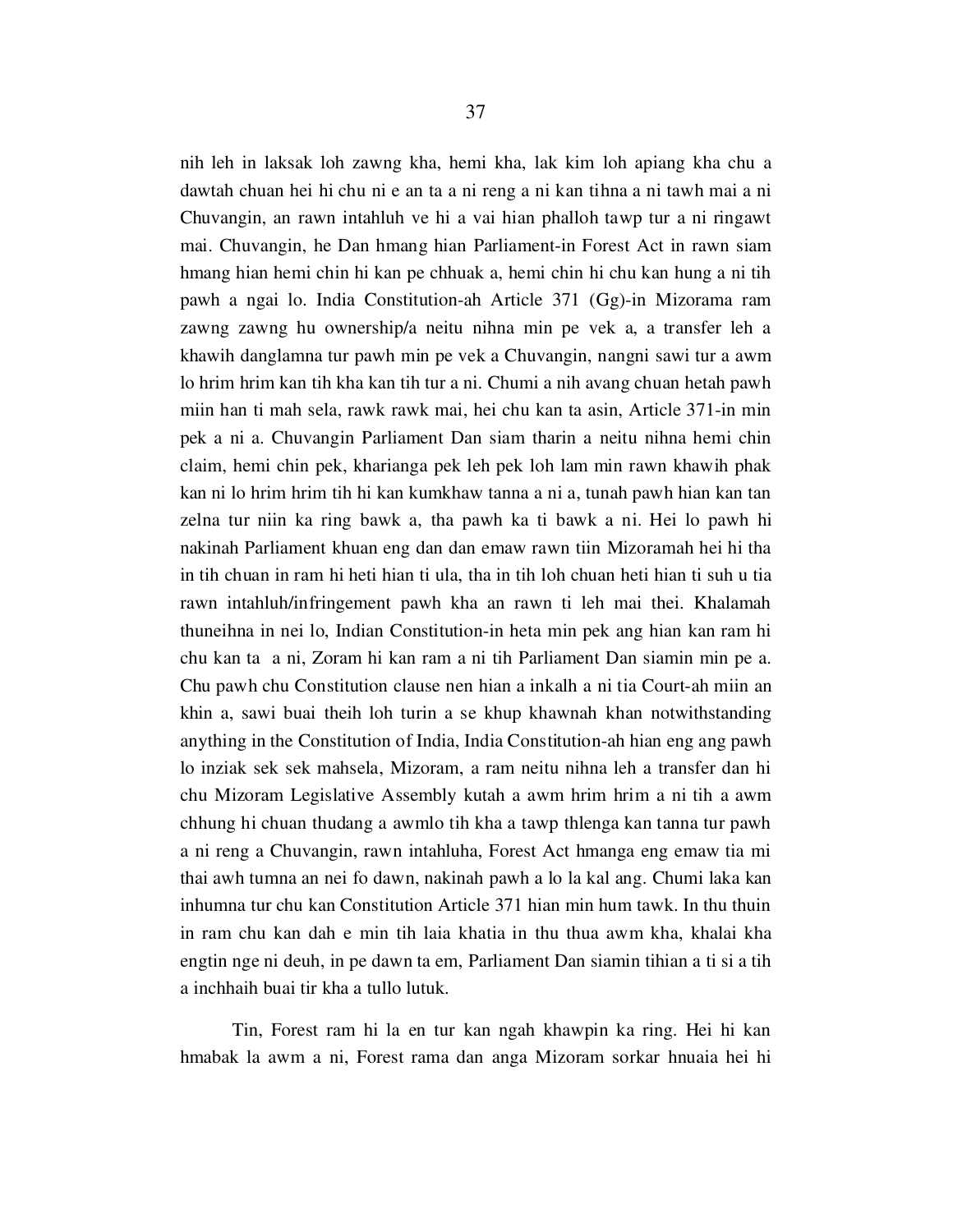Forest ram a ni ti a lo pek kha kan duh aia tam tunah a awm a ni Tin, tuna District Council period-ah pawh a ni a, UT period-ah pawh a ni a, state-ah pawh a ni bawk a ni. Entirnan, District Council period-ah chuan hetah lui kam chuti zat huam mel chanve chu Forest ram a ni ang an ti a, a lui kha hei zawng hi an ti a, tiang khan an lo siam teuh mai a ni. Chumi hnu UT period-ah pawh, state-ah pawh hei hi Forest ram ni rawh se an ti a, Forest ram a awm teuh mai a ni. Kan hnawk pui tawh em em mai. Chuvangin Pu Denga khan kan sorkar lai khan tun chinah chuan inch 1 hu pawh Forest ramah pek tawh loh tur a ti. Chuvangin, kan sorkar chuan keimahni remtihna chuan kan pe ta lo reng a ni Hei hi tunah pawh questionable a awm ta a ni Dan angin nakinah Mizoramin in pek alawm, UT laiin Mizoram sorkarin in pek alawm, District period-a khatih laia awm Mizoram sorkarin min pek alawm, State sorkar laia a pek alawm ti pawhin miin an rawn sawi thei, Dik chu a dik, kan pek, kan sorkarina a lo pek kha chu a ni ngei mai. Chuvangin, vawiinah hian an ta anga an claim zui, tunah pawh min pe leh rawh u, hei pawh min pe leh rawh u rawn ti rawn ti an ni. Vawi khat kha kha central-a Forest Ministry-a a awm tawh chuan lak chhuah kha a har tawh lutuk mai a ni, tunah pawh kan theih miah tawh loh hi.

 Hei pawh hi tuna kan en tur chu Forest rama puang tur hian Dan a awm a ni. 'He notification hi a awm ang, hetiang hi a ni ang a, hetiang hi a ni ang,' tih a rahbi tur hi a awm teuh a ni. Chumi chu zawh kim miah loin Dan kalhin, 'khu pawh Forest ram, hei pawh Forest ram, hei pawh Forest ram', Dan lo anga Forest rama lo dah luih hi a tam lutuk. Hei pawh hi nakinah Mizoram sawrkarin hei hi Dan lo anga, Forest rama dah a nih avangin Forest Department, Forest Ministry ngeiin Forest rama siam tur chuan hetia tih tur, hei hi an zawh tur a ni, an ti zui si lova Pawngvina huan hung an sawi ang maia kawk kual tawp a, 'khami chin zawng kan huan,' tih tawp kha a ni lo reng reng, Dan a awm a ni. Chuvangin Forest Ministry ten Forest rama siam tur chuan hei hi an fulfill tura ni tih fulfill si lo va kawk kuala, khumi chin zawng lui kam, khumi chin zawng mipui ah objection a awm em tih pawh ngaituah lo, Forest Ministry chu sawi loh India pawh a awm hmaa pi leh pu atanga mi in an ram lo neih tawh a ni asin. Khang te kha an kawk kual a, Forest ram an ti a, khatiang kha a tam em em. Hei pawh hi nakinah kan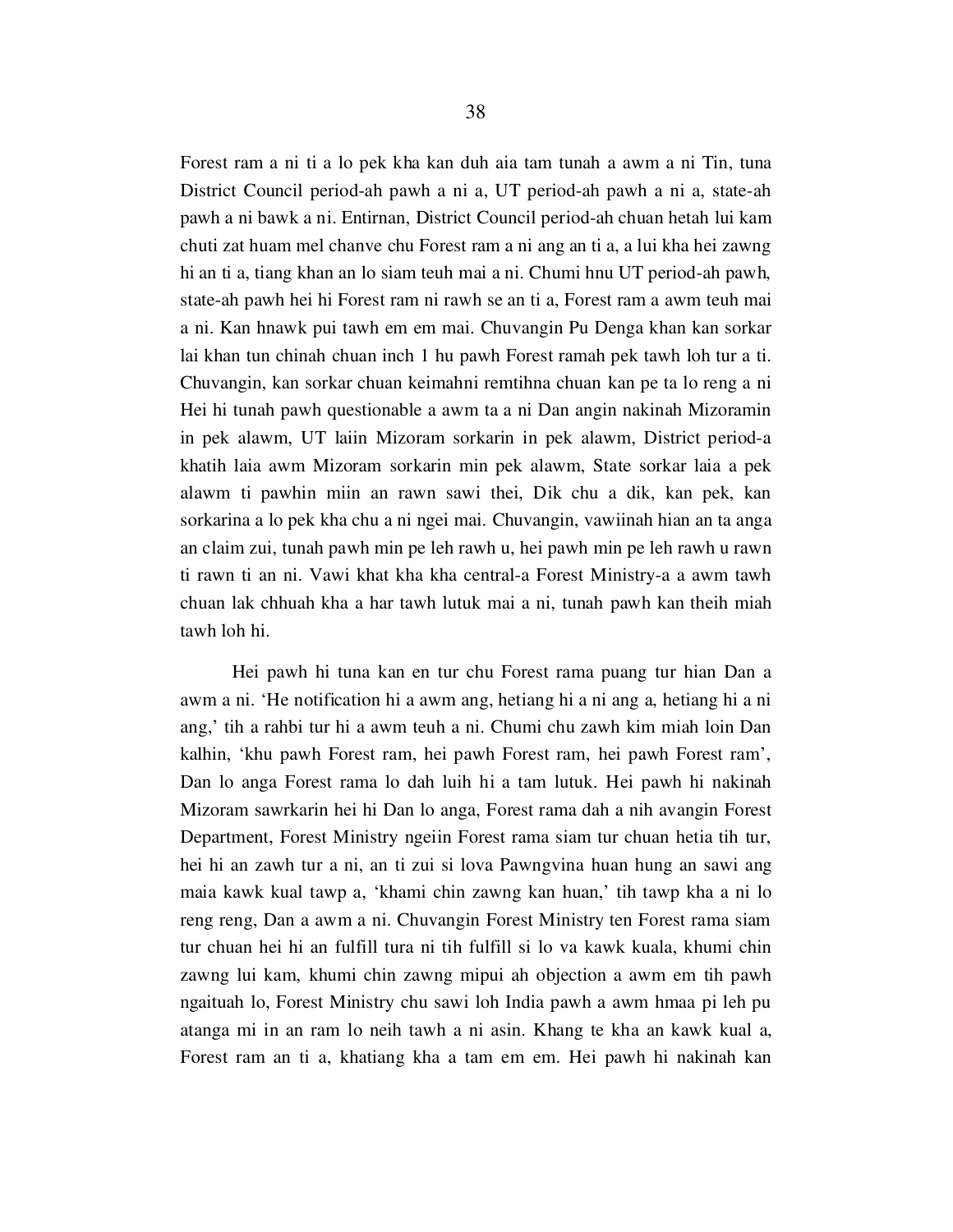ngaihtuah tur a la ni. Kan mithiam ten an vei em em a ni, engtia tih tur nge tih hi tunah pawh hian khulamin an rawn claim lai hian keini, 'Nagmahni min phalsak, min siamsak Article 371 ( G)-in in thu thu a ni in tih avanga hei chu kan neih a ni. Chuvangin helam hi chu rawn sawi tawh suh u, tih tur hi,

Pu LALDUHOMA : Pu Speaker, khawngaihin kan thahnemngaihna vek a ni a, Article 371 G hian huam loh a nei tih te kha hria ila. Mizoram state puan a nih hmaa central Act Mizorama lo awm tawh sa reng reng kha a huap lo tih hi kan sawi tel a dik ka ring a. Chung zingah chuan Indian Forest Act hi a tel a ni. 371 G hmangin Forest ram hi chhuhsak theih a nih chuan ka lawm khawp, kei chuan a theih ka ringlo. A theihna awmchhun chu tuna Forest Rights Act hi a ni, hemi kan lo repeal mai chuan kan la inchhir ang e, kan ti ve thung a ni keini chuan. Thahnemngaihna vek a ni a, kan ram tan vek a ni a. 371 (G) hian India Dan zawng zawng a huap miahlo, Mizorama Dan lo awm tawh sa kha a huap lo tih hi engtinng kan sawi duh lo le? Chung zingah chuan Forest Act hi a tel si a, hemi hnuaia forest lo awm tawh hnawksak, kan House Leader-in a sawi zawng zawng kha eng hmangin nge kan khawih tak ang? Tuna repeal kan tum hi a hmanraw awmchhun nia keini chuan kan hriat ve tlat vang kha a nia. Khalai kha kan thahnemngaihna ve ve vek a ni tih kha kan inhriat pui a thain ka hria.

Pu ZORAMTHANGA, CHIEF MINISTER : Aw le, Pu Speaker, a lawmawm e, kan thahnemngaihna ni sela. Khuta miten an Dan rawn siamthar tun ami hmanga keini, 'hum rawh u,' an tih kha a ngai lo. Kha kha tuna lo kal thar hma hian kan nei daih tawh ka zuk tih chu a ni. Amaherawhchu tuna ka zuk sawi zawka chu anmahni Dan siam ngeiin thiamloh a chantir a ni. Engnge Forest rama puang tur chuan hei hi a fulfill tur a ni. He condition hi a fulfill tur a ni, mipuiah hetiang hian notification an siam tur a ni tih zawng zawng awm miahloa an koh kual. Amaherawhchu keimahni in kan sorkar lai khan phalna te phei chu kan lo pe, mahse tu pawhin lo pe rawh se, Dan kalhin kha kha a lo kal avangin engtia tih tur nge tih hi Mizoram sorkar in kan en a ngai khawp mai. Chuvangin tunah hi chuan hei hi chu, 'Nangni Danin keini ah engmahin min huam na kan nei lo ah kan ngai, Article 371 (G) in min siam angin tuna hemi kan neih hnu a tribal Dan in rawn siam thar leh inhumhimna Dan tun hnaia in rawn siam thar leh hian min rawn ti buai suh se, chuvangin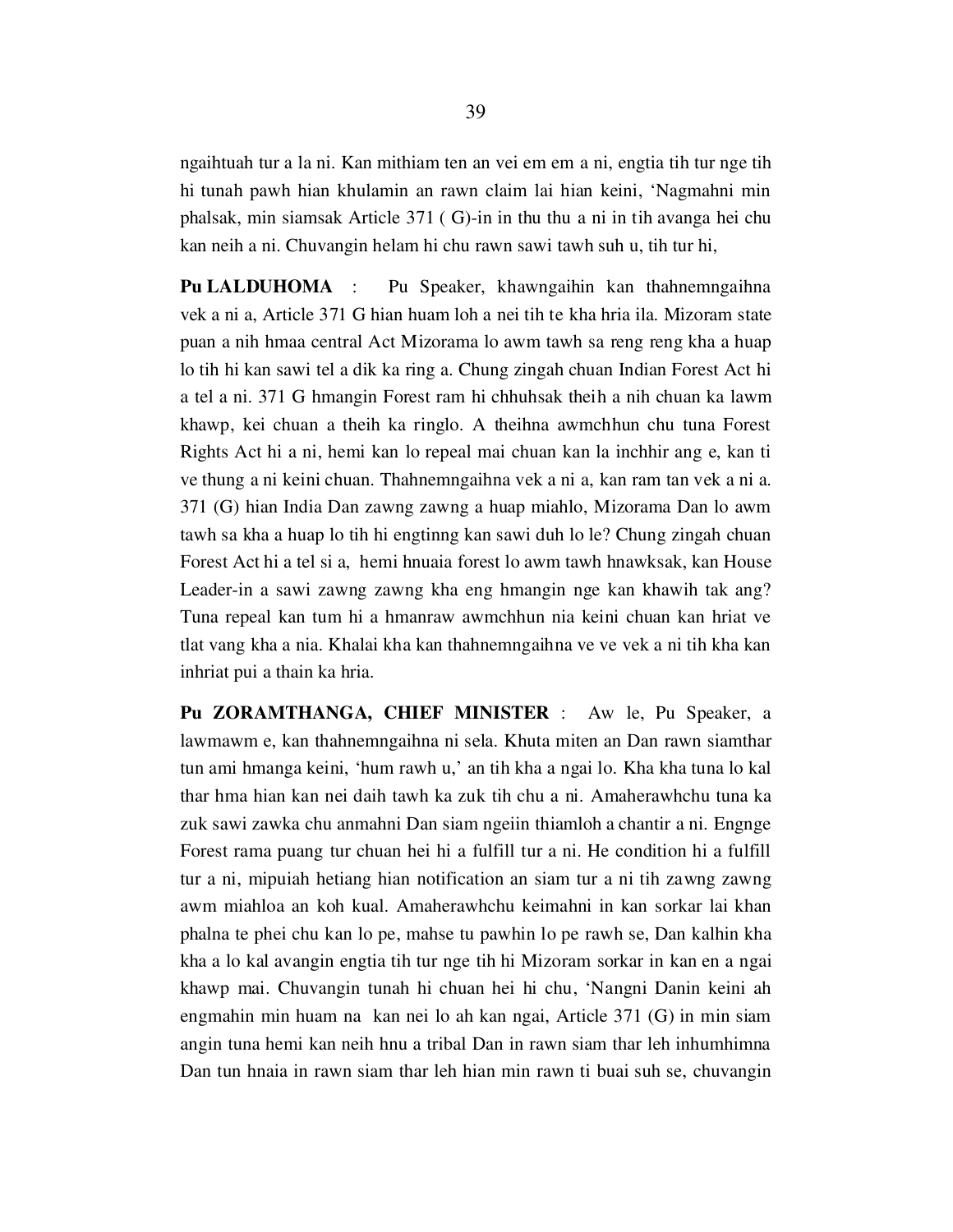tul kan ti lo,' tiin hei hi chu tunhmaa kan inremna hma thil a ni miahlo, 2006 vel bawr chhoa an rawn tih chauh a ni. Chu chu a nih avangin hei hi chu kan lo do ngam tur a ni. Chuvangin tunah pawh hian hei hian min ti buai suh se. Keimahni neih sa hian kan kal dawn tiin hei hi tuna kan siam. Tuna sorkar hmasa Congress sorkar chhungah pawh khan an lo ti a, kha kha paih tlak niin an hria a, an conclusion pawh ani. Chuvangin tunah hian he kan hlauhthawn luatna hian keimahniah khan nakina min pirna rem, soft spot a rawn siam ang e. Nang niin sanghnih leh tiha in Dan siam kha keini ah tul kan ti lo, a hma khan inhumhimna lian kan nei sa vek, kan mamawh lo ve kan lo tihna a nih avangin he resolution hi chu pass ngei a tha ka ti a, a huaisenin ka hria. Pu Speaker, ka lawm e.

SPEAKER : Tunah chuan resolution neitu kan sawm ang a. Han wind up se, a tul ang ang, pass pawh rawn dil nghal se, i lo sawm ang.

Dr. K.BEICHHUA, MINISTER : Pu Speaker, ka lawm e. Member zahawm tak tak 6 in an sawi a, 4 in pawm ni se an ti a, pahnihin, hei hi chu revoke loh ni se an ti a ni. Pu Speaker, ni e, thahnemngaih dan te a inanglo a. Kei ka rilrua lo awm chu he Bill 2006 Parliament-a an sawiho lai hian Parliament-a member zahawm tak tak te hian 'except Jammu & Kashmir' an tih lai hian an rilruah Article 371 ( G) hi a lang ve ang em aw tih te ngaihtuahna min neih tir a ni. A lang lo maithei, lan pawh a lang ve maithei. Chutiang chuan he Dan hi siam a lo ni ta a. Article 371 G siam fe hnuah, kum eng emaw hnuah. Chutichuan, he Dan hi Mizoram Legislative Assembly-ah official resolution-a pass ve ngei ni se tiin 2009 member zahawm tak tak te khan he House zahawm takah hian he Ooficial resolution hi an sawiho a ni. Khanglaia an rilru tur kha ka ngaihtuah a, keima mimal ngaihdanah chuan Pu Speaker, mak ka ti a ni. Vawiinah hian kan ram, kan dinhmun chu kan hria a, kan pu ten an lo sawi tawh a, member zahawm tak tak ten an lo sawi tawh a. Article 371 G hian min hum tha thawkhat a ni, kan inhumhimna dan, Dan dangin engtinmah an tih hleih theih loh Dan kan nei a ni tih an rawn sawi vek a. A bik takin Ownership & Transfer of Land te kan nei a. Chungvang chuan hei hi tun kan dinhmunah chuan kum 10 zen zawn kan han kalpui a. Tumahin 'E, a dik e, hei hi ka right a ni, keimah ngei hi' tia rawn claim pakhatmah an awm lo a ni. Awareness te, consultation te,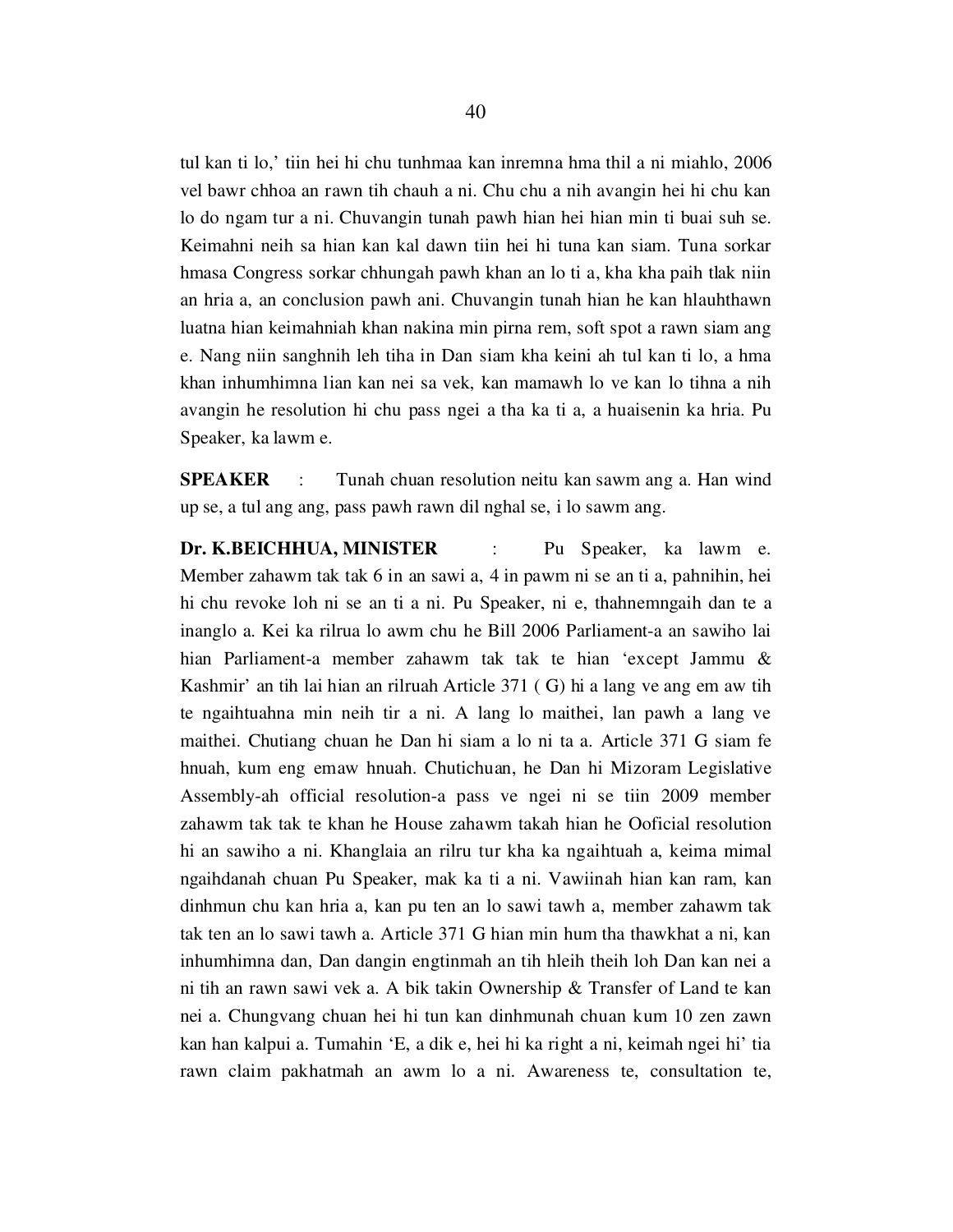sensitization te district level-ah pawh D.C kaihhruainain kan nei a. Block level-ah BDO kaihhruaina hnuaiah kan nei a. Chutiang chuan community-ah pawh nasa taka pek kan ni. Chumi hnuah, 'A, a dik e' titu pakhatmah an awm lo a ni, Zoram mipuiah hian. Chuti a nih si chuan Pu Speaker, kan mamawh lo mai a ni lo maw, a chiang viau lo maw tih hi vawiina member te rilruah hian awm se a pawimawh hlein ka hria.

 Chuvang chuan Ministry of Tribal Affairs ngei pawhin, 'e, hei chu settle a ni tawh e, nuai 10 min rawn dil pawh hi pek a tul lo ve' tiin an lo hnawl daih tawh a ni. Khulaiah khuan min tihtawp sak daih. Tin, mi 2 hemia hma la tura mipui awareness pe a, hrilh fing tu tura kan ruatte kum eng emaw zat an thawh hnuah 2011-12-ah kan la a, 2016-17-ah terminate an ni. Hnathawh tur an nei thlawt lo, an hnathawh chhuah chu 'nil' receipt a ni. Chuvang chuan Pu Speaker, tun kan dinhmunah hi chuan hei hi kan ramin a mamawh em maw ni le? Engtinge ni 2009-ah khan he Article 371 G te pawh hi a hrechiangtu ber ber kan ni a. An dan siam hi i pawm ve mai teh ang u tia tlem tlema kan inbarh luihna thil a ni mai lo maw tih hi ka rilruah a lian a ni, he official resolution ka rawn luhpui lai hian. Chuvang chuan he official resolution hi Pu Speaker, member zahawm tak tak te hian min pawmpui theuh turin he House-ah hian ka rawn dil a. Ka resolution "Revocation of Scheduled Tribe & Other Traditional Forest Dwellers (Recognition of Forest Rights) Act, 2006" hi revoke turin Pu Speaker, he House zahawm tak hi ka rawn dil e.

SPEAKER : Awle Social Welfare Department changtu Minister zahawm takin a resolution chu House-ah pawmpui turin a rawn dil a. Kan buk ang a, kan hriat angin saptawnga ziah a ni a, a saptawng ang ang hian kan buk mai ang a.

Dr. K. BEICHHUA, MINISTER : Pu Speaker, khawngaih takin i phalnain Social Welfare & Tribal Affairs ti ila, nakinah eng emaw tihsual palh te a awm loh nan.

SPEAKER : Aw le, a lawmawm hle mai. A resolution chu hei hi a ni – "That the Official Resolution passed by the Mizoram Legislative Assembly on 29<sup>th</sup> October 2009 relating to the application of the Scheduled Tribes and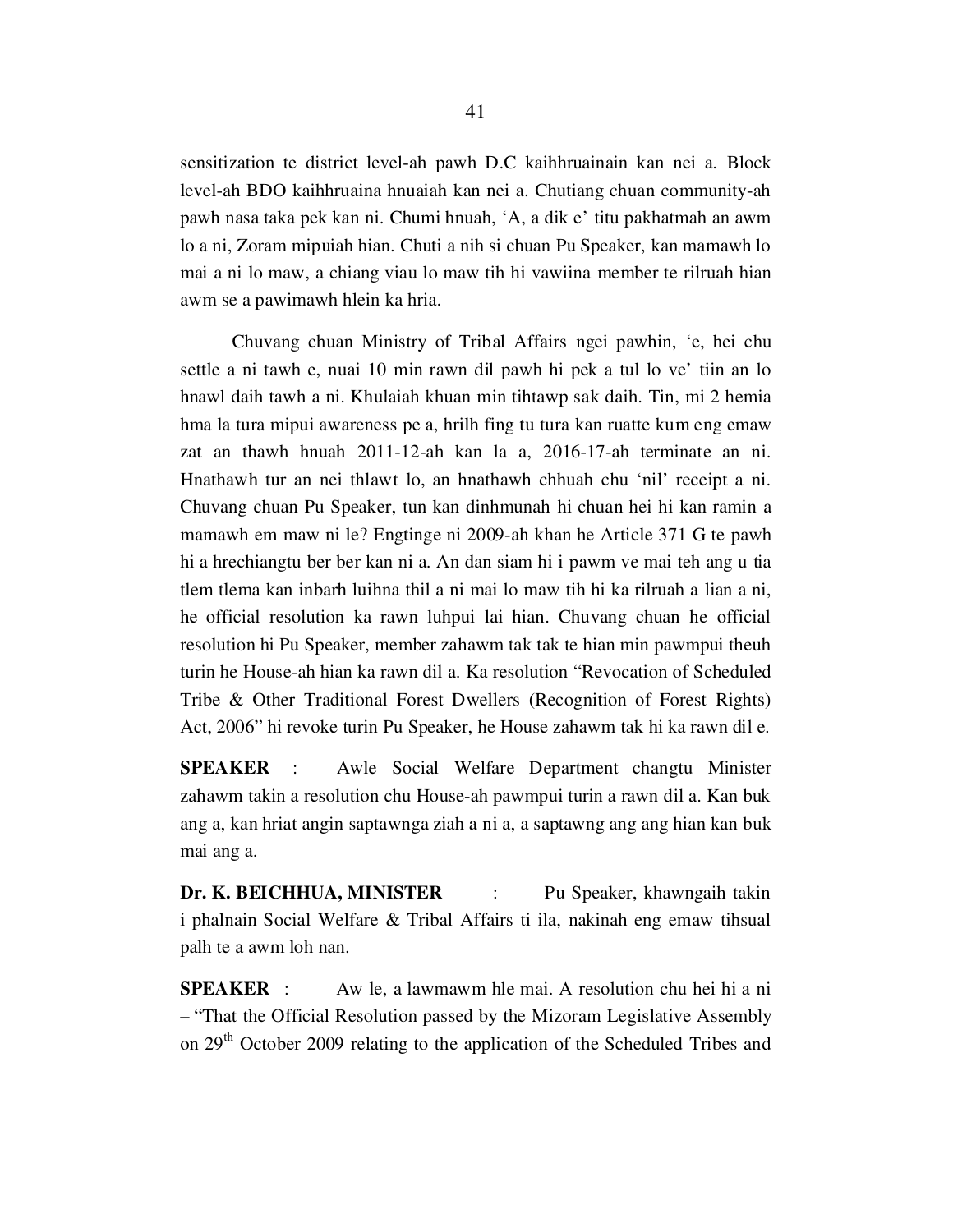Other Traditional Forest Dwellers (Recognition of Forest Right Act) 2006 stands revoked", tih a ni e.

 Tunah kan buk ang a, resolution adopt duh zawngin 'remti' ti rawh u le (Members : Remti) Remtilo in 'Remtilo' ti rawh u le. E, an tlem zawk tlat! Aw le, tunah chuan Minister zahawm tak Dr. K. Beichhua resolution putluh chu he House hian a adopt ta a ni. (Minister : Pu Speaker, ka lawm e)

 Tunah chuan Legislative Business-ah kan kal leh ang a, Bill pakhat kan la nei a "The Mizoram Anatomy (Amendment) Bill, 2019" hi a Bill neitu Minister zahawm tak Dr. R. Lalthangliana, Health Minister in House-ah introduce phalna rawn dil se, i lo sawm ang.

Dr. R. LALTHANGLIANA, MINISTER : Pu Speaker, i remtihna leh he House remtihnain "The Mizoram Anatomy (Amendment) Bill, 2019" hi he House-a introduce ka rawn dil e.

SPEAKER : Minister zahawm tak Dr R.Lalthanglianan introduce a rawn dil a, kan remti em, kan phal sak em ? Aw le, kan remti a, tunah Minister-in introduce a, sawiho tura move nghal turin kan sawm e. Rawn introduce sela move nghal mai se a tha ang. I lo sawm ang.

Dr. R.LALTHANGLIANA, MINISTER : Pu Speaker, ka lawm e. The Mizoram Anatomy Bill, 2019 hi thil harsa lutuk turah Pu Speaker, ka ngai lo va. Kan hre vek a, he Houseah hian kan sawi tawh thin a, nikum mai khanin Medical College thar kan lo nei a, khatah khan naupang zirlai kum tin hian kan admit ve a. Tin, medical college han neih hian Pu Speaker, thil ngai ta chu Anatomical examination leh deception an ti mai a, mitthi ruang zirna tur atan khan lakluh a ngai a, ram pawn atang tein.

 Tin, Mizoram chhung ami pawh a hman theih tho bawk a, dan leh dun fel tak helaiah hian kan neih a ngai a ni ti khan kumin chho khan The Mizoram Anatomy Bill, 2019 kha ka rawn laid a, kan pass tawh nghe nghe kha a ni a. Chutah chuan kumin chho khan khatia kan pass hnu khanin Cabinet-in thutlukna siamin kan medical college hian hming a tawi zawngin thlak kha kan remti a, tichuan ZMC kan ti a, Zoram Medical College ti khan kan han thlak ta kha a ni a.